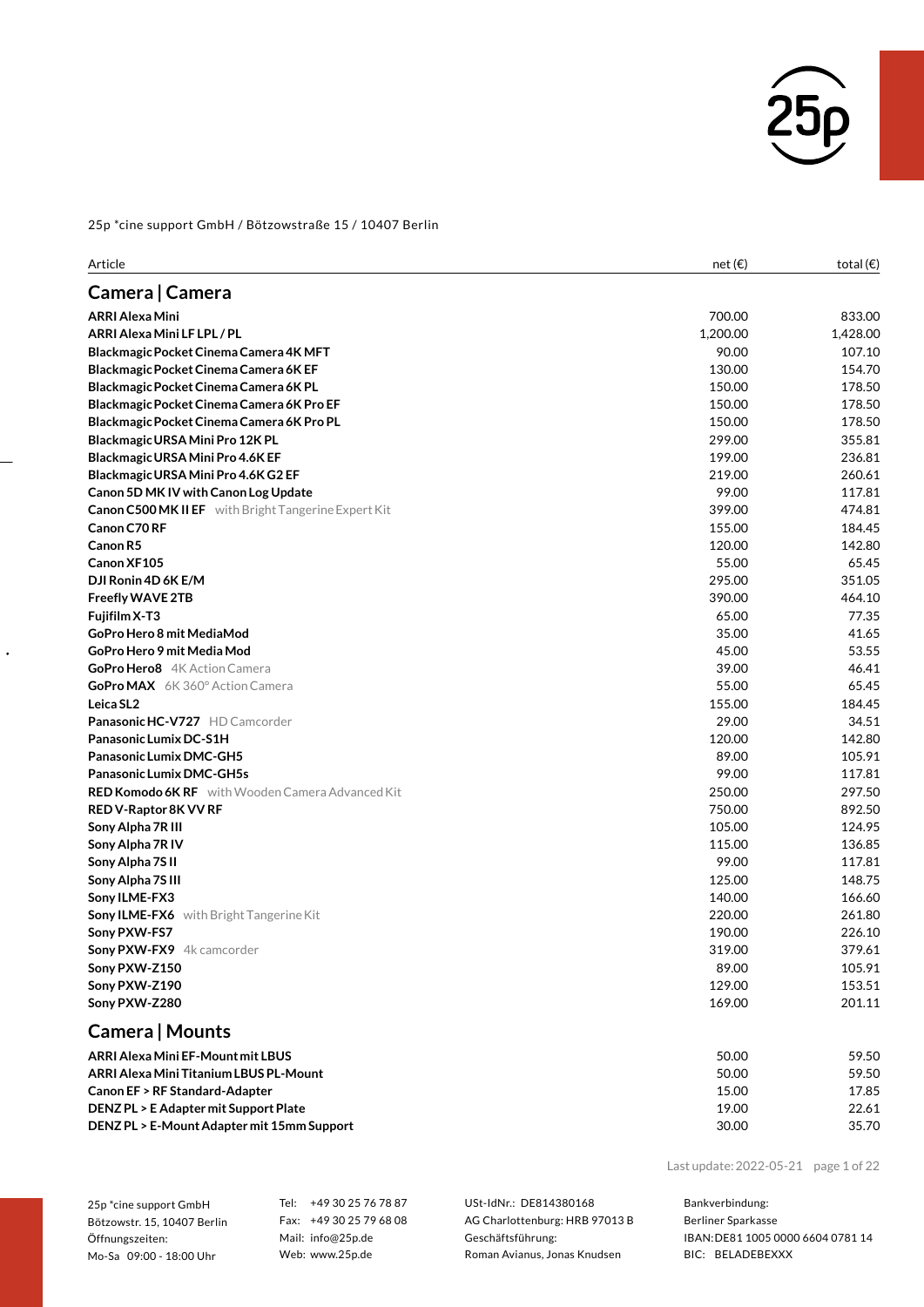

| Camera   Mounts<br>15.00<br><b>DENZ PL &gt; MFT-Mount Adapter</b><br>DJI Ronin 4D M-Mount<br>15.00<br>Gecko-Cam PL Close Focus Adapter-Set<br>40.00<br><b>Kenko EF Makroring Set</b><br>10.00<br>KipperTie Revolva PL > RF FSND Filter Adapter with Cartridge S<br>65.00<br>20.00<br>Leica M > L-Mount Adapter<br>Metabones EF > EMK IV<br>20.00<br>Metabones EF > E Speed Booster ULTRA 0.71x<br>25.00<br>Metabones EF > MFT Speed Booster 0.71x<br>29.00<br>35.00<br>Metabones PL > BMPCC4K MFT CINE Speed Booster ULTRA<br>25.00<br>Metabones PL > X CINE<br>Sigma EF > L-Mount Adapter<br>20.00<br>30.00<br>Vocas PL > E-Mount Adapter mit 15mm Support<br>3.00<br>Wooden Camera Mount Adapter DSLR Support Bridge<br>Wooden Camera PL > KOMODO RF Mount Adapter<br>30.00<br>Wooden Camera PL > L Mount Pro<br>30.00<br>Wooden Camera PL > RF Mount Pro<br>30.00<br>Camera   Lenses<br>200.00<br>Angenieux Type EZ-1 PL FF 45-135mm T3.0 / S35 30-90mm T2<br>Angenieux Type EZ-2 S35 F15-40mm T2<br>200.00<br>Atlas Orion PL 2X Anamorphic 32mm<br>250.00<br>Atlas Orion PL 2X Anamorphic 50mm<br>250.00<br>Atlas Orion PL 2X Anamorphic 80mm<br>250.00<br>Canon EF 100mm Macrof/2.8 L IS<br>25.00<br>Canon EF 100mm f/2.8 Macro USM<br>20.00<br>Canon EF 11-24mm f/4.0L<br>50.00<br>Canon EF 14mm f/2.8 L II<br>35.00<br>Canon EF 16-35mm f/2.8 L III<br>35.00<br>Canon EF 16-35mm f/4.0 L IS<br>30.00<br>Canon EF 24-105mm f/4.0 L IS<br>25.00<br>Canon EF 24-105mm f/4.0 L IS II<br>35.00<br>Canon EF 24-70mm f/2.8 L II<br>35.00<br>Canon EF 24mm f/1.4 L II<br>30.00<br>Canon EF 35mm f/1.4 L II<br>30.00<br>Canon EF 50mm f/1.2L<br>25.00<br>Canon EF 70-200mm f/2.8 L II IS<br>30.00<br>Canon EF8-15mm f/4.0L<br>30.00<br>30.00<br>Canon EF 85mm IS f/1.4<br>Canon EF 85mm f/1.2 L II<br>25.00 | Article | net $(\epsilon)$ | total $(\epsilon)$ |
|-----------------------------------------------------------------------------------------------------------------------------------------------------------------------------------------------------------------------------------------------------------------------------------------------------------------------------------------------------------------------------------------------------------------------------------------------------------------------------------------------------------------------------------------------------------------------------------------------------------------------------------------------------------------------------------------------------------------------------------------------------------------------------------------------------------------------------------------------------------------------------------------------------------------------------------------------------------------------------------------------------------------------------------------------------------------------------------------------------------------------------------------------------------------------------------------------------------------------------------------------------------------------------------------------------------------------------------------------------------------------------------------------------------------------------------------------------------------------------------------------------------------------------------------------------------------------------------------------------------------------------------------------------------------------------------------------------------------------------------------------------------------------------------------------------------|---------|------------------|--------------------|
|                                                                                                                                                                                                                                                                                                                                                                                                                                                                                                                                                                                                                                                                                                                                                                                                                                                                                                                                                                                                                                                                                                                                                                                                                                                                                                                                                                                                                                                                                                                                                                                                                                                                                                                                                                                                           |         |                  |                    |
|                                                                                                                                                                                                                                                                                                                                                                                                                                                                                                                                                                                                                                                                                                                                                                                                                                                                                                                                                                                                                                                                                                                                                                                                                                                                                                                                                                                                                                                                                                                                                                                                                                                                                                                                                                                                           |         |                  | 17.85              |
|                                                                                                                                                                                                                                                                                                                                                                                                                                                                                                                                                                                                                                                                                                                                                                                                                                                                                                                                                                                                                                                                                                                                                                                                                                                                                                                                                                                                                                                                                                                                                                                                                                                                                                                                                                                                           |         |                  | 17.85              |
|                                                                                                                                                                                                                                                                                                                                                                                                                                                                                                                                                                                                                                                                                                                                                                                                                                                                                                                                                                                                                                                                                                                                                                                                                                                                                                                                                                                                                                                                                                                                                                                                                                                                                                                                                                                                           |         |                  | 47.60              |
|                                                                                                                                                                                                                                                                                                                                                                                                                                                                                                                                                                                                                                                                                                                                                                                                                                                                                                                                                                                                                                                                                                                                                                                                                                                                                                                                                                                                                                                                                                                                                                                                                                                                                                                                                                                                           |         |                  | 11.90              |
|                                                                                                                                                                                                                                                                                                                                                                                                                                                                                                                                                                                                                                                                                                                                                                                                                                                                                                                                                                                                                                                                                                                                                                                                                                                                                                                                                                                                                                                                                                                                                                                                                                                                                                                                                                                                           |         |                  | 77.35              |
|                                                                                                                                                                                                                                                                                                                                                                                                                                                                                                                                                                                                                                                                                                                                                                                                                                                                                                                                                                                                                                                                                                                                                                                                                                                                                                                                                                                                                                                                                                                                                                                                                                                                                                                                                                                                           |         |                  | 23.80              |
|                                                                                                                                                                                                                                                                                                                                                                                                                                                                                                                                                                                                                                                                                                                                                                                                                                                                                                                                                                                                                                                                                                                                                                                                                                                                                                                                                                                                                                                                                                                                                                                                                                                                                                                                                                                                           |         |                  | 23.80              |
|                                                                                                                                                                                                                                                                                                                                                                                                                                                                                                                                                                                                                                                                                                                                                                                                                                                                                                                                                                                                                                                                                                                                                                                                                                                                                                                                                                                                                                                                                                                                                                                                                                                                                                                                                                                                           |         |                  | 29.75              |
|                                                                                                                                                                                                                                                                                                                                                                                                                                                                                                                                                                                                                                                                                                                                                                                                                                                                                                                                                                                                                                                                                                                                                                                                                                                                                                                                                                                                                                                                                                                                                                                                                                                                                                                                                                                                           |         |                  | 34.51              |
|                                                                                                                                                                                                                                                                                                                                                                                                                                                                                                                                                                                                                                                                                                                                                                                                                                                                                                                                                                                                                                                                                                                                                                                                                                                                                                                                                                                                                                                                                                                                                                                                                                                                                                                                                                                                           |         |                  | 41.65              |
|                                                                                                                                                                                                                                                                                                                                                                                                                                                                                                                                                                                                                                                                                                                                                                                                                                                                                                                                                                                                                                                                                                                                                                                                                                                                                                                                                                                                                                                                                                                                                                                                                                                                                                                                                                                                           |         |                  | 29.75              |
|                                                                                                                                                                                                                                                                                                                                                                                                                                                                                                                                                                                                                                                                                                                                                                                                                                                                                                                                                                                                                                                                                                                                                                                                                                                                                                                                                                                                                                                                                                                                                                                                                                                                                                                                                                                                           |         |                  | 23.80              |
|                                                                                                                                                                                                                                                                                                                                                                                                                                                                                                                                                                                                                                                                                                                                                                                                                                                                                                                                                                                                                                                                                                                                                                                                                                                                                                                                                                                                                                                                                                                                                                                                                                                                                                                                                                                                           |         |                  | 35.70              |
|                                                                                                                                                                                                                                                                                                                                                                                                                                                                                                                                                                                                                                                                                                                                                                                                                                                                                                                                                                                                                                                                                                                                                                                                                                                                                                                                                                                                                                                                                                                                                                                                                                                                                                                                                                                                           |         |                  | 3.57               |
|                                                                                                                                                                                                                                                                                                                                                                                                                                                                                                                                                                                                                                                                                                                                                                                                                                                                                                                                                                                                                                                                                                                                                                                                                                                                                                                                                                                                                                                                                                                                                                                                                                                                                                                                                                                                           |         |                  | 35.70              |
|                                                                                                                                                                                                                                                                                                                                                                                                                                                                                                                                                                                                                                                                                                                                                                                                                                                                                                                                                                                                                                                                                                                                                                                                                                                                                                                                                                                                                                                                                                                                                                                                                                                                                                                                                                                                           |         |                  | 35.70              |
|                                                                                                                                                                                                                                                                                                                                                                                                                                                                                                                                                                                                                                                                                                                                                                                                                                                                                                                                                                                                                                                                                                                                                                                                                                                                                                                                                                                                                                                                                                                                                                                                                                                                                                                                                                                                           |         |                  | 35.70              |
|                                                                                                                                                                                                                                                                                                                                                                                                                                                                                                                                                                                                                                                                                                                                                                                                                                                                                                                                                                                                                                                                                                                                                                                                                                                                                                                                                                                                                                                                                                                                                                                                                                                                                                                                                                                                           |         |                  |                    |
|                                                                                                                                                                                                                                                                                                                                                                                                                                                                                                                                                                                                                                                                                                                                                                                                                                                                                                                                                                                                                                                                                                                                                                                                                                                                                                                                                                                                                                                                                                                                                                                                                                                                                                                                                                                                           |         |                  | 238.00             |
|                                                                                                                                                                                                                                                                                                                                                                                                                                                                                                                                                                                                                                                                                                                                                                                                                                                                                                                                                                                                                                                                                                                                                                                                                                                                                                                                                                                                                                                                                                                                                                                                                                                                                                                                                                                                           |         |                  | 238.00             |
|                                                                                                                                                                                                                                                                                                                                                                                                                                                                                                                                                                                                                                                                                                                                                                                                                                                                                                                                                                                                                                                                                                                                                                                                                                                                                                                                                                                                                                                                                                                                                                                                                                                                                                                                                                                                           |         |                  | 297.50             |
|                                                                                                                                                                                                                                                                                                                                                                                                                                                                                                                                                                                                                                                                                                                                                                                                                                                                                                                                                                                                                                                                                                                                                                                                                                                                                                                                                                                                                                                                                                                                                                                                                                                                                                                                                                                                           |         |                  | 297.50             |
|                                                                                                                                                                                                                                                                                                                                                                                                                                                                                                                                                                                                                                                                                                                                                                                                                                                                                                                                                                                                                                                                                                                                                                                                                                                                                                                                                                                                                                                                                                                                                                                                                                                                                                                                                                                                           |         |                  | 297.50             |
|                                                                                                                                                                                                                                                                                                                                                                                                                                                                                                                                                                                                                                                                                                                                                                                                                                                                                                                                                                                                                                                                                                                                                                                                                                                                                                                                                                                                                                                                                                                                                                                                                                                                                                                                                                                                           |         |                  | 29.75              |
|                                                                                                                                                                                                                                                                                                                                                                                                                                                                                                                                                                                                                                                                                                                                                                                                                                                                                                                                                                                                                                                                                                                                                                                                                                                                                                                                                                                                                                                                                                                                                                                                                                                                                                                                                                                                           |         |                  | 23.80              |
|                                                                                                                                                                                                                                                                                                                                                                                                                                                                                                                                                                                                                                                                                                                                                                                                                                                                                                                                                                                                                                                                                                                                                                                                                                                                                                                                                                                                                                                                                                                                                                                                                                                                                                                                                                                                           |         |                  | 59.50              |
|                                                                                                                                                                                                                                                                                                                                                                                                                                                                                                                                                                                                                                                                                                                                                                                                                                                                                                                                                                                                                                                                                                                                                                                                                                                                                                                                                                                                                                                                                                                                                                                                                                                                                                                                                                                                           |         |                  | 41.65              |
|                                                                                                                                                                                                                                                                                                                                                                                                                                                                                                                                                                                                                                                                                                                                                                                                                                                                                                                                                                                                                                                                                                                                                                                                                                                                                                                                                                                                                                                                                                                                                                                                                                                                                                                                                                                                           |         |                  | 41.65              |
|                                                                                                                                                                                                                                                                                                                                                                                                                                                                                                                                                                                                                                                                                                                                                                                                                                                                                                                                                                                                                                                                                                                                                                                                                                                                                                                                                                                                                                                                                                                                                                                                                                                                                                                                                                                                           |         |                  | 35.70              |
|                                                                                                                                                                                                                                                                                                                                                                                                                                                                                                                                                                                                                                                                                                                                                                                                                                                                                                                                                                                                                                                                                                                                                                                                                                                                                                                                                                                                                                                                                                                                                                                                                                                                                                                                                                                                           |         |                  | 29.75              |
|                                                                                                                                                                                                                                                                                                                                                                                                                                                                                                                                                                                                                                                                                                                                                                                                                                                                                                                                                                                                                                                                                                                                                                                                                                                                                                                                                                                                                                                                                                                                                                                                                                                                                                                                                                                                           |         |                  | 41.65              |
|                                                                                                                                                                                                                                                                                                                                                                                                                                                                                                                                                                                                                                                                                                                                                                                                                                                                                                                                                                                                                                                                                                                                                                                                                                                                                                                                                                                                                                                                                                                                                                                                                                                                                                                                                                                                           |         |                  | 41.65              |
|                                                                                                                                                                                                                                                                                                                                                                                                                                                                                                                                                                                                                                                                                                                                                                                                                                                                                                                                                                                                                                                                                                                                                                                                                                                                                                                                                                                                                                                                                                                                                                                                                                                                                                                                                                                                           |         |                  | 35.70              |
|                                                                                                                                                                                                                                                                                                                                                                                                                                                                                                                                                                                                                                                                                                                                                                                                                                                                                                                                                                                                                                                                                                                                                                                                                                                                                                                                                                                                                                                                                                                                                                                                                                                                                                                                                                                                           |         |                  | 35.70              |
|                                                                                                                                                                                                                                                                                                                                                                                                                                                                                                                                                                                                                                                                                                                                                                                                                                                                                                                                                                                                                                                                                                                                                                                                                                                                                                                                                                                                                                                                                                                                                                                                                                                                                                                                                                                                           |         |                  | 29.75              |
|                                                                                                                                                                                                                                                                                                                                                                                                                                                                                                                                                                                                                                                                                                                                                                                                                                                                                                                                                                                                                                                                                                                                                                                                                                                                                                                                                                                                                                                                                                                                                                                                                                                                                                                                                                                                           |         |                  | 35.70              |
|                                                                                                                                                                                                                                                                                                                                                                                                                                                                                                                                                                                                                                                                                                                                                                                                                                                                                                                                                                                                                                                                                                                                                                                                                                                                                                                                                                                                                                                                                                                                                                                                                                                                                                                                                                                                           |         |                  | 35.70              |
|                                                                                                                                                                                                                                                                                                                                                                                                                                                                                                                                                                                                                                                                                                                                                                                                                                                                                                                                                                                                                                                                                                                                                                                                                                                                                                                                                                                                                                                                                                                                                                                                                                                                                                                                                                                                           |         |                  | 35.70              |
|                                                                                                                                                                                                                                                                                                                                                                                                                                                                                                                                                                                                                                                                                                                                                                                                                                                                                                                                                                                                                                                                                                                                                                                                                                                                                                                                                                                                                                                                                                                                                                                                                                                                                                                                                                                                           |         |                  | 29.75              |
| <b>Canon EF Extender 2XII</b><br>15.00                                                                                                                                                                                                                                                                                                                                                                                                                                                                                                                                                                                                                                                                                                                                                                                                                                                                                                                                                                                                                                                                                                                                                                                                                                                                                                                                                                                                                                                                                                                                                                                                                                                                                                                                                                    |         |                  | 17.85              |
| Canon PL Sumire 14mm T3.1<br>120.00                                                                                                                                                                                                                                                                                                                                                                                                                                                                                                                                                                                                                                                                                                                                                                                                                                                                                                                                                                                                                                                                                                                                                                                                                                                                                                                                                                                                                                                                                                                                                                                                                                                                                                                                                                       |         |                  | 142.80             |
| Canon PL Sumire 20mm T1.5<br>120.00                                                                                                                                                                                                                                                                                                                                                                                                                                                                                                                                                                                                                                                                                                                                                                                                                                                                                                                                                                                                                                                                                                                                                                                                                                                                                                                                                                                                                                                                                                                                                                                                                                                                                                                                                                       |         |                  | 142.80             |
| Canon PL Sumire 24mm T1.5<br>120.00                                                                                                                                                                                                                                                                                                                                                                                                                                                                                                                                                                                                                                                                                                                                                                                                                                                                                                                                                                                                                                                                                                                                                                                                                                                                                                                                                                                                                                                                                                                                                                                                                                                                                                                                                                       |         |                  | 142.80             |
| Canon PL Sumire 35mm T1.5<br>120.00                                                                                                                                                                                                                                                                                                                                                                                                                                                                                                                                                                                                                                                                                                                                                                                                                                                                                                                                                                                                                                                                                                                                                                                                                                                                                                                                                                                                                                                                                                                                                                                                                                                                                                                                                                       |         |                  | 142.80             |
| Canon PL Sumire 50mm T1.3<br>120.00                                                                                                                                                                                                                                                                                                                                                                                                                                                                                                                                                                                                                                                                                                                                                                                                                                                                                                                                                                                                                                                                                                                                                                                                                                                                                                                                                                                                                                                                                                                                                                                                                                                                                                                                                                       |         |                  | 142.80             |
| Canon PL Sumire 85mm T1.3<br>120.00                                                                                                                                                                                                                                                                                                                                                                                                                                                                                                                                                                                                                                                                                                                                                                                                                                                                                                                                                                                                                                                                                                                                                                                                                                                                                                                                                                                                                                                                                                                                                                                                                                                                                                                                                                       |         |                  | 142.80             |

25p \*cine support GmbH Bötzowstr. 15, 10407 Berlin Öffnungszeiten: Mo-Sa 09:00 - 18:00 Uhr

 $\ddot{\phantom{0}}$ 

Tel: +49 30 25 76 78 87 Fax: +49 30 25 79 68 08 Mail: info@25p.de Web: www.25p.de

USt-IdNr.: DE814380168 AG Charlottenburg: HRB 97013 B Geschäftsführung: Roman Avianus, Jonas Knudsen

Last update:2022-05-21 page 2 of 22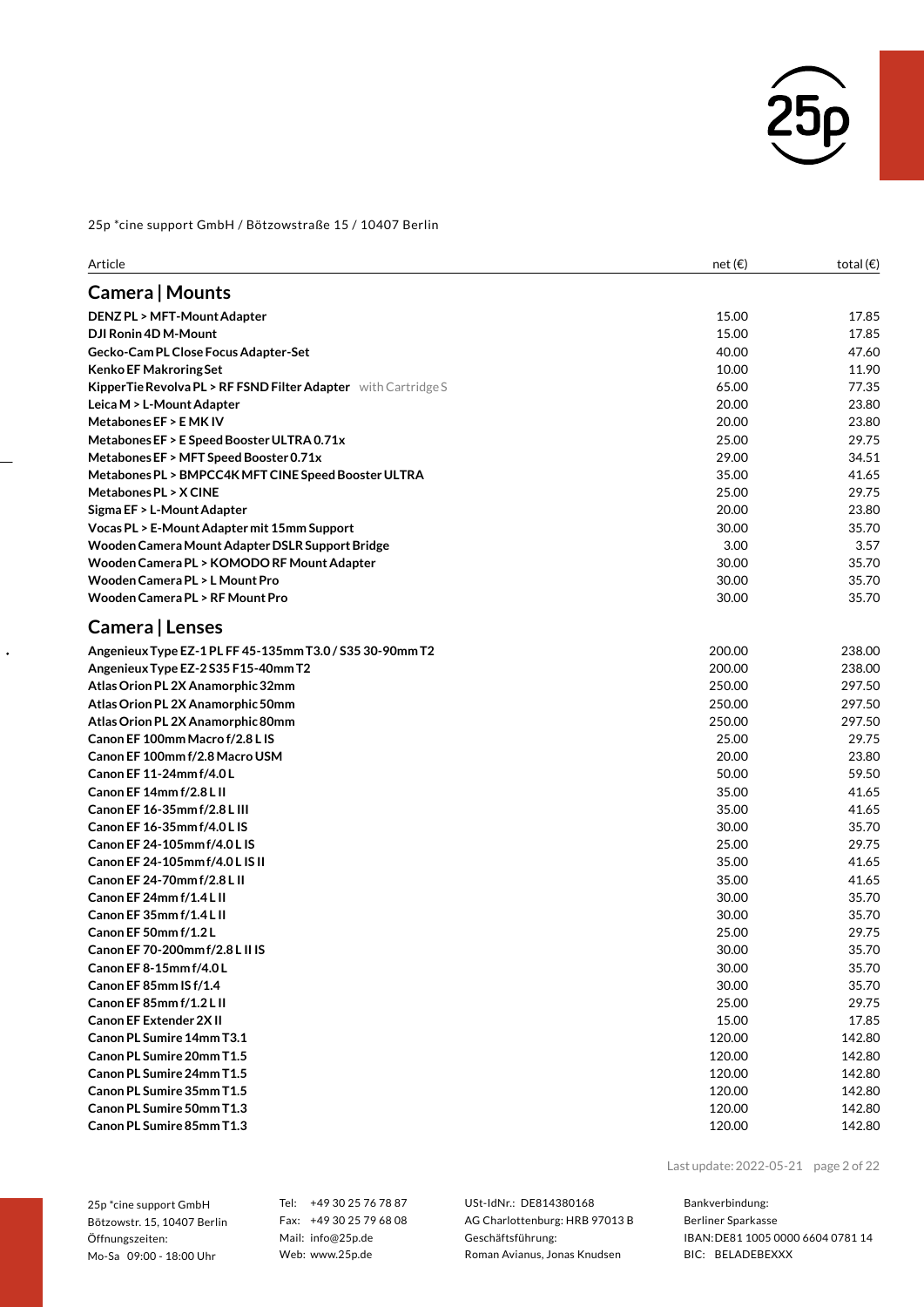

| Article                                                | net $(\epsilon)$ | total $(\epsilon)$ |
|--------------------------------------------------------|------------------|--------------------|
| Camera   Lenses                                        |                  |                    |
| Canon RF 15-35mm f/2.8 L IS USM                        | 45.00            | 53.55              |
| Canon RF 24-70mm f/2.8 L IS USM                        | 45.00            | 53.55              |
| Canon RF 50mm f/1.2 L USM                              | 50.00            | 59.50              |
| Canon RF 70-200mm f/2.8L IS USM                        | 45.00            | 53.55              |
| Canon RF 85mm f/1.2 L USM                              | 50.00            | 59.50              |
| Canon Weitwinkel-Vorsatz WD 58                         | 9.00             | 10.71              |
| Fujinon XF 16-55mm f/2.8 R LM WR                       | 35.00            | 41.65              |
| Fujinon XF 16mm f/1.4 R WR                             | 30.00            | 35.70              |
| Fujinon XF 23mm f/1.4R                                 | 30.00            | 35.70              |
| Fujinon XF 35mm f/1.4R                                 | 30.00            | 35.70              |
| Fujinon XF 56mm f/1.2R                                 | 30.00            | 35.70              |
| Laowa EF 24mm f/14 Cine Probe                          | 50.00            | 59.50              |
| Laowa MFT 7.5mm f/2.0 C-Dreamer                        | 25.00            | 29.75              |
| Leica R EF 19mm f/2.8 Elmarit Cine Mod                 | 70.00            | 83.30              |
| Leica R EF 28mm f/2.8 Elmarit Cine Mod                 | 60.00            | 71.40              |
| Leica R EF 35mm f/2.0 Summicron Cine Mod               | 60.00            | 71.40              |
| Leica R EF 50mm f/2.0 Summicron Cine Mod               | 60.00            | 71.40              |
| Leica R EF 60mm f/2.8 Macro Elmarit Cine Mod           | 60.00            | 71.40              |
| Leica R EF 90mm f/2.0 Summicron Cine Mod               | 60.00            | 71.40              |
| Leitz M 0.8 21mm f/1.4 Summilux                        | 120.00           | 142.80             |
| Leitz M 0.8 24mm f/1.4 Summilux                        | 120.00           | 142.80             |
| Leitz M 0.8 35mm f/1.4 Summilux                        | 120.00           | 142.80             |
| Leitz M 0.8 50mm f/1.4 Summilux                        | 120.00           | 142.80             |
| Leitz M 0.8 75mm f/2.0 Apo-Summicron                   | 120.00           | 142.80             |
| Leitz M 0.8 90mm f/2.0 Apo-Summicron                   | 120.00           | 142.80             |
| Lensbaby EF 35mm Composer Pro                          | 19.00            | 22.61              |
| Panasonic L 24-105mm f/4.0 S OIS                       | 39.00            | 46.41              |
| Panasonic Leica MFT DG Vario-Elmarit 12-60mm f/2.8-4.0 | 30.00            | 35.70              |
| Panasonic MFT G 14-140mm f/3.5-5.6                     | 25.00            | 29.75              |
| Panasonic MFT GX 12-35mm f/2.8                         | 25.00            | 29.75              |
| Panasonic MFT GX 12-35mm f/2.8 II                      | 30.00            | 35.70              |
| Panasonic MFT GX 35-100mm f/2.8                        | 25.00            | 29.75              |
| Panasonic MFT GX 35-100mm f/2.8 II                     | 30.00            | 35.70              |
| Sigma E 20mm f/1.4 Art                                 | 30.00            | 35.70              |
| Sigma EF 150-600mm f/5,0-6,3DG OS HSM Sports           | 45.00            | 53.55              |
| Sigma EF 18-35mm f/1.8 DC HSM Art                      | 30.00            | 35.70              |
| Sigma EF 20mm f/1.4 Art                                | 30.00            | 35.70              |
| Sigma EF 24-35mm f/2.0 DC HSM Art                      | 30.00            | 35.70              |
| Sigma EF 24-70mm f/2.8 DG DN Art                       | 35.00            | 41.65              |
| Sigma EF 24-70mm f/2.8 DG OS Art                       | 40.00            | 47.60              |
| Sigma EF 24mm f/1.4 Art                                | 30.00            | 35.70              |
| Sigma EF 35mm f/1.4 Art                                | 30.00            | 35.70              |
| Sigma EF 50-100mm f/1.8 DC HSM Art                     | 30.00            | 35.70              |
| Sigma EF 50mm f/1.4 Art                                | 30.00            | 35.70              |
| Sigma EF 85mm f/1.4 Art                                | 35.00            | 41.65              |
| Sigma EF High Speed Cine Zoom 18-35mm T2.0             | 99.00            | 117.81             |
| Sigma EF High Speed Cine Zoom 50-100mm T2.0            | 99.00            | 117.81             |
|                                                        |                  |                    |

25p \*cine support GmbH Bötzowstr. 15, 10407 Berlin Öffnungszeiten: Mo-Sa 09:00 - 18:00 Uhr

 $\ddot{\phantom{0}}$ 

Tel: +49 30 25 76 78 87 Fax: +49 30 25 79 68 08 Mail: info@25p.de Web: www.25p.de

USt-IdNr.: DE814380168 AG Charlottenburg: HRB 97013 B Geschäftsführung: Roman Avianus, Jonas Knudsen

Last update:2022-05-21 page 3 of 22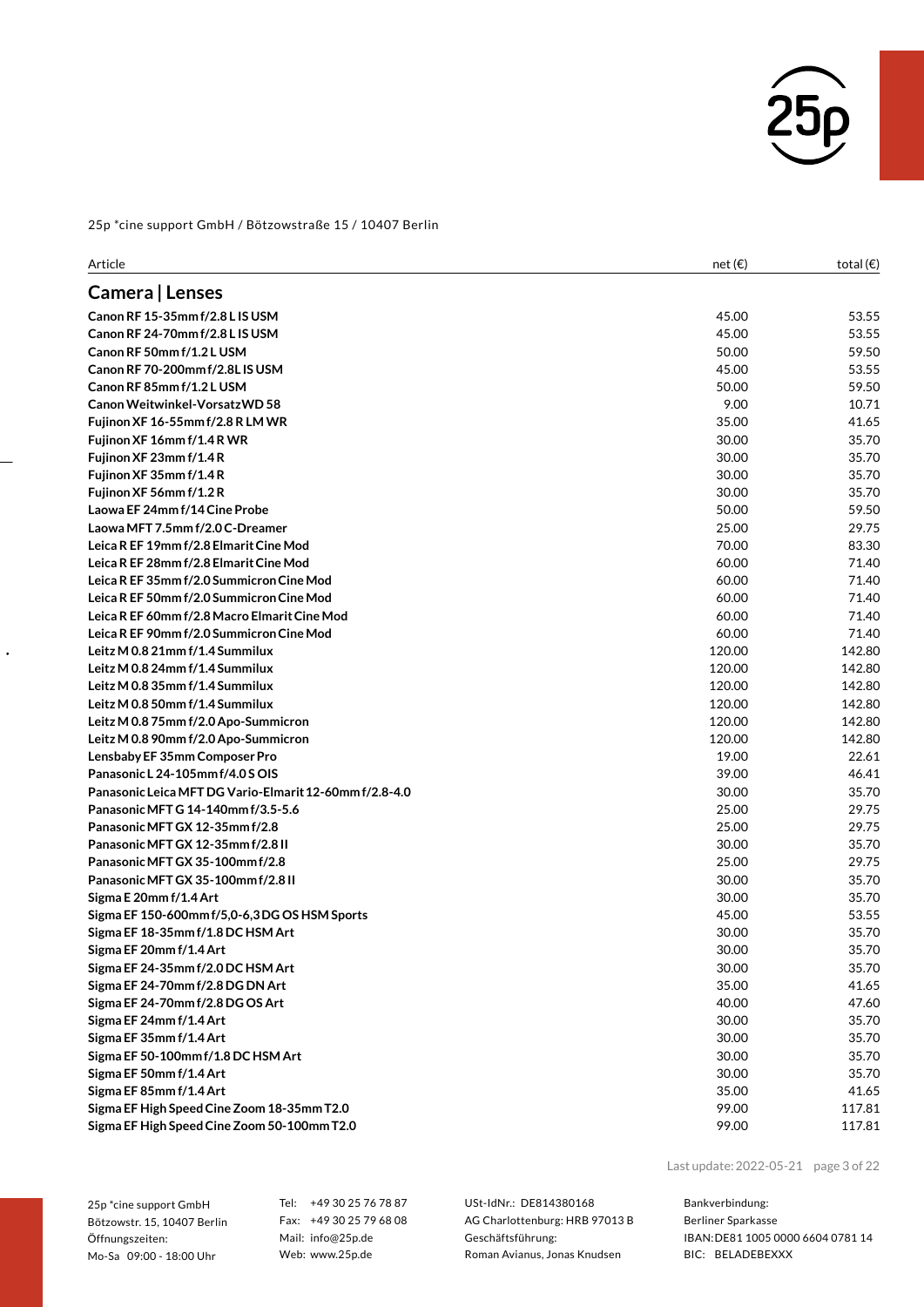

| Article                                            | net $(\epsilon)$ | total $(\epsilon)$ |
|----------------------------------------------------|------------------|--------------------|
| Camera   Lenses                                    |                  |                    |
| Sigma EF High Speed Prime 135mm T2.0               | 80.00            | 95.20              |
| Sigma EF High Speed Prime 14mm T2.0                | 80.00            | 95.20              |
| Sigma EF High Speed Prime 20mm T1.5                | 80.00            | 95.20              |
| Sigma EF High Speed Prime 24mm T1.5                | 80.00            | 95.20              |
| Sigma EF High Speed Prime 35mm T1.5                | 80.00            | 95.20              |
| Sigma EF High Speed Prime 50mm T1.5                | 80.00            | 95.20              |
| Sigma EF High Speed Prime 85mm T1.5                | 80.00            | 95.20              |
| Sigma L 24-70mm f/2.8 DG DN Art                    | 40.00            | 47.60              |
| Sigma PL Classic 105mm T2.5                        | 90.00            | 107.10             |
| Sigma PL Classic 135mm T3.2                        | 90.00            | 107.10             |
| Sigma PL Classic 14mm T3.2                         | 90.00            | 107.10             |
| Sigma PL Classic 20mm T2.5                         | 90.00            | 107.10             |
| Sigma PL Classic 24mm T2.5                         | 90.00            | 107.10             |
| Sigma PL Classic 28mm T2.5                         | 90.00            | 107.10             |
| Sigma PL Classic 35mm T2.5                         | 90.00            | 107.10             |
| Sigma PL Classic 40mm T2.5                         | 90.00            | 107.10             |
| Sigma PL Classic 50mm T2.5                         | 90.00            | 107.10             |
| Sigma PL Classic 85mm T2.5                         | 90.00            | 107.10             |
| Sony / Zeiss E 50mm f/1.4 FE ZA Planar T*          | 35.00            | 41.65              |
| Sony E 12-24mm f/2.8 FE GM                         | 50.00            | 59.50              |
| Sony E 12-24mm f/4.0 FE G                          | 39.00            | 46.41              |
| Sony E 16-35mm f/2.8 FE GM                         | 39.00            | 46.41              |
| Sony E 24-105mm f/4.0 G OSS                        | 39.00            | 46.41              |
| Sony E 24-70mm f/2.8 GM                            | 40.00            | 47.60              |
| Sony E 24mm f/1.4 GM                               | 35.00            | 41.65              |
| Sony E 28-135mm f/4.0 PZ OSS                       | 39.00            | 46.41              |
| Sony E 35mm f/1.4 FE GM                            | 35.00            | 41.65              |
| Sony E 35mm f/1.4 FE ZA Zeiss Distagon T*          | 35.00            | 41.65              |
| Sony E 50mm f/1.2 FE GM                            | 35.00            | 41.65              |
| Sony E 70-200mm f/2.8 GM OSS                       | 39.00            | 46.41              |
| Sony E 70-200mm f/2.8 GM OSS II                    | 45.00            | 53.55              |
| Sony E 85mm f/1.4 GM                               | 35.00            | 41.65              |
| Sony E 90mm f/2.8 FE Macro G OSS                   | 35.00            | 41.65              |
| Sony E SEL20TC 2.0X Tele Converter FE              | 20.00            | 23.80              |
| Venus Optics Laowa PL 12mm T2.9 Zero-D Cine        | 70.00            | 83.30              |
| Venus Optics Laowa PL OOOM 25-100mm T2.9 Cine Zoom | 135.00           | 160.65             |
| Voigtländer Nokton MFT 10.5mm f/0.95               | 35.00            | 41.65              |
| Voigtländer Nokton MFT 17.5mm f/0.95               | 35.00            | 41.65              |
| Voigtländer Nokton MFT 25mm f/0.95 II              | 35.00            | 41.65              |
| Voigtländer Nokton MFT 42.5mm f/0.95               | 35.00            | 41.65              |
| Zeiss Batis E 135mm f/2.8 IS                       | 35.00            | 41.65              |
| Zeiss Batis E 18mm f/2.8                           | 30.00            | 35.70              |
| Zeiss Batis E 25mm f/2.0                           | 30.00            | 35.70              |
| Zeiss Batis E 40mm f/2.0 CF                        | 30.00            | 35.70              |
| Zeiss Batis E 85mm f/1.8 IS                        | 30.00            | 35.70              |
| Zeiss CP.2 EF/PL 15mm T2.9                         | 70.00            | 83.30              |
| Zeiss CP.2 EF/PL 21mm T2.9                         | 60.00            | 71.40              |

25p \*cine support GmbH Bötzowstr. 15, 10407 Berlin Öffnungszeiten: Mo-Sa 09:00 - 18:00 Uhr

 $\ddot{\phantom{0}}$ 

Tel: +49 30 25 76 78 87 Fax: +49 30 25 79 68 08 Mail: info@25p.de Web: www.25p.de

USt-IdNr.: DE814380168 AG Charlottenburg: HRB 97013 B Geschäftsführung: Roman Avianus, Jonas Knudsen

Last update:2022-05-21 page 4 of 22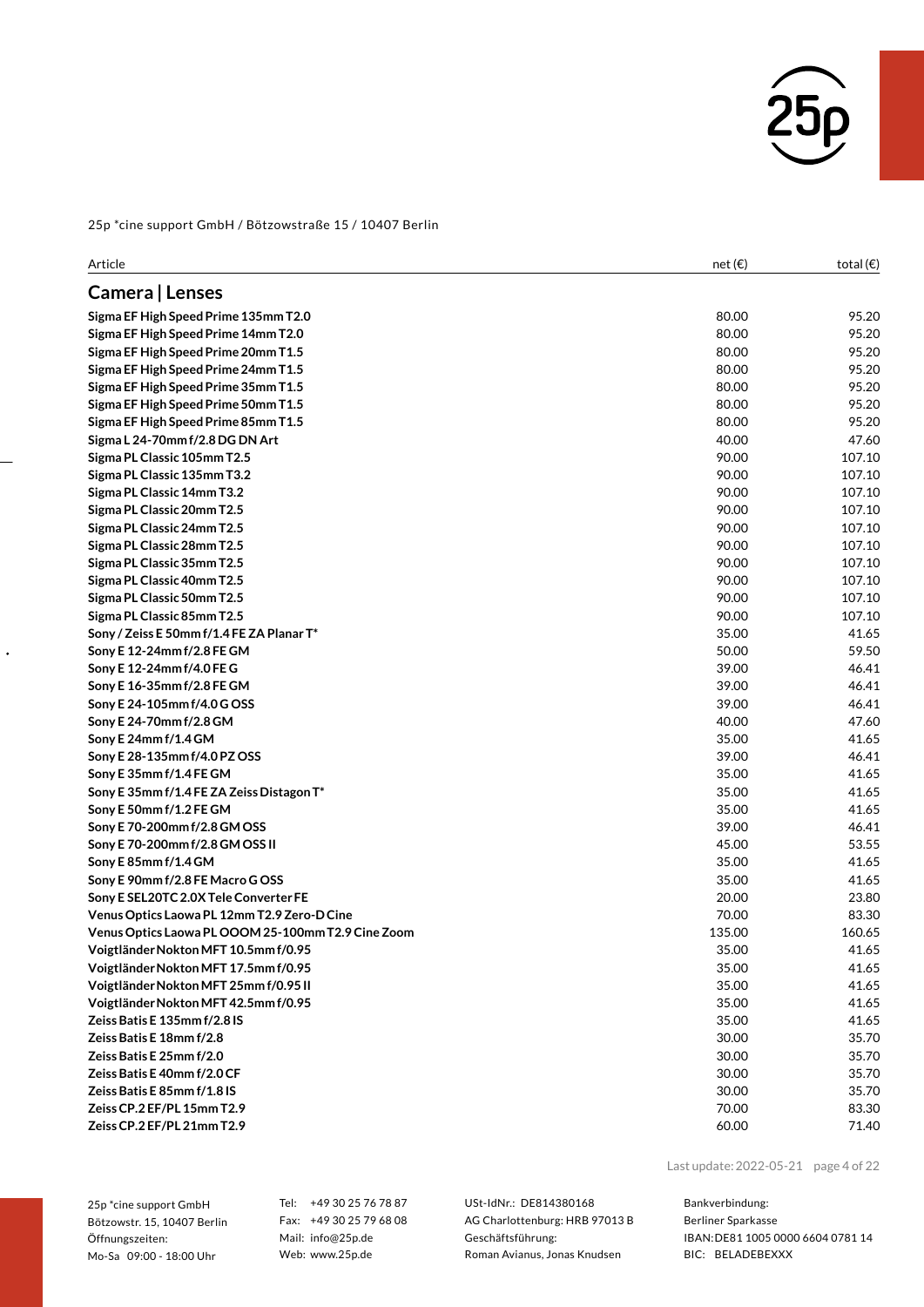

| Article                                                               | net(E) | total $(\epsilon)$ |
|-----------------------------------------------------------------------|--------|--------------------|
| Camera   Lenses                                                       |        |                    |
| Zeiss CP.2 EF/PL 25mm T2.1                                            | 60.00  | 71.40              |
| Zeiss CP.2 EF/PL 35mm T2.1                                            | 60.00  | 71.40              |
| Zeiss CP.2 EF/PL 50mm T2.1                                            | 60.00  | 71.40              |
| Zeiss CP.2 EF/PL 85mm T2.1                                            | 60.00  | 71.40              |
| Zeiss CP.2 EF/PL SS 35mm T1.5                                         | 70.00  | 83.30              |
| Zeiss CP.2 EF/PL SS 50mm T1.5                                         | 70.00  | 83.30              |
| Zeiss CP.2 EF/PL SS 85mm T1.5                                         | 70.00  | 83.30              |
| Zeiss CP.2 PL 15mm T2.9                                               | 70.00  | 83.30              |
| Zeiss Classic EF ZE 25mm f/2.0                                        | 30.00  | 35.70              |
| Zeiss Classic EF ZE 28mm f/2.0                                        | 30.00  | 35.70              |
| Zeiss Classic EF ZE 35mm f/1.4                                        | 30.00  | 35.70              |
| Zeiss Classic EF ZE 50mm f/1.4                                        | 30.00  | 35.70              |
| Zeiss Classic EF ZE 85mm f/1.4                                        | 30.00  | 35.70              |
| Camera   Power                                                        |        |                    |
| 4-pol 90° Winkel-XLR > D-Tap Kabel 4-pin 90° angled-XLR > D-Tap cable | 3.00   | 3.57               |
| ARRI Alexa Mini D-Tap Kabel ARRI Alexa Mini D-Tap Cable               | 10.00  | 11.90              |
| ARRI Alexa Mini Power Extension Kabel                                 | 10.00  | 11.90              |
| Bebob ARRI Alexa Mini Hot Swap V-Mount Plate                          | 50.00  | 59.50              |
| <b>Bebob Cube 1200 48V Akku</b> Bebob Cube 1200 48V Battery           | 160.00 | 190.40             |
| Bebob ML120PB V-Mount Hot Swap Plate                                  | 60.00  | 71.40              |
| Bebob Micro V-Mount 2-fach Ladegerät                                  | 10.00  | 11.90              |
| Bebob Micro V-Mount Hot Swap Plate                                    | 30.00  | 35.70              |
| Bebob Micro V-Mount Plate mit Belt Clip                               | 5.00   | 5.95               |
| Bebob V-Mount 2-fach Ladegerät Bebob V-Mount Dual Charger             | 10.00  | 11.90              |
| Bebob V-Mount 4-fach Ladegerät Bebob V-Mount Quad Charger             | 30.00  | 35.70              |
| Bebob V-Mount Micro 8-fach Ladegerät                                  | 30.00  | 35.70              |
| Bebob V045 Micro V-Mount                                              | 15.00  | 17.85              |
| Bebob V090RM CINE V-Mount                                             | 15.00  | 17.85              |
| Bebob V098 Micro V-Mount                                              | 15.00  | 17.85              |
| Bebob V098 V-Mount                                                    | 15.00  | 17.85              |
| Bebob V150 Micro V-Mount                                              | 15.00  | 17.85              |
| Bebob V150 V-Mount                                                    | 15.00  | 17.85              |
| Bebob V155RM CINE V-Mount                                             | 20.00  | 23.80              |
| Bebob V200 Micro V-Mount                                              | 15.00  | 17.85              |
| Bebob V200 V-Mount                                                    | 15.00  | 17.85              |
| Bebob V290RM CINE V-Mount                                             | 30.00  | 35.70              |
| Blackmagic Pocket D-Tap Kabel                                         | 3.00   | 3.57               |
| Canon BP-9 Ladegerät Canon BP-9 Charger                               | 5.00   | 5.95               |
| Canon BP-955 Akku Canon BP-955 Battery                                | 7.00   | 8.33               |
| Canon BP-975 Akku Canon BP-975 Battery                                | 10.00  | 11.90              |
| Canon BP-A 2-fach Ladegerät Canon BP-A Double Battery Charger         | 15.00  | 17.85              |
| Canon BP-A30 Akku Canon BP-A30 Battery                                | 7.00   | 8.33               |
| <b>Canon BP-A60 Akku</b> Canon BP-A60 Battery                         | 10.00  | 11.90              |
| Canon C300 MK II / C200 D-Tap Kabel                                   | 3.00   | 3.57               |
| Canon DSLR LP-E6 D-Tap Adapter                                        | 15.00  | 17.85              |
| Canon LP-E6 1-fach Ladegerät Canon LP-E6 Charger                      | 3.00   | 3.57               |

25p \*cine support GmbH Bötzowstr. 15, 10407 Berlin Öffnungszeiten: Mo-Sa 09:00 - 18:00 Uhr

 $\ddot{\phantom{0}}$ 

Tel: +49 30 25 76 78 87 Fax: +49 30 25 79 68 08 Mail: info@25p.de Web: www.25p.de

USt-IdNr.: DE814380168 AG Charlottenburg: HRB 97013 B Geschäftsführung: Roman Avianus, Jonas Knudsen

Last update:2022-05-21 page 5 of 22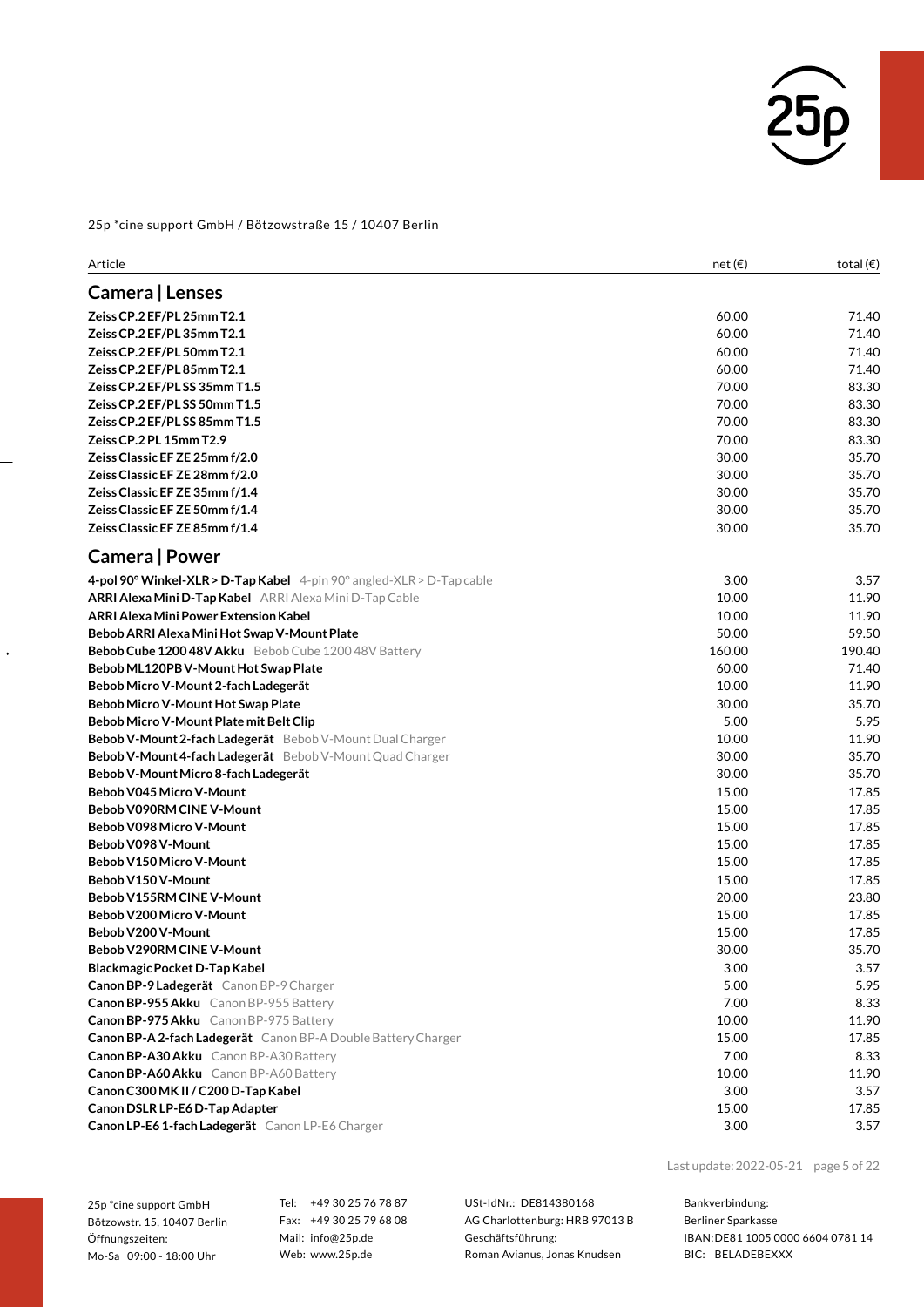

| Article                                                                                | net(E) | total $(\epsilon)$ |
|----------------------------------------------------------------------------------------|--------|--------------------|
| Camera   Power                                                                         |        |                    |
| Canon LP-E6 Akku Canon LP-E6 Battery                                                   | 5.00   | 5.95               |
| <b>Core SWX Nano-C98 BP-A Akku mit D-Tap</b> Core SWX Nano-C98 BP-A Battery with D-Tap | 10.00  | 11.90              |
| D-Tap Extension 100cm                                                                  | 2.00   | 2.38               |
| DJI Mavic 2 / FB2 Akku DJI Mavic 2 / FB2 Battery                                       | 5.00   | 5.95               |
| Fujifilm NP-W126S1-fach Ladegerät Fujifilm NP-W126S Charger                            | 5.00   | 5.95               |
| Fujifilm NP-W126S Akku Fujifilm NP-W126S Battery                                       | 5.00   | 5.95               |
| <b>GoPro Hero 7 / Hero 8 Akku</b> GoPro Hero 7 / Hero 8 Battery                        | 3.00   | 3.57               |
| GoPro Hero 9 Akku GoPro Hero 9 Battery                                                 | 3.00   | 3.57               |
| <b>GoPro MAX Battery</b>                                                               | 5.00   | 5.95               |
| <b>IDX SL-F70 Sony NP-F Akku</b> IDX SL-F70 Sony NP-F Battery                          | 5.00   | 5.95               |
| <b>Insta360 Pro Akku</b> Insta360 Pro Battery                                          | 5.00   | 5.95               |
| Leica BP-SCL4 Akku                                                                     | 5.00   | 5.95               |
| Panasonic DMW-BLF19E Battery                                                           | 5.00   | 5.95               |
| Panasonic DMW-BLF19E Battery Charger                                                   | 5.00   | 5.95               |
| Panasonic DMW-BLF19ED-Tap Adapter                                                      | 15.00  | 17.85              |
| Panasonic DMW-BLF19E Double Battery Charger                                            | 5.00   | 5.95               |
| Panasonic DMW-BLJ31 Battery Charger                                                    | 5.00   | 5.95               |
| Panasonic DMW-BLJ31 D-Tap Adapter                                                      | 15.00  | 17.85              |
| Panasonic DMW-DCC12AC Adapter                                                          | 10.00  | 11.90              |
| Panasonic S1 / DMW-BLJ31 Battery                                                       | 5.00   | 5.95               |
| Panasonic VW-VBT190 Battery                                                            | 3.00   | 3.57               |
| <b>RED Redvolt BP Akku</b>                                                             | 10.00  | 11.90              |
| SWIT S-8U63 Blau BP-U Battery                                                          | 7.00   | 8.33               |
| SWIT S-8U93 Gold BP-U Battery                                                          | 10.00  | 11.90              |
| SmallHD / Canon LP-E6 D-Tap Adapter                                                    | 15.00  | 17.85              |
| Sony BP-U Battery Charger                                                              | 5.00   | 5.95               |
| Sony BP-U Double Battery Charger                                                       | 7.00   | 8.33               |
| Sony BP-U30 Akku                                                                       | 5.00   | 5.95               |
| Sony BP-U60 Battery                                                                    | 7.00   | 8.33               |
| Sony L / NP-F970 Battery Charger                                                       | 5.00   | 5.95               |
| Sony L-Series NP-F Double Battery Charger                                              | 5.00   | 5.95               |
| Sony NP-F D-Tap Adapter                                                                | 15.00  | 17.85              |
| Sony NP-FW50 AC Adapter                                                                | 10.00  | 11.90              |
| Sony NP-FW50 Akku                                                                      | 5.00   | 5.95               |
| Sony NP-FW50 Battery Charger                                                           | 5.00   | 5.95               |
| Sony NP-FW50D-Tap Adapter                                                              | 15.00  | 17.85              |
| Sony NP-FW50 Double Battery Charger                                                    | 5.00   | 5.95               |
| Sony NP-FZ100 Battery                                                                  | 5.00   | 5.95               |
| Sony NP-FZ100 D-Tap Adapter                                                            | 15.00  | 17.85              |
| Wooden Camera RED Komodo D-Tap Kabel                                                   | 5.00   | 5.95               |
| Wooden Camera Sony FX9/FX6D-Tap Kabel                                                  | 15.00  | 17.85              |
| Camera   Storage                                                                       |        |                    |
| Atomos Shogun 240GB SSD                                                                | 10.00  | 11.90              |
| CF Karte 32GB / 160MB/s                                                                | 5.00   | 5.95               |
| CF Karte 64GB / 160MB/s                                                                | 5.00   | 5.95               |
| RED CFexpress Typ B 660GB 1700MB/s                                                     | 45.00  | 53.55              |

Last update:2022-05-21 page 6 of 22

25p \*cine support GmbH Bötzowstr. 15, 10407 Berlin Öffnungszeiten: Mo-Sa 09:00 - 18:00 Uhr

 $\ddot{\phantom{0}}$ 

Tel: +49 30 25 76 78 87 Fax: +49 30 25 79 68 08 Mail: info@25p.de Web: www.25p.de

USt-IdNr.: DE814380168 AG Charlottenburg: HRB 97013 B Geschäftsführung: Roman Avianus, Jonas Knudsen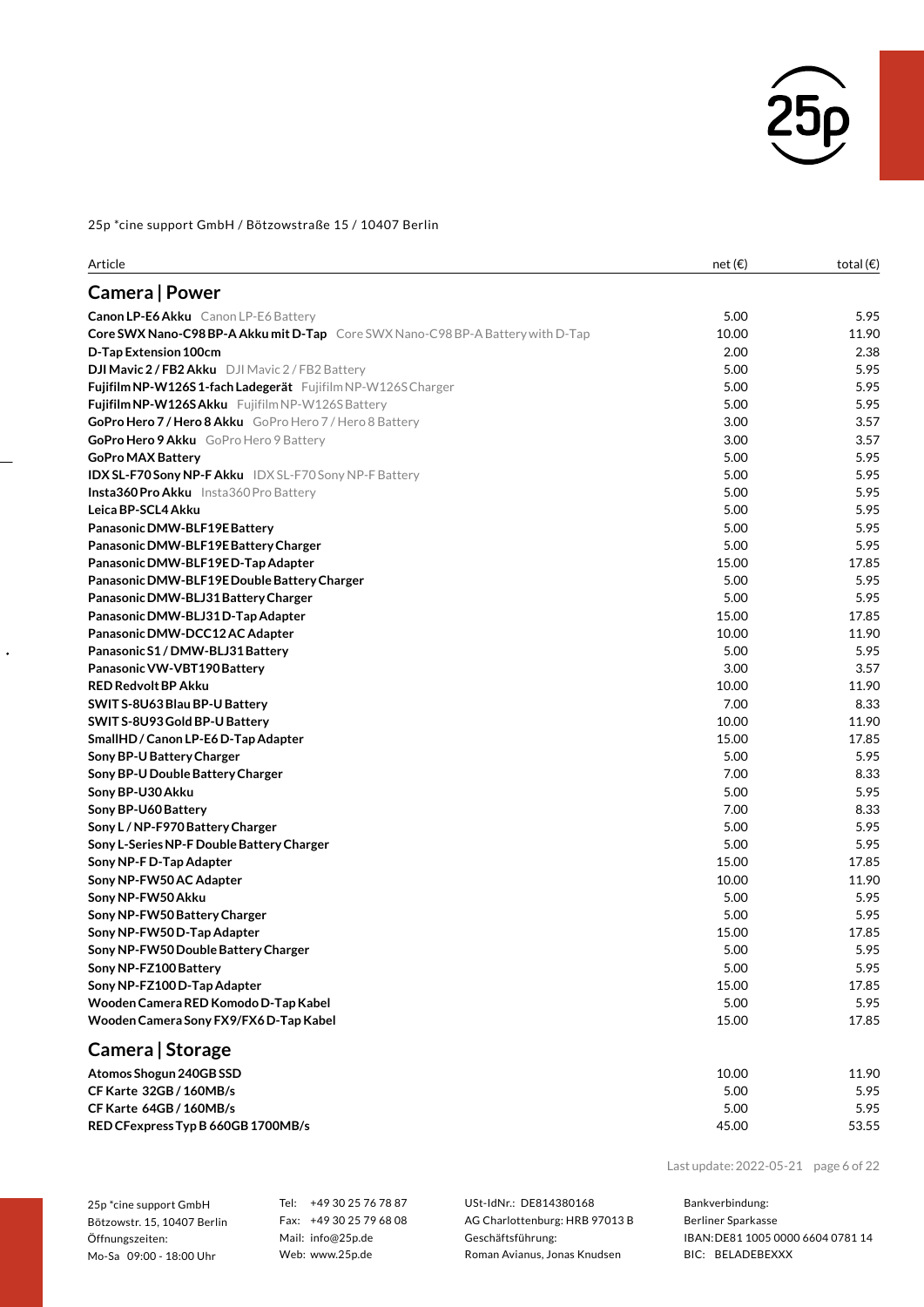

| Article                                                    | net $(\epsilon)$ | total $(\epsilon)$ |
|------------------------------------------------------------|------------------|--------------------|
| Camera   Storage                                           |                  |                    |
| SDXC 64GB 95/170MB/sV30                                    | 3.00             | 3.57               |
| Samsung 850 Pro 256GB SSD                                  | 10.00            | 11.90              |
| Samsung T5 1TB SSD USB-C Portable SSD                      | 20.00            | 23.80              |
| SanDisk CFast 2.0 128GB 515MB/s                            | 15.00            | 17.85              |
| SanDisk CFast 2.0 256GB 525MB/s                            | 25.00            | 29.75              |
| SanDisk CFast 2.0 512GB 525MB/s                            | 40.00            | 47.60              |
| SanDisk CFexpress Typ B 512GB 1700MB/s                     | 40.00            | 47.60              |
| SanDisk MicroSDXC 64GB                                     | 3.00             | 3.57               |
| Sony CFexpress Typ A 160GB 800MB/s Tough                   | 25.00            | 29.75              |
| Sony CFexpress Typ A USB-C Reader                          | 5.00             | 5.95               |
| Sony SXS Adapter für SD                                    | 5.00             | 5.95               |
| Sony SXS Pro+ Karte 256GB                                  | 59.00            | 70.21              |
| Sony SXS-1 128GB                                           | 35.00            | 41.65              |
| Sony XQD-G 128GB                                           | 25.00            | 29.75              |
| TransferMedia FDX Film Data Box                            | 200.00           | 238.00             |
| <b>Camera Support   Follow Focus</b>                       |                  |                    |
| ARRI CAM > D-Tap Kabel                                     | 10.00            | 11.90              |
| ARRI CAM > LANC & D-Tap Kabel                              | 10.00            | 11.90              |
| ARRI CAM > RED CTRL & D-Tap Kabel                          | 10.00            | 11.90              |
| ARRI CAM > RS Kabel 30cm                                   | 3.00             | 3.57               |
| <b>ARRI Follow Focus MFF-2</b>                             | 29.00            | 34.51              |
| <b>ARRI HI-5 Hand Unit</b>                                 | 220.00           | 261.80             |
| ARRI cForce Mini 25mm M.08 Gear                            | 5.00             | 5.95               |
| <b>ARRI cForce Mini Motor</b>                              | 70.00            | 83.30              |
| <b>ARRI cForce Mini RF Motor</b>                           | 100.00           | 119.00             |
| Chrosziel / Tilta Flex Zahnring                            | 3.00             | 3.57               |
| NiceDice Aluminium LensGear Large                          | 5.00             | 5.95               |
| NiceDice Aluminium LensGear Medium                         | 5.00             | 5.95               |
| NiceDice Aluminium LensGear Micro                          | 5.00             | 5.95               |
| NiceDice Aluminium LensGear Mini                           | 5.00             | 5.95               |
| NiceDice Aluminium LensGear Small                          | 5.00             | 5.95               |
| <b>Sachtler ACE Follow Focus</b>                           | 19.00            | 22.61              |
| Tilta Nucleus Nano 1-Kanal Funkschärfe                     | 40.00            | 47.60              |
| Tilta Nucleus-M 3-Kanal Funkschärfe                        | 119.00           | 141.61             |
| Camera Support   Sync                                      |                  |                    |
| Ambient Lockit ACL 203                                     | 19.00            | 22.61              |
| Ambient Masterslate ACD 301 Mark III Timecode Clapperboard | 19.00            | 22.61              |
| Filmklappe-groß/weiß                                       | 5.00             | 5.95               |
| <b>Tentacle Sync E</b>                                     | 15.00            | 17.85              |
| <b>Camera Support   Rain Protection</b>                    |                  |                    |
| Regenschutz für DSLR Kameras                               | 5.00             | 5.95               |
| camRade wetSuit Alexa Mini LF Regenschutz                  | 10.00            | 11.90              |
| camRade wetSuit Alexa Mini Regenschutz                     | 10.00            | 11.90              |
| camRade wetSuit Blackmagic URSA Mini Pro                   | 10.00            | 11.90              |
|                                                            |                  |                    |

Last update:2022-05-21 page 7 of 22

| 25p *cine support GmbH      |
|-----------------------------|
| Bötzowstr. 15, 10407 Berlin |
| Öffnungszeiten:             |
| Mo-Sa 09:00 - 18:00 Uhr     |

 $\ddot{\phantom{0}}$ 

Tel: +49 30 25 76 78 87 Fax: +49 30 25 79 68 08 Mail: info@25p.de Web: www.25p.de

USt-IdNr.: DE814380168 AG Charlottenburg: HRB 97013 B Geschäftsführung: Roman Avianus, Jonas Knudsen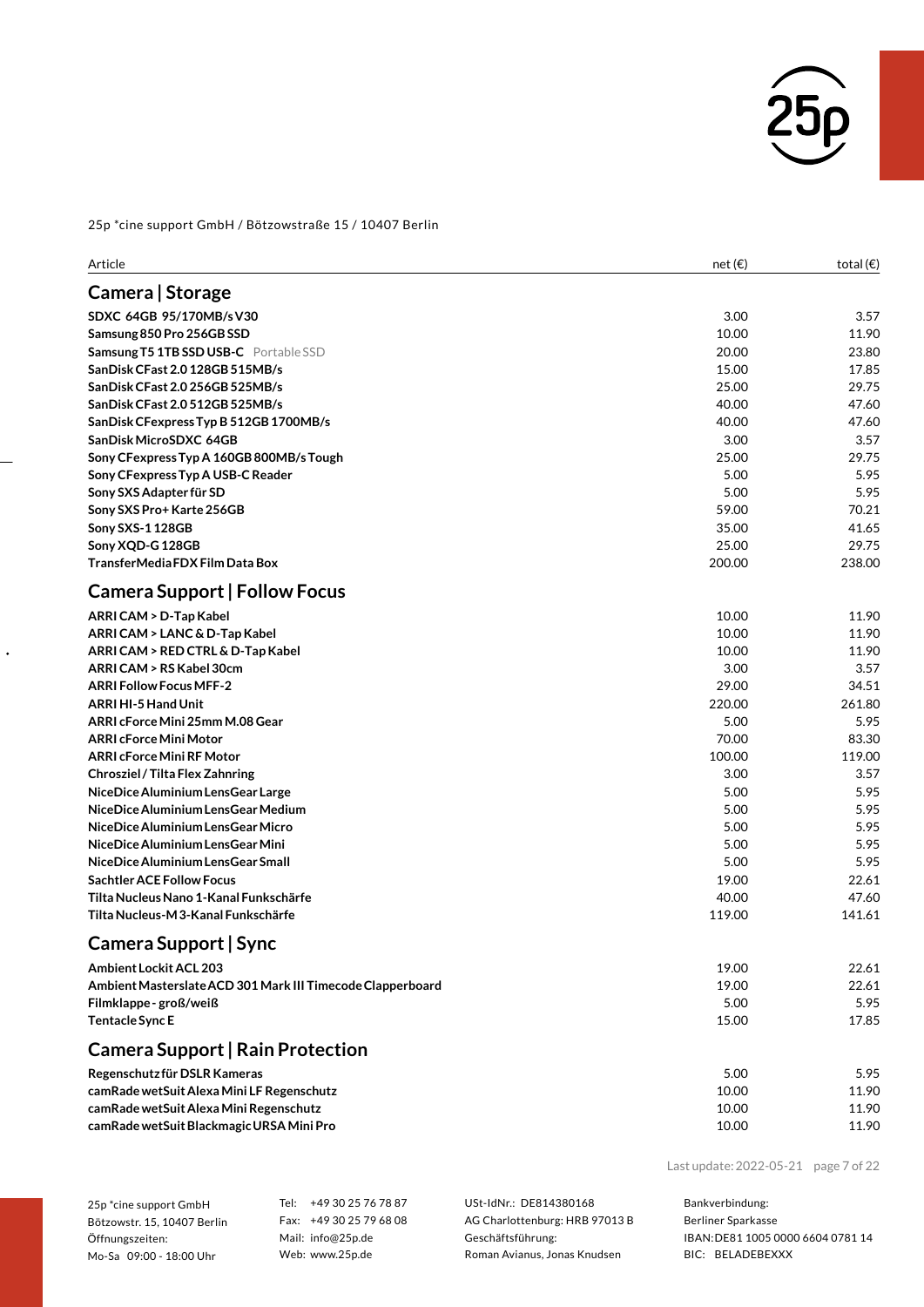

| Article                                              | net(E) | total $(\epsilon)$ |
|------------------------------------------------------|--------|--------------------|
| <b>Camera Support   Rain Protection</b>              |        |                    |
| camRade wetSuit C500 MK II                           | 10.00  | 11.90              |
| camRade wetSuit FX6 Regenschutz                      | 10.00  | 11.90              |
| camRade wetSuit PXW Z190 / Z280                      | 10.00  | 11.90              |
| camRade wetSuit PXW-FS7                              | 10.00  | 11.90              |
| Camera Support   Underwater                          |        |                    |
| <b>Goby Tauchlampen-Set</b>                          | 25.00  | 29.75              |
| Camera Support   Rigging                             |        |                    |
| 2EyeTec Teradek ARRI Accessory Bracket               | 3.00   | 3.57               |
| <b>ARRI BPA-4 Bridge Plate Adapter</b>               | 10.00  | 11.90              |
| <b>ARRI HEB-1 Handle Extension Block</b>             | 5.00   | 5.95               |
| <b>ARRI HEB-3 Handle Extension Block</b>             | 8.00   | 9.52               |
| ARRI MAP-1 Mini Adapter Plate                        | 10.00  | 11.90              |
| <b>ARRI RAB-1 Rear Accessory Bracket</b>             | 20.00  | 23.80              |
| ARRI RMB-3 Rod Mounting Bracket                      | 5.00   | 5.95               |
| ARRI SAM-2 Stabilizer Adapter Mount                  | 10.00  | 11.90              |
| <b>Backpackrig Proton Pack V2</b>                    | 150.00 | 178.50             |
| Bebob COCO-15V 15mm Micro V-Mount Plate              | 10.00  | 11.90              |
| Bebob COCO-15V III 15mm V-Mount Plate                | 10.00  | 11.90              |
| Blackmagic URSA Mini Pro Shoulder Plate              | 15.00  | 17.85              |
| <b>Bright Tangerine 1/4" Top Handle</b>              | 10.00  | 11.90              |
| Bright Tangerine ARRI 3/8" Accessory Rosette Adapter | 3.00   | 3.57               |
| Bright Tangerine ARRI Standard Dovetaile Plate 300mm | 10.00  | 11.90              |
| Bright Tangerine Drumstix 15mm Rods 15cm             | 3.00   | 3.57               |
| Bright Tangerine Komodo Side Cheese Plate            | 5.00   | 5.95               |
| Bright Tangerine Left Field C70 Base Plate           | 20.00  | 23.80              |
| Bright Tangerine Left Field URSA Mini Top Plate      | 15.00  | 17.85              |
| Bright Tangerine NATO Top Handle (F/B)               | 10.00  | 11.90              |
| Bright Tangerine NATO Top Handle (S)                 | 10.00  | 11.90              |
| Gewindeadapter / 1/4" Verbinder                      | 0.50   | 0.60               |
| <b>IDEA VISION C3 VacuMount Car Rig</b>              | 95.00  | 113.05             |
| LanParte 15mm V-Mount Plate                          | 5.00   | 5.95               |
| Lenzcameratools Quick Release Adapter                | 3.00   | 3.57               |
| <b>Manfrotto Micro Arm</b>                           | 5.00   | 5.95               |
| Manfrotto Nano Clamp                                 | 2.00   | 2.38               |
| Manfrotto Smartphone Clamp                           | 3.00   | 3.57               |
| Panther Multi Mount Car Rig                          | 45.00  | 53.55              |
| Ratworks 15mm Cube Bar                               | 5.00   | 5.95               |
| Ratworks Alexa Mini Side Plate                       | 15.00  | 17.85              |
| Ratworks Handle Extension 90° Adapter                | 5.00   | 5.95               |
| Ratworks Handle Extension Block Long                 | 8.00   | 9.52               |
| Sachtler ACE DSLR Base Plate                         | 10.00  | 11.90              |
| SmallRig Monitor ARRI 3/8" Accessory Tilt Mount      | 3.00   | 3.57               |
| SmallRig Monitor Hot Shoe Tilt Mount                 | 3.00   | 3.57               |
| SmallRig Monitor NATO Tilt Mount                     | 3.00   | 3.57               |
| Swedish Chameleon SC3: large Rig                     | 29.00  | 34.51              |

25p \*cine support GmbH Bötzowstr. 15, 10407 Berlin Öffnungszeiten: Mo-Sa 09:00 - 18:00 Uhr

 $\ddot{\phantom{0}}$ 

Tel: +49 30 25 76 78 87 Fax: +49 30 25 79 68 08 Mail: info@25p.de Web: www.25p.de

USt-IdNr.: DE814380168 AG Charlottenburg: HRB 97013 B Geschäftsführung: Roman Avianus, Jonas Knudsen

Last update:2022-05-21 page 8 of 22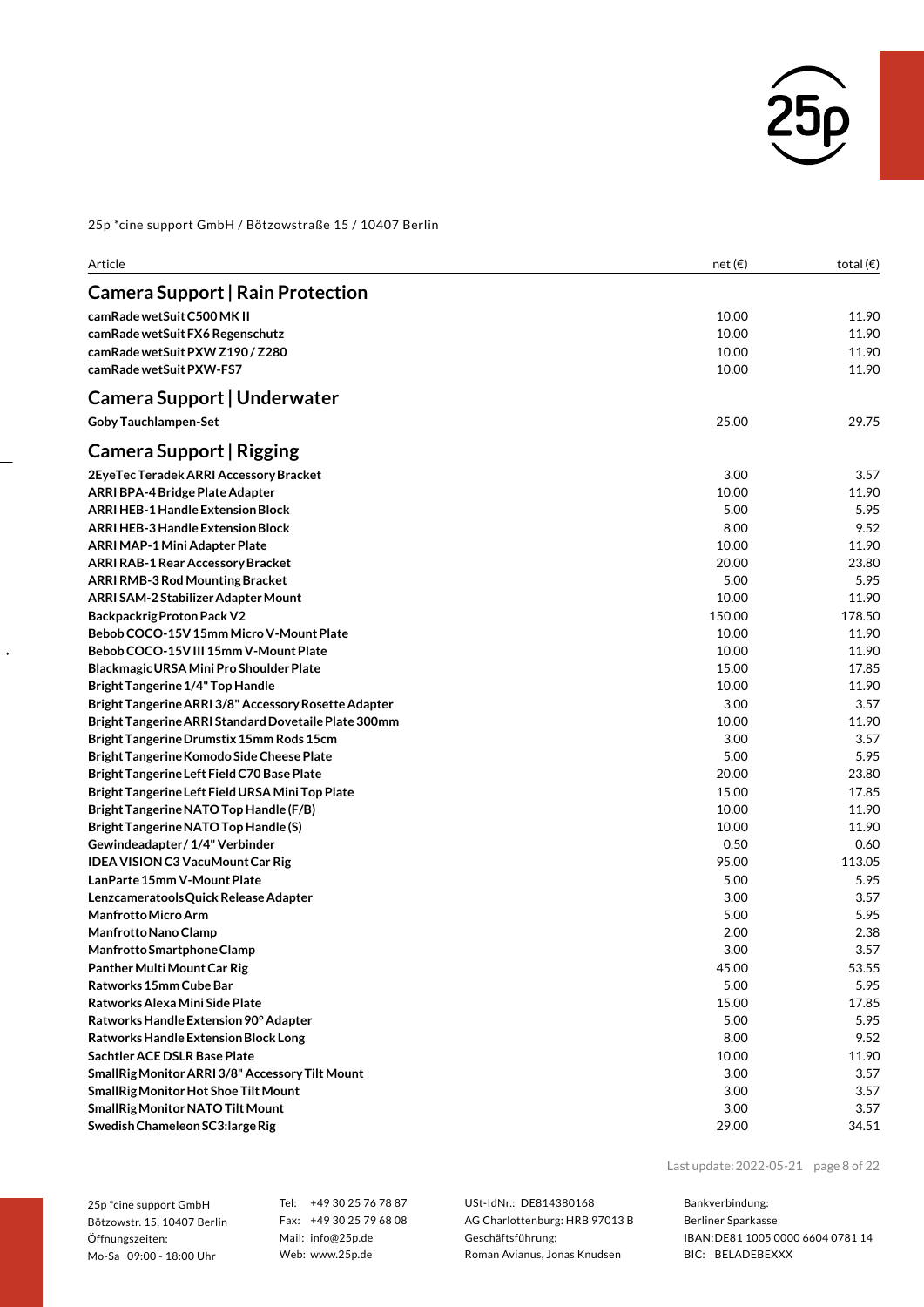

| <b>Camera Support   Rigging</b><br>Tilta BMPCC6K Pro EVF Extension Bracket<br>15.00<br>17.85<br>30.00<br>Tilta Cage BMPCC4K / BMPCC6K<br>35.70<br>30.00<br>Tilta Cage Panasonic S1H / Leica SL1<br>35.70<br>30.00<br>Tilta Cage Sony Alpha 7 III<br>35.70<br>Tilta Cage Sony Alpha 7S III<br>30.00<br>35.70<br>120.00<br>142.80<br>Tilta Hermit POV Support System<br>5.00<br>5.95<br>Tilta Wooden Right Side Handle<br><b>Triad VCT Quick Release Plate</b><br>10.00<br>11.90<br><b>ULCS Arm</b><br>5.00<br>5.95<br>3.00<br>3.57<br>Vocas 15mm General Lens Support<br><b>Vocas 15mm Monitorhalterung</b><br>3.00<br>3.57<br>5.95<br>Vocas 15mm Seitenausleger - flach<br>5.00<br>5.00<br>5.95<br><b>Vocas ARRI Rosette Extensions Long</b><br>Walimex Aptaris Universal Frame<br>19.00<br>22.61<br>5.95<br>Wooden Camera 8" Dovetail Plate<br>5.00<br>Wooden Camera C500 MK II / C300 MK III V-Mount Plate<br>15.00<br>17.85<br>Wooden Camera C500 MK II Top Plate<br>15.00<br>17.85<br>Wooden Camera C70 Top Plate<br>20.00<br>23.80<br>Wooden Camera FX6 Top Plate<br>10.00<br>11.90<br>Wooden Camera FX6 V-Mount Plate<br>15.00<br>17.85<br>Wooden Camera FX9 V-Mount Plate<br>15.00<br>17.85<br><b>Wooden Camera LW Base Plate</b><br>20.00<br>23.80<br>Wooden Camera NATO Lock Kit<br>3.00<br>3.57<br>Wooden Camera NATO Top Handle<br>5.00<br>5.95<br>15.00<br>Wooden Camera PXW-FX9 Top Plate<br>17.85<br>Wooden Camera Shoulder Rig V3<br>35.00<br>41.65<br>Wooden Camera URSA Mini Side Plate<br>5.00<br>5.95<br>Wooden Camera Unified Base Plate<br>20.00<br>23.80<br>3.00<br>Wooden Camera Unified Base Plate Mount Support<br>3.57<br>30.00<br>Wooden Camera Unified DSLR Cage Small<br>35.70<br>Wooden Camera VCT-14 Quick Release Plate<br>10.00<br>11.90<br>Zacuto Canon 5D MKIII Z Finder<br>15.00<br>17.85<br>Camera Support   Stabilization<br><b>CineSaddle</b><br>10.00<br>11.90<br>30.00<br>35.70<br>DJI RS2 Expansion Base Kit<br>90.00<br>107.10<br>DJI RS2 Pro<br><b>DJI Ronin 2</b> 3-Axis Gimbal<br>269.00<br>320.11<br>DJI Ronin 2 ARRI Power Kabel<br>5.95<br>5.00<br>DJI Ronin 2 ARRI Start/Stop Kabel<br>5.95<br>5.00<br>DJI Ronin 2 Force Pro<br>50.00<br>59.50<br>DJI Ronin 2 LANC Control Kabel<br>5.95<br>5.00<br>DJI Ronin 2 RED Control Kabel<br>5.95<br>5.00<br>DJI Ronin 2 RED Power Kabel<br>5.00<br>5.95<br>DJI Ronin 2 Universal Tripod Adapter<br>5.00<br>5.95<br>Easyrig Camera Hook mit Ball Mount<br>3.00<br>3.57<br>Easyrig Cinema 3 / Vario 5 Umbrella<br>10.00<br>11.90 | Article | net $(\epsilon)$ | total $(\epsilon)$ |
|---------------------------------------------------------------------------------------------------------------------------------------------------------------------------------------------------------------------------------------------------------------------------------------------------------------------------------------------------------------------------------------------------------------------------------------------------------------------------------------------------------------------------------------------------------------------------------------------------------------------------------------------------------------------------------------------------------------------------------------------------------------------------------------------------------------------------------------------------------------------------------------------------------------------------------------------------------------------------------------------------------------------------------------------------------------------------------------------------------------------------------------------------------------------------------------------------------------------------------------------------------------------------------------------------------------------------------------------------------------------------------------------------------------------------------------------------------------------------------------------------------------------------------------------------------------------------------------------------------------------------------------------------------------------------------------------------------------------------------------------------------------------------------------------------------------------------------------------------------------------------------------------------------------------------------------------------------------------------------------------------------------------------------------------------------------------------------------------------------------------------------------------------------------------------------------------------------------------------------------------------------------------------------------------------------------------------------------------------------------------------------------------------------------------------------------------------------------------------------------------------------------------------|---------|------------------|--------------------|
|                                                                                                                                                                                                                                                                                                                                                                                                                                                                                                                                                                                                                                                                                                                                                                                                                                                                                                                                                                                                                                                                                                                                                                                                                                                                                                                                                                                                                                                                                                                                                                                                                                                                                                                                                                                                                                                                                                                                                                                                                                                                                                                                                                                                                                                                                                                                                                                                                                                                                                                           |         |                  |                    |
|                                                                                                                                                                                                                                                                                                                                                                                                                                                                                                                                                                                                                                                                                                                                                                                                                                                                                                                                                                                                                                                                                                                                                                                                                                                                                                                                                                                                                                                                                                                                                                                                                                                                                                                                                                                                                                                                                                                                                                                                                                                                                                                                                                                                                                                                                                                                                                                                                                                                                                                           |         |                  |                    |
|                                                                                                                                                                                                                                                                                                                                                                                                                                                                                                                                                                                                                                                                                                                                                                                                                                                                                                                                                                                                                                                                                                                                                                                                                                                                                                                                                                                                                                                                                                                                                                                                                                                                                                                                                                                                                                                                                                                                                                                                                                                                                                                                                                                                                                                                                                                                                                                                                                                                                                                           |         |                  |                    |
|                                                                                                                                                                                                                                                                                                                                                                                                                                                                                                                                                                                                                                                                                                                                                                                                                                                                                                                                                                                                                                                                                                                                                                                                                                                                                                                                                                                                                                                                                                                                                                                                                                                                                                                                                                                                                                                                                                                                                                                                                                                                                                                                                                                                                                                                                                                                                                                                                                                                                                                           |         |                  |                    |
|                                                                                                                                                                                                                                                                                                                                                                                                                                                                                                                                                                                                                                                                                                                                                                                                                                                                                                                                                                                                                                                                                                                                                                                                                                                                                                                                                                                                                                                                                                                                                                                                                                                                                                                                                                                                                                                                                                                                                                                                                                                                                                                                                                                                                                                                                                                                                                                                                                                                                                                           |         |                  |                    |
|                                                                                                                                                                                                                                                                                                                                                                                                                                                                                                                                                                                                                                                                                                                                                                                                                                                                                                                                                                                                                                                                                                                                                                                                                                                                                                                                                                                                                                                                                                                                                                                                                                                                                                                                                                                                                                                                                                                                                                                                                                                                                                                                                                                                                                                                                                                                                                                                                                                                                                                           |         |                  |                    |
|                                                                                                                                                                                                                                                                                                                                                                                                                                                                                                                                                                                                                                                                                                                                                                                                                                                                                                                                                                                                                                                                                                                                                                                                                                                                                                                                                                                                                                                                                                                                                                                                                                                                                                                                                                                                                                                                                                                                                                                                                                                                                                                                                                                                                                                                                                                                                                                                                                                                                                                           |         |                  |                    |
|                                                                                                                                                                                                                                                                                                                                                                                                                                                                                                                                                                                                                                                                                                                                                                                                                                                                                                                                                                                                                                                                                                                                                                                                                                                                                                                                                                                                                                                                                                                                                                                                                                                                                                                                                                                                                                                                                                                                                                                                                                                                                                                                                                                                                                                                                                                                                                                                                                                                                                                           |         |                  |                    |
|                                                                                                                                                                                                                                                                                                                                                                                                                                                                                                                                                                                                                                                                                                                                                                                                                                                                                                                                                                                                                                                                                                                                                                                                                                                                                                                                                                                                                                                                                                                                                                                                                                                                                                                                                                                                                                                                                                                                                                                                                                                                                                                                                                                                                                                                                                                                                                                                                                                                                                                           |         |                  |                    |
|                                                                                                                                                                                                                                                                                                                                                                                                                                                                                                                                                                                                                                                                                                                                                                                                                                                                                                                                                                                                                                                                                                                                                                                                                                                                                                                                                                                                                                                                                                                                                                                                                                                                                                                                                                                                                                                                                                                                                                                                                                                                                                                                                                                                                                                                                                                                                                                                                                                                                                                           |         |                  |                    |
|                                                                                                                                                                                                                                                                                                                                                                                                                                                                                                                                                                                                                                                                                                                                                                                                                                                                                                                                                                                                                                                                                                                                                                                                                                                                                                                                                                                                                                                                                                                                                                                                                                                                                                                                                                                                                                                                                                                                                                                                                                                                                                                                                                                                                                                                                                                                                                                                                                                                                                                           |         |                  |                    |
|                                                                                                                                                                                                                                                                                                                                                                                                                                                                                                                                                                                                                                                                                                                                                                                                                                                                                                                                                                                                                                                                                                                                                                                                                                                                                                                                                                                                                                                                                                                                                                                                                                                                                                                                                                                                                                                                                                                                                                                                                                                                                                                                                                                                                                                                                                                                                                                                                                                                                                                           |         |                  |                    |
|                                                                                                                                                                                                                                                                                                                                                                                                                                                                                                                                                                                                                                                                                                                                                                                                                                                                                                                                                                                                                                                                                                                                                                                                                                                                                                                                                                                                                                                                                                                                                                                                                                                                                                                                                                                                                                                                                                                                                                                                                                                                                                                                                                                                                                                                                                                                                                                                                                                                                                                           |         |                  |                    |
|                                                                                                                                                                                                                                                                                                                                                                                                                                                                                                                                                                                                                                                                                                                                                                                                                                                                                                                                                                                                                                                                                                                                                                                                                                                                                                                                                                                                                                                                                                                                                                                                                                                                                                                                                                                                                                                                                                                                                                                                                                                                                                                                                                                                                                                                                                                                                                                                                                                                                                                           |         |                  |                    |
|                                                                                                                                                                                                                                                                                                                                                                                                                                                                                                                                                                                                                                                                                                                                                                                                                                                                                                                                                                                                                                                                                                                                                                                                                                                                                                                                                                                                                                                                                                                                                                                                                                                                                                                                                                                                                                                                                                                                                                                                                                                                                                                                                                                                                                                                                                                                                                                                                                                                                                                           |         |                  |                    |
|                                                                                                                                                                                                                                                                                                                                                                                                                                                                                                                                                                                                                                                                                                                                                                                                                                                                                                                                                                                                                                                                                                                                                                                                                                                                                                                                                                                                                                                                                                                                                                                                                                                                                                                                                                                                                                                                                                                                                                                                                                                                                                                                                                                                                                                                                                                                                                                                                                                                                                                           |         |                  |                    |
|                                                                                                                                                                                                                                                                                                                                                                                                                                                                                                                                                                                                                                                                                                                                                                                                                                                                                                                                                                                                                                                                                                                                                                                                                                                                                                                                                                                                                                                                                                                                                                                                                                                                                                                                                                                                                                                                                                                                                                                                                                                                                                                                                                                                                                                                                                                                                                                                                                                                                                                           |         |                  |                    |
|                                                                                                                                                                                                                                                                                                                                                                                                                                                                                                                                                                                                                                                                                                                                                                                                                                                                                                                                                                                                                                                                                                                                                                                                                                                                                                                                                                                                                                                                                                                                                                                                                                                                                                                                                                                                                                                                                                                                                                                                                                                                                                                                                                                                                                                                                                                                                                                                                                                                                                                           |         |                  |                    |
|                                                                                                                                                                                                                                                                                                                                                                                                                                                                                                                                                                                                                                                                                                                                                                                                                                                                                                                                                                                                                                                                                                                                                                                                                                                                                                                                                                                                                                                                                                                                                                                                                                                                                                                                                                                                                                                                                                                                                                                                                                                                                                                                                                                                                                                                                                                                                                                                                                                                                                                           |         |                  |                    |
|                                                                                                                                                                                                                                                                                                                                                                                                                                                                                                                                                                                                                                                                                                                                                                                                                                                                                                                                                                                                                                                                                                                                                                                                                                                                                                                                                                                                                                                                                                                                                                                                                                                                                                                                                                                                                                                                                                                                                                                                                                                                                                                                                                                                                                                                                                                                                                                                                                                                                                                           |         |                  |                    |
|                                                                                                                                                                                                                                                                                                                                                                                                                                                                                                                                                                                                                                                                                                                                                                                                                                                                                                                                                                                                                                                                                                                                                                                                                                                                                                                                                                                                                                                                                                                                                                                                                                                                                                                                                                                                                                                                                                                                                                                                                                                                                                                                                                                                                                                                                                                                                                                                                                                                                                                           |         |                  |                    |
|                                                                                                                                                                                                                                                                                                                                                                                                                                                                                                                                                                                                                                                                                                                                                                                                                                                                                                                                                                                                                                                                                                                                                                                                                                                                                                                                                                                                                                                                                                                                                                                                                                                                                                                                                                                                                                                                                                                                                                                                                                                                                                                                                                                                                                                                                                                                                                                                                                                                                                                           |         |                  |                    |
|                                                                                                                                                                                                                                                                                                                                                                                                                                                                                                                                                                                                                                                                                                                                                                                                                                                                                                                                                                                                                                                                                                                                                                                                                                                                                                                                                                                                                                                                                                                                                                                                                                                                                                                                                                                                                                                                                                                                                                                                                                                                                                                                                                                                                                                                                                                                                                                                                                                                                                                           |         |                  |                    |
|                                                                                                                                                                                                                                                                                                                                                                                                                                                                                                                                                                                                                                                                                                                                                                                                                                                                                                                                                                                                                                                                                                                                                                                                                                                                                                                                                                                                                                                                                                                                                                                                                                                                                                                                                                                                                                                                                                                                                                                                                                                                                                                                                                                                                                                                                                                                                                                                                                                                                                                           |         |                  |                    |
|                                                                                                                                                                                                                                                                                                                                                                                                                                                                                                                                                                                                                                                                                                                                                                                                                                                                                                                                                                                                                                                                                                                                                                                                                                                                                                                                                                                                                                                                                                                                                                                                                                                                                                                                                                                                                                                                                                                                                                                                                                                                                                                                                                                                                                                                                                                                                                                                                                                                                                                           |         |                  |                    |
|                                                                                                                                                                                                                                                                                                                                                                                                                                                                                                                                                                                                                                                                                                                                                                                                                                                                                                                                                                                                                                                                                                                                                                                                                                                                                                                                                                                                                                                                                                                                                                                                                                                                                                                                                                                                                                                                                                                                                                                                                                                                                                                                                                                                                                                                                                                                                                                                                                                                                                                           |         |                  |                    |
|                                                                                                                                                                                                                                                                                                                                                                                                                                                                                                                                                                                                                                                                                                                                                                                                                                                                                                                                                                                                                                                                                                                                                                                                                                                                                                                                                                                                                                                                                                                                                                                                                                                                                                                                                                                                                                                                                                                                                                                                                                                                                                                                                                                                                                                                                                                                                                                                                                                                                                                           |         |                  |                    |
|                                                                                                                                                                                                                                                                                                                                                                                                                                                                                                                                                                                                                                                                                                                                                                                                                                                                                                                                                                                                                                                                                                                                                                                                                                                                                                                                                                                                                                                                                                                                                                                                                                                                                                                                                                                                                                                                                                                                                                                                                                                                                                                                                                                                                                                                                                                                                                                                                                                                                                                           |         |                  |                    |
|                                                                                                                                                                                                                                                                                                                                                                                                                                                                                                                                                                                                                                                                                                                                                                                                                                                                                                                                                                                                                                                                                                                                                                                                                                                                                                                                                                                                                                                                                                                                                                                                                                                                                                                                                                                                                                                                                                                                                                                                                                                                                                                                                                                                                                                                                                                                                                                                                                                                                                                           |         |                  |                    |
|                                                                                                                                                                                                                                                                                                                                                                                                                                                                                                                                                                                                                                                                                                                                                                                                                                                                                                                                                                                                                                                                                                                                                                                                                                                                                                                                                                                                                                                                                                                                                                                                                                                                                                                                                                                                                                                                                                                                                                                                                                                                                                                                                                                                                                                                                                                                                                                                                                                                                                                           |         |                  |                    |
|                                                                                                                                                                                                                                                                                                                                                                                                                                                                                                                                                                                                                                                                                                                                                                                                                                                                                                                                                                                                                                                                                                                                                                                                                                                                                                                                                                                                                                                                                                                                                                                                                                                                                                                                                                                                                                                                                                                                                                                                                                                                                                                                                                                                                                                                                                                                                                                                                                                                                                                           |         |                  |                    |
|                                                                                                                                                                                                                                                                                                                                                                                                                                                                                                                                                                                                                                                                                                                                                                                                                                                                                                                                                                                                                                                                                                                                                                                                                                                                                                                                                                                                                                                                                                                                                                                                                                                                                                                                                                                                                                                                                                                                                                                                                                                                                                                                                                                                                                                                                                                                                                                                                                                                                                                           |         |                  |                    |
|                                                                                                                                                                                                                                                                                                                                                                                                                                                                                                                                                                                                                                                                                                                                                                                                                                                                                                                                                                                                                                                                                                                                                                                                                                                                                                                                                                                                                                                                                                                                                                                                                                                                                                                                                                                                                                                                                                                                                                                                                                                                                                                                                                                                                                                                                                                                                                                                                                                                                                                           |         |                  |                    |
|                                                                                                                                                                                                                                                                                                                                                                                                                                                                                                                                                                                                                                                                                                                                                                                                                                                                                                                                                                                                                                                                                                                                                                                                                                                                                                                                                                                                                                                                                                                                                                                                                                                                                                                                                                                                                                                                                                                                                                                                                                                                                                                                                                                                                                                                                                                                                                                                                                                                                                                           |         |                  |                    |
|                                                                                                                                                                                                                                                                                                                                                                                                                                                                                                                                                                                                                                                                                                                                                                                                                                                                                                                                                                                                                                                                                                                                                                                                                                                                                                                                                                                                                                                                                                                                                                                                                                                                                                                                                                                                                                                                                                                                                                                                                                                                                                                                                                                                                                                                                                                                                                                                                                                                                                                           |         |                  |                    |
|                                                                                                                                                                                                                                                                                                                                                                                                                                                                                                                                                                                                                                                                                                                                                                                                                                                                                                                                                                                                                                                                                                                                                                                                                                                                                                                                                                                                                                                                                                                                                                                                                                                                                                                                                                                                                                                                                                                                                                                                                                                                                                                                                                                                                                                                                                                                                                                                                                                                                                                           |         |                  |                    |
|                                                                                                                                                                                                                                                                                                                                                                                                                                                                                                                                                                                                                                                                                                                                                                                                                                                                                                                                                                                                                                                                                                                                                                                                                                                                                                                                                                                                                                                                                                                                                                                                                                                                                                                                                                                                                                                                                                                                                                                                                                                                                                                                                                                                                                                                                                                                                                                                                                                                                                                           |         |                  |                    |
|                                                                                                                                                                                                                                                                                                                                                                                                                                                                                                                                                                                                                                                                                                                                                                                                                                                                                                                                                                                                                                                                                                                                                                                                                                                                                                                                                                                                                                                                                                                                                                                                                                                                                                                                                                                                                                                                                                                                                                                                                                                                                                                                                                                                                                                                                                                                                                                                                                                                                                                           |         |                  |                    |
|                                                                                                                                                                                                                                                                                                                                                                                                                                                                                                                                                                                                                                                                                                                                                                                                                                                                                                                                                                                                                                                                                                                                                                                                                                                                                                                                                                                                                                                                                                                                                                                                                                                                                                                                                                                                                                                                                                                                                                                                                                                                                                                                                                                                                                                                                                                                                                                                                                                                                                                           |         |                  |                    |
|                                                                                                                                                                                                                                                                                                                                                                                                                                                                                                                                                                                                                                                                                                                                                                                                                                                                                                                                                                                                                                                                                                                                                                                                                                                                                                                                                                                                                                                                                                                                                                                                                                                                                                                                                                                                                                                                                                                                                                                                                                                                                                                                                                                                                                                                                                                                                                                                                                                                                                                           |         |                  |                    |
|                                                                                                                                                                                                                                                                                                                                                                                                                                                                                                                                                                                                                                                                                                                                                                                                                                                                                                                                                                                                                                                                                                                                                                                                                                                                                                                                                                                                                                                                                                                                                                                                                                                                                                                                                                                                                                                                                                                                                                                                                                                                                                                                                                                                                                                                                                                                                                                                                                                                                                                           |         |                  |                    |
|                                                                                                                                                                                                                                                                                                                                                                                                                                                                                                                                                                                                                                                                                                                                                                                                                                                                                                                                                                                                                                                                                                                                                                                                                                                                                                                                                                                                                                                                                                                                                                                                                                                                                                                                                                                                                                                                                                                                                                                                                                                                                                                                                                                                                                                                                                                                                                                                                                                                                                                           |         |                  |                    |
|                                                                                                                                                                                                                                                                                                                                                                                                                                                                                                                                                                                                                                                                                                                                                                                                                                                                                                                                                                                                                                                                                                                                                                                                                                                                                                                                                                                                                                                                                                                                                                                                                                                                                                                                                                                                                                                                                                                                                                                                                                                                                                                                                                                                                                                                                                                                                                                                                                                                                                                           |         |                  |                    |
|                                                                                                                                                                                                                                                                                                                                                                                                                                                                                                                                                                                                                                                                                                                                                                                                                                                                                                                                                                                                                                                                                                                                                                                                                                                                                                                                                                                                                                                                                                                                                                                                                                                                                                                                                                                                                                                                                                                                                                                                                                                                                                                                                                                                                                                                                                                                                                                                                                                                                                                           |         |                  |                    |
|                                                                                                                                                                                                                                                                                                                                                                                                                                                                                                                                                                                                                                                                                                                                                                                                                                                                                                                                                                                                                                                                                                                                                                                                                                                                                                                                                                                                                                                                                                                                                                                                                                                                                                                                                                                                                                                                                                                                                                                                                                                                                                                                                                                                                                                                                                                                                                                                                                                                                                                           |         |                  |                    |
|                                                                                                                                                                                                                                                                                                                                                                                                                                                                                                                                                                                                                                                                                                                                                                                                                                                                                                                                                                                                                                                                                                                                                                                                                                                                                                                                                                                                                                                                                                                                                                                                                                                                                                                                                                                                                                                                                                                                                                                                                                                                                                                                                                                                                                                                                                                                                                                                                                                                                                                           |         |                  |                    |
|                                                                                                                                                                                                                                                                                                                                                                                                                                                                                                                                                                                                                                                                                                                                                                                                                                                                                                                                                                                                                                                                                                                                                                                                                                                                                                                                                                                                                                                                                                                                                                                                                                                                                                                                                                                                                                                                                                                                                                                                                                                                                                                                                                                                                                                                                                                                                                                                                                                                                                                           |         |                  |                    |

25p \*cine support GmbH Bötzowstr. 15, 10407 Berlin Öffnungszeiten: Mo-Sa 09:00 - 18:00 Uhr

 $\ddot{\phantom{0}}$ 

Tel: +49 30 25 76 78 87 Fax: +49 30 25 79 68 08 Mail: info@25p.de Web: www.25p.de

USt-IdNr.: DE814380168 AG Charlottenburg: HRB 97013 B Geschäftsführung: Roman Avianus, Jonas Knudsen

Last update:2022-05-21 page 9 of 22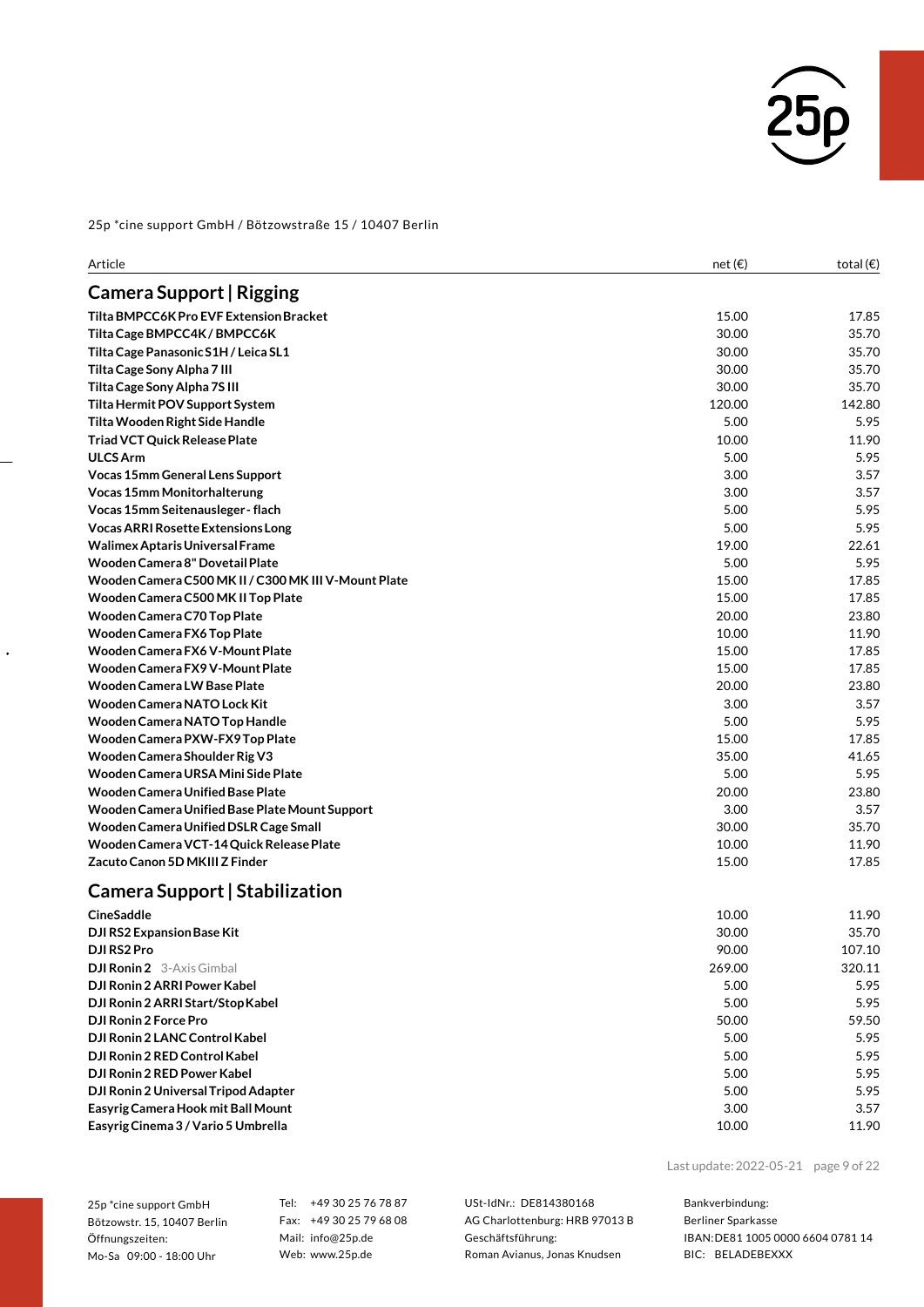

| <b>Camera Support   Stabilization</b><br>Easyrig Cinema 3 5-8kg Gimbal Vest & Arm<br>120.00<br>120.00<br>Easyrig Cinema 35-8kg with Cinema Vest & Quick Release<br>Easyrig MINIMAX 2-7kg<br>80.00<br>80.00<br>Easyrig MINIMAX 2-7kg mit Flex Vest & Ball Mount<br>10.00<br>Easyrig MINIMAX Umbrella<br>130.00<br>Easyrig Vario 5 5-17kg mit Flex Vest & Quick Release<br>185.00<br>Easyrig Vario 5 Stabil G2 5-17kg mit EasyTilt<br>Easyrig Vario 5 with Flowcine Serene 5-17kg & Quick Release<br>175.00<br>9.00<br>Fig Rig<br>269.00<br><b>Freefly MOVI Pro</b> 3-Axis Gimbal<br>Glidecam HD 4000 Schwebestativ<br>29.00<br>29.00<br>Glidecam Smooth Shooter Weste & Arm<br>Ready Rig Gimbal Support ProArm<br>99.00<br>5.00<br><b>SteadyBag</b><br>160.00<br>Tilta Float RS2 Gimbal Support System Tilta Float RS2 Gimbal Support System<br>85.00<br>Tilta Hydra Alien Car Mounting Arm<br>Tilta RS2 Advanced Ring Grip<br>50.00<br>TiltaMax Armor Man 2<br>120.00<br>Camera Support   Camera Tripods<br><b>Manfrotto 100mm Bodenstativ</b><br>10.00<br>Reduzierring 100/150mm Schale<br>3.00<br>Reduzierring 75/100mm Schale<br>3.00<br>Sachtler 1/4" Screw<br>0.50<br>30.00<br>Sachtler 150mm Cine Tripod - mittel<br>Sachtler 7x7 Horizone 150mm Stativkopf<br>45.00<br>Sachtler ACE M GS<br>15.00<br>Sachtler ACE XL GS<br>20.00<br>Sachtler Aktiv 10 Sideload MS Flowtech<br>50.00<br>Sachtler Aktiv Slider 100mm Head Adapter<br>5.00<br>Sachtler Aktiv Slider 100mm Tripod Adapter<br>15.00<br>Sachtler Cine Tripod 150mm Medium<br>25.00<br>20.00<br>Sachtler Cine Tripod 150mm Short<br>Sachtler DV8 / FSB8 Sideload SL MCF<br>30.00<br>Sachtler DV8 / FSB8 Touch&Go SL MCF<br>30.00<br>20.00<br>Sachtler Dolly Flowtech 75 Rollspinne Sachtler Flowtech 75 Dolly<br>Sachtler Dolly S Rollspinne Sachtler Dolly S<br>25.00<br>Sachtler FSB6 Sideload Flowtech<br>35.00<br>19.00<br>Sachtler FSB6T 75mm Stativkopf<br>Sachtler FSB8 Sideload Flowtech<br>35.00<br>Sachtler Studio 80 II 150mm Stativkopf<br>59.00<br>Sachtler Video 18 S1 / S2 SL CF<br>50.00<br>Sachtler Video 20 S1 SL HD CF<br>59.00<br>Wooden Camera Vertical Camera Bracket<br>25.00<br>Wooden Camera Vertical Camera Bracket Mini<br>20.00 | Article | net(E) | total $(\epsilon)$ |
|-----------------------------------------------------------------------------------------------------------------------------------------------------------------------------------------------------------------------------------------------------------------------------------------------------------------------------------------------------------------------------------------------------------------------------------------------------------------------------------------------------------------------------------------------------------------------------------------------------------------------------------------------------------------------------------------------------------------------------------------------------------------------------------------------------------------------------------------------------------------------------------------------------------------------------------------------------------------------------------------------------------------------------------------------------------------------------------------------------------------------------------------------------------------------------------------------------------------------------------------------------------------------------------------------------------------------------------------------------------------------------------------------------------------------------------------------------------------------------------------------------------------------------------------------------------------------------------------------------------------------------------------------------------------------------------------------------------------------------------------------------------------------------------------------------------------------------------------------------------------------------------------------------------------------------------------------------------------------------------------------------------------------------------------------------------------------------------------------------------------------------------------------------------------------------------------------------------------------------|---------|--------|--------------------|
|                                                                                                                                                                                                                                                                                                                                                                                                                                                                                                                                                                                                                                                                                                                                                                                                                                                                                                                                                                                                                                                                                                                                                                                                                                                                                                                                                                                                                                                                                                                                                                                                                                                                                                                                                                                                                                                                                                                                                                                                                                                                                                                                                                                                                             |         |        |                    |
|                                                                                                                                                                                                                                                                                                                                                                                                                                                                                                                                                                                                                                                                                                                                                                                                                                                                                                                                                                                                                                                                                                                                                                                                                                                                                                                                                                                                                                                                                                                                                                                                                                                                                                                                                                                                                                                                                                                                                                                                                                                                                                                                                                                                                             |         |        | 142.80             |
|                                                                                                                                                                                                                                                                                                                                                                                                                                                                                                                                                                                                                                                                                                                                                                                                                                                                                                                                                                                                                                                                                                                                                                                                                                                                                                                                                                                                                                                                                                                                                                                                                                                                                                                                                                                                                                                                                                                                                                                                                                                                                                                                                                                                                             |         |        | 142.80             |
|                                                                                                                                                                                                                                                                                                                                                                                                                                                                                                                                                                                                                                                                                                                                                                                                                                                                                                                                                                                                                                                                                                                                                                                                                                                                                                                                                                                                                                                                                                                                                                                                                                                                                                                                                                                                                                                                                                                                                                                                                                                                                                                                                                                                                             |         |        | 95.20              |
|                                                                                                                                                                                                                                                                                                                                                                                                                                                                                                                                                                                                                                                                                                                                                                                                                                                                                                                                                                                                                                                                                                                                                                                                                                                                                                                                                                                                                                                                                                                                                                                                                                                                                                                                                                                                                                                                                                                                                                                                                                                                                                                                                                                                                             |         |        | 95.20              |
|                                                                                                                                                                                                                                                                                                                                                                                                                                                                                                                                                                                                                                                                                                                                                                                                                                                                                                                                                                                                                                                                                                                                                                                                                                                                                                                                                                                                                                                                                                                                                                                                                                                                                                                                                                                                                                                                                                                                                                                                                                                                                                                                                                                                                             |         |        | 11.90              |
|                                                                                                                                                                                                                                                                                                                                                                                                                                                                                                                                                                                                                                                                                                                                                                                                                                                                                                                                                                                                                                                                                                                                                                                                                                                                                                                                                                                                                                                                                                                                                                                                                                                                                                                                                                                                                                                                                                                                                                                                                                                                                                                                                                                                                             |         |        | 154.70             |
|                                                                                                                                                                                                                                                                                                                                                                                                                                                                                                                                                                                                                                                                                                                                                                                                                                                                                                                                                                                                                                                                                                                                                                                                                                                                                                                                                                                                                                                                                                                                                                                                                                                                                                                                                                                                                                                                                                                                                                                                                                                                                                                                                                                                                             |         |        | 220.15             |
|                                                                                                                                                                                                                                                                                                                                                                                                                                                                                                                                                                                                                                                                                                                                                                                                                                                                                                                                                                                                                                                                                                                                                                                                                                                                                                                                                                                                                                                                                                                                                                                                                                                                                                                                                                                                                                                                                                                                                                                                                                                                                                                                                                                                                             |         |        | 208.25             |
|                                                                                                                                                                                                                                                                                                                                                                                                                                                                                                                                                                                                                                                                                                                                                                                                                                                                                                                                                                                                                                                                                                                                                                                                                                                                                                                                                                                                                                                                                                                                                                                                                                                                                                                                                                                                                                                                                                                                                                                                                                                                                                                                                                                                                             |         |        | 10.71              |
|                                                                                                                                                                                                                                                                                                                                                                                                                                                                                                                                                                                                                                                                                                                                                                                                                                                                                                                                                                                                                                                                                                                                                                                                                                                                                                                                                                                                                                                                                                                                                                                                                                                                                                                                                                                                                                                                                                                                                                                                                                                                                                                                                                                                                             |         |        | 320.11             |
|                                                                                                                                                                                                                                                                                                                                                                                                                                                                                                                                                                                                                                                                                                                                                                                                                                                                                                                                                                                                                                                                                                                                                                                                                                                                                                                                                                                                                                                                                                                                                                                                                                                                                                                                                                                                                                                                                                                                                                                                                                                                                                                                                                                                                             |         |        | 34.51              |
|                                                                                                                                                                                                                                                                                                                                                                                                                                                                                                                                                                                                                                                                                                                                                                                                                                                                                                                                                                                                                                                                                                                                                                                                                                                                                                                                                                                                                                                                                                                                                                                                                                                                                                                                                                                                                                                                                                                                                                                                                                                                                                                                                                                                                             |         |        | 34.51              |
|                                                                                                                                                                                                                                                                                                                                                                                                                                                                                                                                                                                                                                                                                                                                                                                                                                                                                                                                                                                                                                                                                                                                                                                                                                                                                                                                                                                                                                                                                                                                                                                                                                                                                                                                                                                                                                                                                                                                                                                                                                                                                                                                                                                                                             |         |        | 117.81             |
|                                                                                                                                                                                                                                                                                                                                                                                                                                                                                                                                                                                                                                                                                                                                                                                                                                                                                                                                                                                                                                                                                                                                                                                                                                                                                                                                                                                                                                                                                                                                                                                                                                                                                                                                                                                                                                                                                                                                                                                                                                                                                                                                                                                                                             |         |        | 5.95               |
|                                                                                                                                                                                                                                                                                                                                                                                                                                                                                                                                                                                                                                                                                                                                                                                                                                                                                                                                                                                                                                                                                                                                                                                                                                                                                                                                                                                                                                                                                                                                                                                                                                                                                                                                                                                                                                                                                                                                                                                                                                                                                                                                                                                                                             |         |        | 190.40             |
|                                                                                                                                                                                                                                                                                                                                                                                                                                                                                                                                                                                                                                                                                                                                                                                                                                                                                                                                                                                                                                                                                                                                                                                                                                                                                                                                                                                                                                                                                                                                                                                                                                                                                                                                                                                                                                                                                                                                                                                                                                                                                                                                                                                                                             |         |        | 101.15             |
|                                                                                                                                                                                                                                                                                                                                                                                                                                                                                                                                                                                                                                                                                                                                                                                                                                                                                                                                                                                                                                                                                                                                                                                                                                                                                                                                                                                                                                                                                                                                                                                                                                                                                                                                                                                                                                                                                                                                                                                                                                                                                                                                                                                                                             |         |        | 59.50              |
|                                                                                                                                                                                                                                                                                                                                                                                                                                                                                                                                                                                                                                                                                                                                                                                                                                                                                                                                                                                                                                                                                                                                                                                                                                                                                                                                                                                                                                                                                                                                                                                                                                                                                                                                                                                                                                                                                                                                                                                                                                                                                                                                                                                                                             |         |        | 142.80             |
|                                                                                                                                                                                                                                                                                                                                                                                                                                                                                                                                                                                                                                                                                                                                                                                                                                                                                                                                                                                                                                                                                                                                                                                                                                                                                                                                                                                                                                                                                                                                                                                                                                                                                                                                                                                                                                                                                                                                                                                                                                                                                                                                                                                                                             |         |        |                    |
|                                                                                                                                                                                                                                                                                                                                                                                                                                                                                                                                                                                                                                                                                                                                                                                                                                                                                                                                                                                                                                                                                                                                                                                                                                                                                                                                                                                                                                                                                                                                                                                                                                                                                                                                                                                                                                                                                                                                                                                                                                                                                                                                                                                                                             |         |        | 11.90              |
|                                                                                                                                                                                                                                                                                                                                                                                                                                                                                                                                                                                                                                                                                                                                                                                                                                                                                                                                                                                                                                                                                                                                                                                                                                                                                                                                                                                                                                                                                                                                                                                                                                                                                                                                                                                                                                                                                                                                                                                                                                                                                                                                                                                                                             |         |        | 3.57               |
|                                                                                                                                                                                                                                                                                                                                                                                                                                                                                                                                                                                                                                                                                                                                                                                                                                                                                                                                                                                                                                                                                                                                                                                                                                                                                                                                                                                                                                                                                                                                                                                                                                                                                                                                                                                                                                                                                                                                                                                                                                                                                                                                                                                                                             |         |        | 3.57               |
|                                                                                                                                                                                                                                                                                                                                                                                                                                                                                                                                                                                                                                                                                                                                                                                                                                                                                                                                                                                                                                                                                                                                                                                                                                                                                                                                                                                                                                                                                                                                                                                                                                                                                                                                                                                                                                                                                                                                                                                                                                                                                                                                                                                                                             |         |        | 0.60               |
|                                                                                                                                                                                                                                                                                                                                                                                                                                                                                                                                                                                                                                                                                                                                                                                                                                                                                                                                                                                                                                                                                                                                                                                                                                                                                                                                                                                                                                                                                                                                                                                                                                                                                                                                                                                                                                                                                                                                                                                                                                                                                                                                                                                                                             |         |        | 35.70              |
|                                                                                                                                                                                                                                                                                                                                                                                                                                                                                                                                                                                                                                                                                                                                                                                                                                                                                                                                                                                                                                                                                                                                                                                                                                                                                                                                                                                                                                                                                                                                                                                                                                                                                                                                                                                                                                                                                                                                                                                                                                                                                                                                                                                                                             |         |        | 53.55              |
|                                                                                                                                                                                                                                                                                                                                                                                                                                                                                                                                                                                                                                                                                                                                                                                                                                                                                                                                                                                                                                                                                                                                                                                                                                                                                                                                                                                                                                                                                                                                                                                                                                                                                                                                                                                                                                                                                                                                                                                                                                                                                                                                                                                                                             |         |        | 17.85              |
|                                                                                                                                                                                                                                                                                                                                                                                                                                                                                                                                                                                                                                                                                                                                                                                                                                                                                                                                                                                                                                                                                                                                                                                                                                                                                                                                                                                                                                                                                                                                                                                                                                                                                                                                                                                                                                                                                                                                                                                                                                                                                                                                                                                                                             |         |        | 23.80              |
|                                                                                                                                                                                                                                                                                                                                                                                                                                                                                                                                                                                                                                                                                                                                                                                                                                                                                                                                                                                                                                                                                                                                                                                                                                                                                                                                                                                                                                                                                                                                                                                                                                                                                                                                                                                                                                                                                                                                                                                                                                                                                                                                                                                                                             |         |        | 59.50              |
|                                                                                                                                                                                                                                                                                                                                                                                                                                                                                                                                                                                                                                                                                                                                                                                                                                                                                                                                                                                                                                                                                                                                                                                                                                                                                                                                                                                                                                                                                                                                                                                                                                                                                                                                                                                                                                                                                                                                                                                                                                                                                                                                                                                                                             |         |        | 5.95               |
|                                                                                                                                                                                                                                                                                                                                                                                                                                                                                                                                                                                                                                                                                                                                                                                                                                                                                                                                                                                                                                                                                                                                                                                                                                                                                                                                                                                                                                                                                                                                                                                                                                                                                                                                                                                                                                                                                                                                                                                                                                                                                                                                                                                                                             |         |        | 17.85              |
|                                                                                                                                                                                                                                                                                                                                                                                                                                                                                                                                                                                                                                                                                                                                                                                                                                                                                                                                                                                                                                                                                                                                                                                                                                                                                                                                                                                                                                                                                                                                                                                                                                                                                                                                                                                                                                                                                                                                                                                                                                                                                                                                                                                                                             |         |        | 29.75              |
|                                                                                                                                                                                                                                                                                                                                                                                                                                                                                                                                                                                                                                                                                                                                                                                                                                                                                                                                                                                                                                                                                                                                                                                                                                                                                                                                                                                                                                                                                                                                                                                                                                                                                                                                                                                                                                                                                                                                                                                                                                                                                                                                                                                                                             |         |        | 23.80              |
|                                                                                                                                                                                                                                                                                                                                                                                                                                                                                                                                                                                                                                                                                                                                                                                                                                                                                                                                                                                                                                                                                                                                                                                                                                                                                                                                                                                                                                                                                                                                                                                                                                                                                                                                                                                                                                                                                                                                                                                                                                                                                                                                                                                                                             |         |        | 35.70              |
|                                                                                                                                                                                                                                                                                                                                                                                                                                                                                                                                                                                                                                                                                                                                                                                                                                                                                                                                                                                                                                                                                                                                                                                                                                                                                                                                                                                                                                                                                                                                                                                                                                                                                                                                                                                                                                                                                                                                                                                                                                                                                                                                                                                                                             |         |        | 35.70              |
|                                                                                                                                                                                                                                                                                                                                                                                                                                                                                                                                                                                                                                                                                                                                                                                                                                                                                                                                                                                                                                                                                                                                                                                                                                                                                                                                                                                                                                                                                                                                                                                                                                                                                                                                                                                                                                                                                                                                                                                                                                                                                                                                                                                                                             |         |        | 23.80              |
|                                                                                                                                                                                                                                                                                                                                                                                                                                                                                                                                                                                                                                                                                                                                                                                                                                                                                                                                                                                                                                                                                                                                                                                                                                                                                                                                                                                                                                                                                                                                                                                                                                                                                                                                                                                                                                                                                                                                                                                                                                                                                                                                                                                                                             |         |        | 29.75              |
|                                                                                                                                                                                                                                                                                                                                                                                                                                                                                                                                                                                                                                                                                                                                                                                                                                                                                                                                                                                                                                                                                                                                                                                                                                                                                                                                                                                                                                                                                                                                                                                                                                                                                                                                                                                                                                                                                                                                                                                                                                                                                                                                                                                                                             |         |        | 41.65              |
|                                                                                                                                                                                                                                                                                                                                                                                                                                                                                                                                                                                                                                                                                                                                                                                                                                                                                                                                                                                                                                                                                                                                                                                                                                                                                                                                                                                                                                                                                                                                                                                                                                                                                                                                                                                                                                                                                                                                                                                                                                                                                                                                                                                                                             |         |        | 22.61              |
|                                                                                                                                                                                                                                                                                                                                                                                                                                                                                                                                                                                                                                                                                                                                                                                                                                                                                                                                                                                                                                                                                                                                                                                                                                                                                                                                                                                                                                                                                                                                                                                                                                                                                                                                                                                                                                                                                                                                                                                                                                                                                                                                                                                                                             |         |        | 41.65              |
|                                                                                                                                                                                                                                                                                                                                                                                                                                                                                                                                                                                                                                                                                                                                                                                                                                                                                                                                                                                                                                                                                                                                                                                                                                                                                                                                                                                                                                                                                                                                                                                                                                                                                                                                                                                                                                                                                                                                                                                                                                                                                                                                                                                                                             |         |        | 70.21              |
|                                                                                                                                                                                                                                                                                                                                                                                                                                                                                                                                                                                                                                                                                                                                                                                                                                                                                                                                                                                                                                                                                                                                                                                                                                                                                                                                                                                                                                                                                                                                                                                                                                                                                                                                                                                                                                                                                                                                                                                                                                                                                                                                                                                                                             |         |        | 59.50              |
|                                                                                                                                                                                                                                                                                                                                                                                                                                                                                                                                                                                                                                                                                                                                                                                                                                                                                                                                                                                                                                                                                                                                                                                                                                                                                                                                                                                                                                                                                                                                                                                                                                                                                                                                                                                                                                                                                                                                                                                                                                                                                                                                                                                                                             |         |        | 70.21              |
|                                                                                                                                                                                                                                                                                                                                                                                                                                                                                                                                                                                                                                                                                                                                                                                                                                                                                                                                                                                                                                                                                                                                                                                                                                                                                                                                                                                                                                                                                                                                                                                                                                                                                                                                                                                                                                                                                                                                                                                                                                                                                                                                                                                                                             |         |        | 29.75              |
|                                                                                                                                                                                                                                                                                                                                                                                                                                                                                                                                                                                                                                                                                                                                                                                                                                                                                                                                                                                                                                                                                                                                                                                                                                                                                                                                                                                                                                                                                                                                                                                                                                                                                                                                                                                                                                                                                                                                                                                                                                                                                                                                                                                                                             |         |        | 23.80              |

25p \*cine support GmbH Bötzowstr. 15, 10407 Berlin Öffnungszeiten: Mo-Sa 09:00 - 18:00 Uhr

 $\ddot{\phantom{0}}$ 

Tel: +49 30 25 76 78 87 Fax: +49 30 25 79 68 08 Mail: info@25p.de Web: www.25p.de

USt-IdNr.: DE814380168 AG Charlottenburg: HRB 97013 B Geschäftsführung: Roman Avianus, Jonas Knudsen

Last update:2022-05-21 page 10 of 22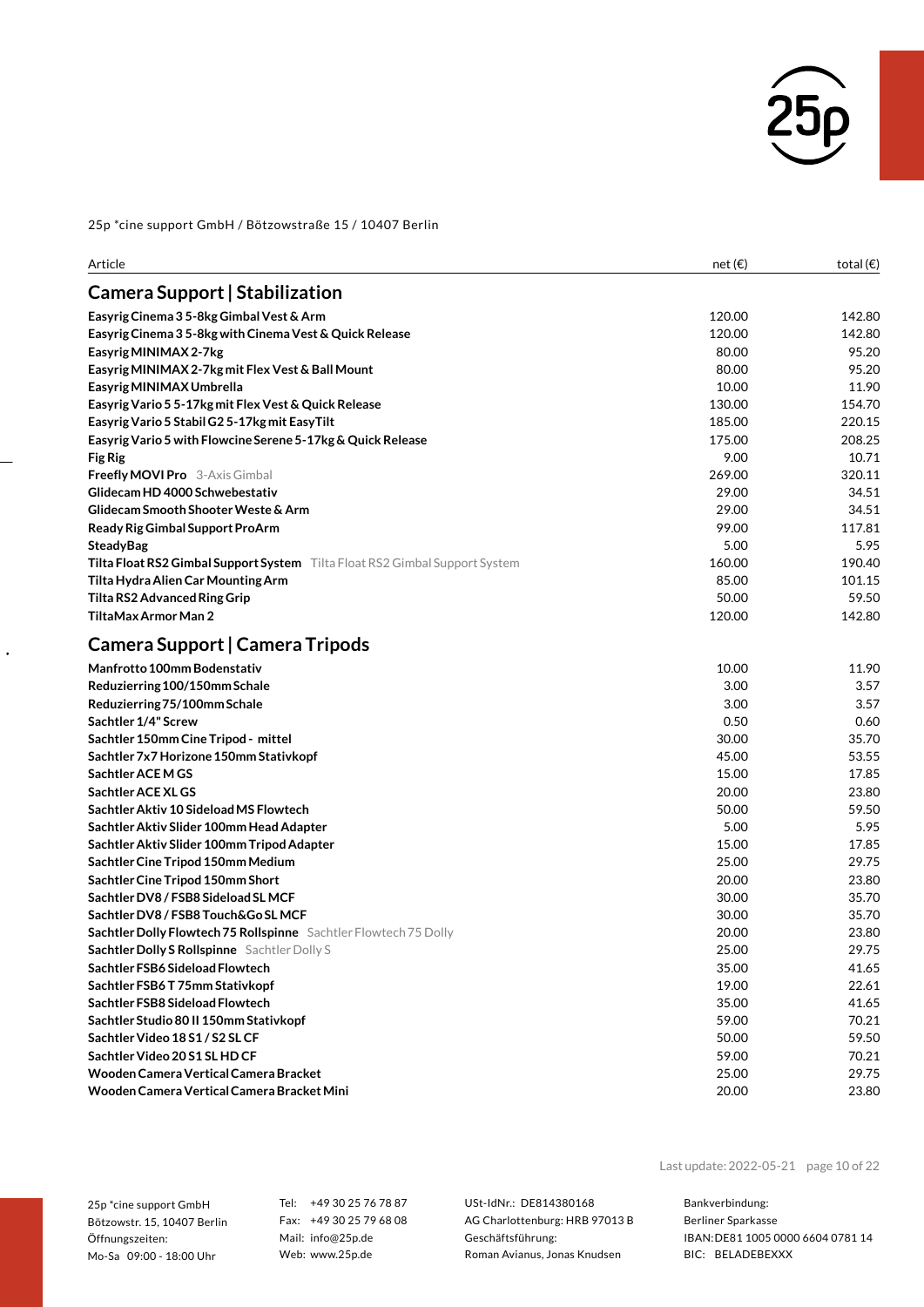

| Article                                                     | net(E) | total $(\epsilon)$ |
|-------------------------------------------------------------|--------|--------------------|
| <b>Camera Support   Matte Box</b>                           |        |                    |
| Bright Tangerine Misfit Atom 4x5.65 2 Stage Clamp Matte Box | 35.00  | 41.65              |
| Bright Tangerine Misfit Kick 3 Stage Clamp Matte Box        | 45.00  | 53.55              |
| Bright Tangerine Misfit Kick Clamp Adapter 104mm            | 5.00   | 5.95               |
| Bright Tangerine Misfit Kick Clamp Adapter 110mm            | 5.00   | 5.95               |
| Bright Tangerine Misfit Kick Clamp Adapter 114mm            | 5.00   | 5.95               |
| Bright Tangerine Misfit Kick Clamp Adapter 80mm             | 5.00   | 5.95               |
| Bright Tangerine Misfit Kick Clamp Adapter 95mm             | 5.00   | 5.95               |
| <b>Bright Tangerine Misfit Kick ONE Tray</b>                | 10.00  | 11.90              |
| Bright Tangerine Misfit Kick Swing-Away Bracket             | 10.00  | 11.90              |
| Flex Flag Kit / Gegenlicht Fahne                            | 9.00   | 10.71              |
| Tilta 4x5.65 Carbon Fiber Matte Box                         | 30.00  | 35.70              |
| Tilta 4x5.65 Mini Clamp-On Matte Box                        | 15.00  | 17.85              |
| Tilta MB-T12 Clamp Adapter 104mm                            | 5.00   | 5.95               |
| Tilta MB-T12 Clamp Adapter 110mm                            | 5.00   | 5.95               |
| Tilta MB-T12 Clamp Adapter 114mm                            | 5.00   | 5.95               |
| Tilta MB-T12 Clamp Adapter 134mm                            | 5.00   | 5.95               |
| Tilta MB-T12 Clamp Adapter 80mm                             | 5.00   | 5.95               |
| Tilta MB-T12 Clamp Adapter 85mm                             | 5.00   | 5.95               |
| Tilta MB-T12 Clamp Adapter 95mm                             | 5.00   | 5.95               |
| <b>Vocas 114mm Donut Set</b>                                | 5.00   | 5.95               |
| Vocas 114mm Flexible Cuff Donut                             | 5.00   | 5.95               |
| Camera Support   Matte Box                                  |        |                    |
| Cine Prism FX Handheld Flare Kit mit Prisma & Prismball     | 15.00  | 17.85              |
| Cine Prism FX Handheld Kaleidoscope Style                   | 15.00  | 17.85              |
| Cine Prism FX Handheld Split Diopter                        | 15.00  | 17.85              |
| NiSi 4x5.65 IRND 0.3                                        | 15.00  | 17.85              |
| NiSi 4x5.65 IRND 0.6                                        | 15.00  | 17.85              |
| NiSi 4x5.65 IRND 0.9                                        | 15.00  | 17.85              |
| NiSi 4x5.65 IRND 1.2                                        | 15.00  | 17.85              |
| NiSi 4x5.65 IRND 1.5                                        | 15.00  | 17.85              |
| NiSi 4x5.65 IRND 1.8                                        | 15.00  | 17.85              |
| Schneider 4x5.65 Hollywood Black Magic 1/2                  | 20.00  | 23.80              |
| Schneider 4x5.65 Hollywood Black Magic 1/4                  | 20.00  | 23.80              |
| Schneider 4x5.65 Hollywood Black Magic 1/8                  | 20.00  | 23.80              |
| Tiffen 4x4 Black Pro Mist 1/1                               | 15.00  | 17.85              |
| Tiffen 4x4 Black Pro Mist 1/2                               | 15.00  | 17.85              |
| Tiffen 4x4 Black Pro Mist 1/4                               | 15.00  | 17.85              |
| Tiffen 4x4 Black Pro Mist 1/8                               | 15.00  | 17.85              |
| Tiffen 4x4 Clear Filter                                     | 15.00  | 17.85              |
| Tiffen 4x4 ND 0.3                                           | 15.00  | 17.85              |
| Tiffen 4x4 ND 0.6                                           | 15.00  | 17.85              |
| Tiffen 4x4 ND 0.9                                           | 15.00  | 17.85              |
| Tiffen 4x4 ND 1.2                                           | 15.00  | 17.85              |
| Tiffen 4x4 ND 1.5                                           | 15.00  | 17.85              |
| Tiffen 4x4 ND 1.8                                           | 15.00  | 17.85              |
| Tiffen 4x4 ND 2.1                                           | 15.00  | 17.85              |

25p \*cine support GmbH Bötzowstr. 15, 10407 Berlin Öffnungszeiten: Mo-Sa 09:00 - 18:00 Uhr

 $\ddot{\phantom{0}}$ 

Tel: +49 30 25 76 78 87 Fax: +49 30 25 79 68 08 Mail: info@25p.de Web: www.25p.de

USt-IdNr.: DE814380168 AG Charlottenburg: HRB 97013 B Geschäftsführung: Roman Avianus, Jonas Knudsen

Last update:2022-05-21 page 11 of 22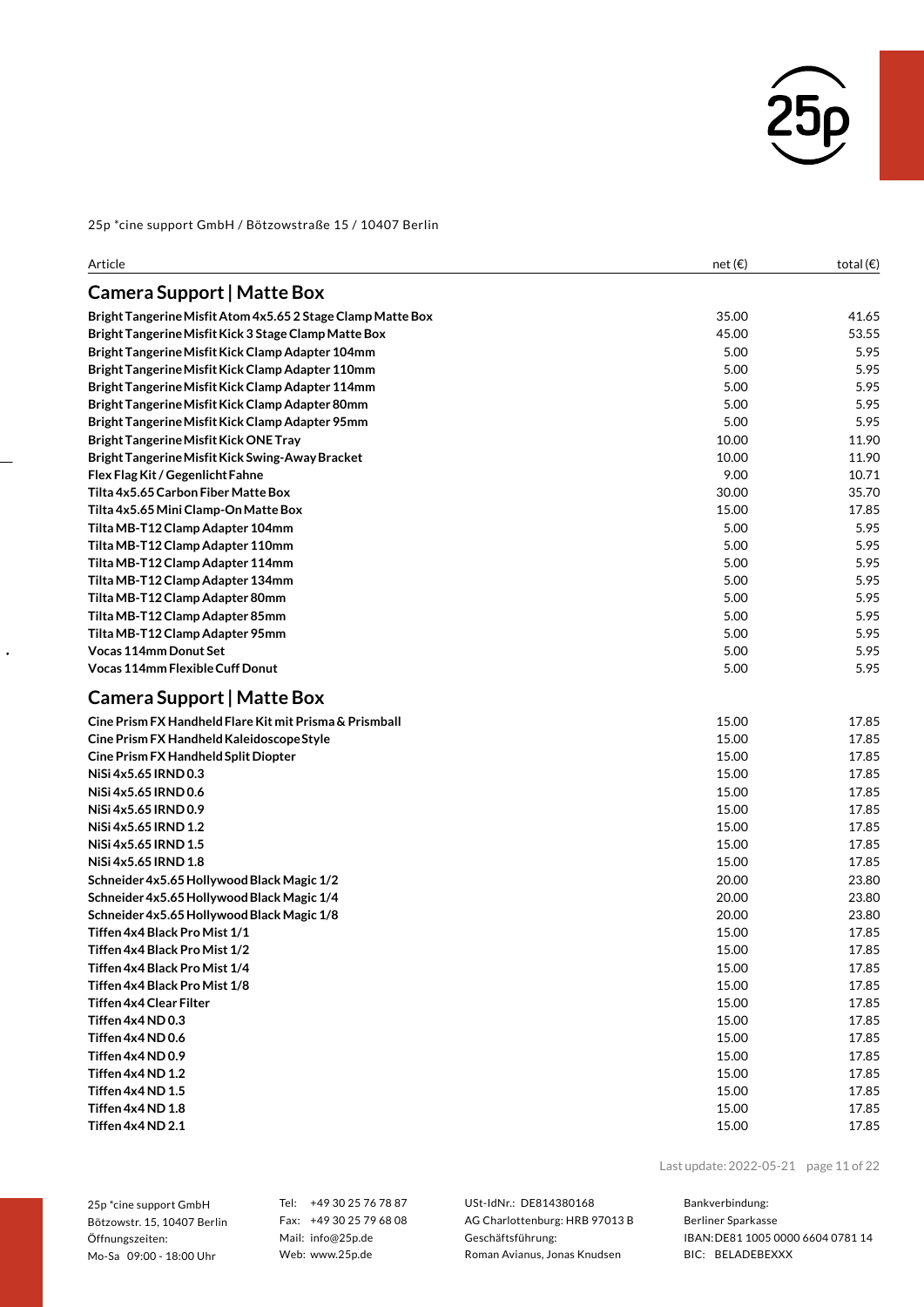

| Article                                   | net $(\epsilon)$ | total $(\epsilon)$ |
|-------------------------------------------|------------------|--------------------|
| <b>Camera Support   Matte Box</b>         |                  |                    |
| <b>Tiffen 4x4 Polarizer</b>               | 15.00            | 17.85              |
| Tiffen 4x4 Polarizer Warm                 | 15.00            | 17.85              |
| Tiffen 4x4 Pro Mist 1/1                   | 15.00            | 17.85              |
| Tiffen 4x4 Pro Mist 1/2                   | 15.00            | 17.85              |
| Tiffen 4x4 Pro Mist 1/4                   | 15.00            | 17.85              |
| Tiffen 4x4 Pro Mist 1/8                   | 15.00            | 17.85              |
| <b>Tiffen 4x4 Straw Verlauf</b>           | 15.00            | 17.85              |
| <b>Tiffen 4x4 True Cut IR Filter</b>      | 15.00            | 17.85              |
| Tiffen 4x4 VLF Blue Soft 3                | 15.00            | 17.85              |
| Tiffen 4x4 VLF Hart ND 0.3                | 15.00            | 17.85              |
| Tiffen 4x4 VLF Hart ND 0.6                | 15.00            | 17.85              |
| Tiffen 4x4 VLF Hart ND 0.9                | 15.00            | 17.85              |
| Tiffen 4x4 VLF Soft ND 0.3                | 15.00            | 17.85              |
| Tiffen 4x4 VLF Soft ND 0.6                | 15.00            | 17.85              |
| Tiffen 4x4 VLF Soft ND 0.9                | 15.00            | 17.85              |
| Tiffen 4x5.65 Black Pro Mist 1/1          | 15.00            | 17.85              |
| Tiffen 4x5.65 Black Pro Mist 1/2          | 15.00            | 17.85              |
| Tiffen 4x5.65 Black Pro Mist 1/4          | 15.00            | 17.85              |
| Tiffen 4x5.65 Black Pro Mist 1/8          | 15.00            | 17.85              |
| Tiffen 4x5.65 Black Pro Mist 2            | 15.00            | 17.85              |
| Tiffen 4x5.65 Circular Ultra Polarizer    | 20.00            | 23.80              |
| Tiffen 4x5.65 Clear                       | 15.00            | 17.85              |
| Tiffen 4x5.65 Glimmerglass 1/1            | 15.00            | 17.85              |
| Tiffen 4x5.65 Glimmerglass 1/2            | 15.00            | 17.85              |
| Tiffen 4x5.65 Glimmerglass 1/4            | 15.00            | 17.85              |
| Tiffen 4x5.65 Glimmerglass 1/8            | 15.00            | 17.85              |
| Tiffen 4x5.65 Glimmerglass 2              | 15.00            | 17.85              |
| Tiffen 4x5.65 ND 0.6 Soft-Edge Horizontal | 15.00            | 17.85              |
| Tiffen 4x5.65 ND 0.9 Soft-Edge Horizontal | 15.00            | 17.85              |
| Tiffen 4x5.65 Pro Mist 1/2                | 20.00            | 23.80              |
| Tiffen 4x5.65 Pro Mist 1/4                | 20.00            | 23.80              |
| Tiffen 4x5.65 Pro Mist 1/8                | 20.00            | 23.80              |
| Tiffen 4x5.65 Rota Polarizer / VariableND | 50.00            | 59.50              |
| Tiffen 4x5.65 Soft FX 1                   | 20.00            | 23.80              |
| Tiffen 4x5.65 Soft FX 1/2                 | 20.00            | 23.80              |
| Tiffen 4x5.65 Soft FX 2                   | 20.00            | 23.80              |
| Camera Support   Screw-on Filters         |                  |                    |
| Calumet VariableND 67mm                   | 15.00            | 17.85              |
| Calumet VariableND72mm                    | 15.00            | 17.85              |
| Calumet VariableND77mm                    | 1500             | 1785               |

| 15.00 | 17.85 |
|-------|-------|
| 15.00 | 17.85 |
| 15.00 | 17.85 |
| 10.00 | 11.90 |
| 10.00 | 11.90 |
| 10.00 | 11.90 |
| 10.00 | 11.90 |
| 15.00 | 17.85 |
|       |       |

Last update:2022-05-21 page 12 of 22

25p \*cine support GmbH Bötzowstr. 15, 10407 Berlin Öffnungszeiten: Mo-Sa 09:00 - 18:00 Uhr

 $\ddot{\phantom{0}}$ 

Tel: +49 30 25 76 78 87 Fax: +49 30 25 79 68 08 Mail: info@25p.de Web: www.25p.de

USt-IdNr.: DE814380168 AG Charlottenburg: HRB 97013 B Geschäftsführung: Roman Avianus, Jonas Knudsen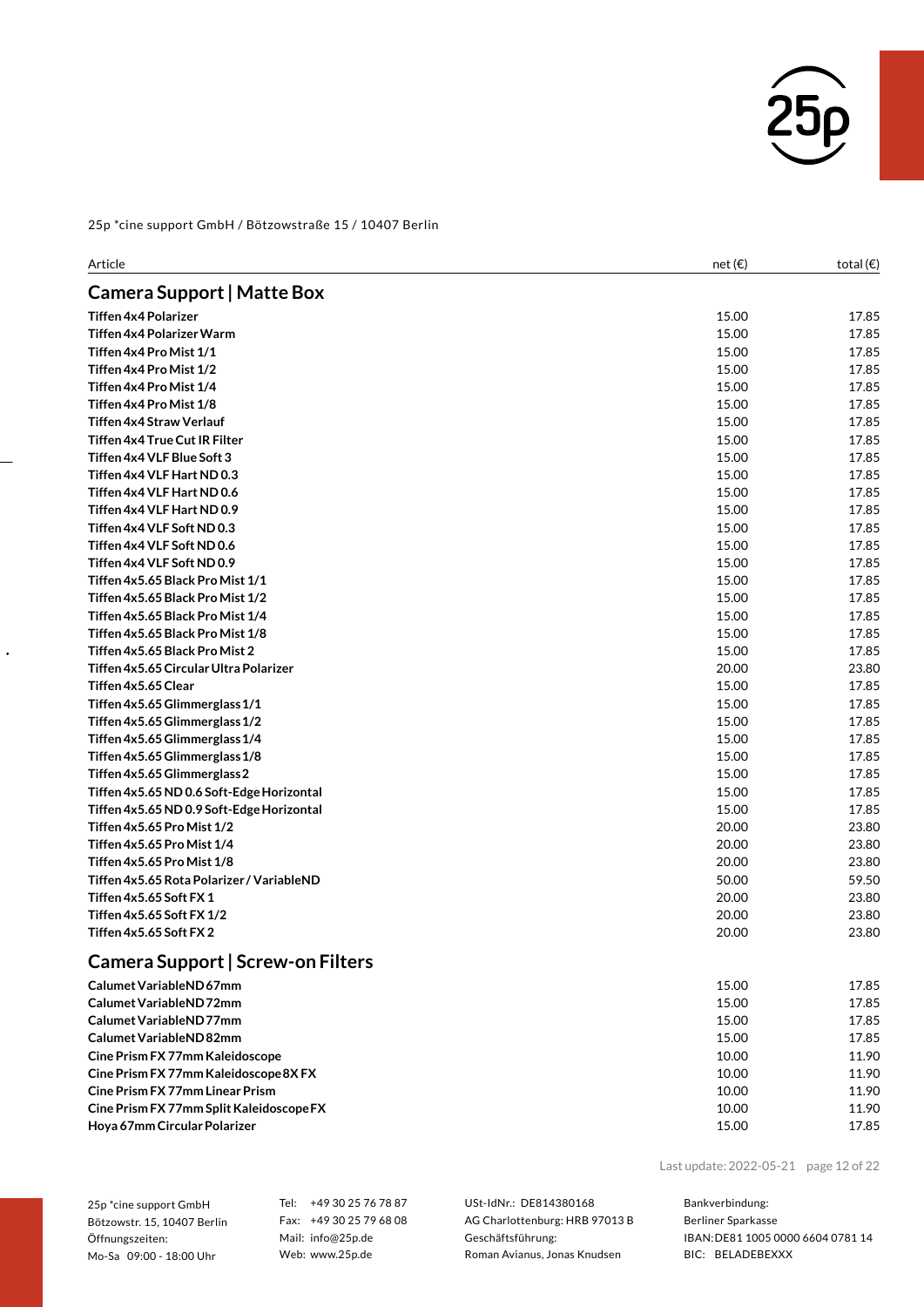

| Article                                 | net $(\epsilon)$ | total $(\epsilon)$ |
|-----------------------------------------|------------------|--------------------|
| Camera Support   Screw-on Filters       |                  |                    |
| Hoya 77mm Circular Polarizer            | 15.00            | 17.85              |
| Hoya 82mm Circular Polarizer            | 15.00            | 17.85              |
| ND Filter Set 77mm                      | 15.00            | 17.85              |
| ND Filter Set 82mm                      | 15.00            | 17.85              |
| Schneider Hollywood Black Magic 1/482mm | 15.00            | 17.85              |
| Schneider Hollywood Black Magic 1/882mm | 15.00            | 17.85              |
| Step Down Ring 55mm - 52mm              | 0.50             | 0.60               |
| Step Down Ring 67mm - 62mm              | 0.50             | 0.60               |
| Step Down Ring 77mm - 72mm              | 0.50             | 0.60               |
| Step Down Ring 82mm - 77mm              | 0.50             | 0.60               |
| Step Up Ring 30mm - 37mm                | 0.50             | 0.60               |
| Step Up Ring 34mm - 52mm                | 0.50             | 0.60               |
| Step Up Ring 37mm - 52mm                | 0.50             | 0.60               |
| Step Up Ring 43mm - 52mm                | 0.50             | 0.60               |
| Step Up Ring 46mm - 67mm                | 0.50             | 0.60               |
| Step Up Ring 49mm - 52mm                | 0.50             | 0.60               |
| Step Up Ring 52mm - 58mm                | 0.50             | 0.60               |
| Step Up Ring 52mm - 77mm                | 0.50             | 0.60               |
| Step Up Ring 54mm - 77mm                | 0.00             | 0.00               |
| Step Up Ring 55mm - 72mm                | 0.00             | 0.00               |
| Step Up Ring 58mm - 62mm                | 0.50             | 0.60               |
| Step Up Ring 58mm - 67mm                | 0.50             | 0.60               |
| Step Up Ring 58mm - 72mm                | 0.50             | 0.60               |
| Step Up Ring 58mm - 77mm                | 0.50             | 0.60               |
| Step Up Ring 58mm - 82mm                | 0.50             | 0.60               |
| Step Up Ring 62mm - 67mm                | 0.50             | 0.60               |
| Step Up Ring 62mm - 72mm                | 0.00             | 0.00               |
| Step Up Ring 62mm - 77mm                | 0.50             | 0.60               |
| Step Up Ring 62mm - 82mm                | 0.50             | 0.60               |
| Step Up Ring 67mm - 72mm                | 0.50             | 0.60               |
| Step Up Ring 67mm - 77mm                | 0.50             | 0.60               |
| Step Up Ring 67mm - 82mm                | 0.50             | 0.60               |
| Step Up Ring 72mm - 77mm                | 0.50             | 0.60               |
| Step Up Ring 72mm - 82mm                | 0.50             | 0.60               |
| Step Up Ring 77mm - 82mm                | 0.50             | 0.60               |
| Syrp 82mm Super Dark VariableND         | 15.00            | 17.85              |
| Tiffen 77mm Black Pro Mist 1            | 15.00            | 17.85              |
| Tiffen 77mm Black Pro Mist 1/2          | 15.00            | 17.85              |
| Tiffen 77mm Black Pro Mist 1/4          | 15.00            | 17.85              |
| Tiffen 77mm Black Pro Mist 1/8          | 15.00            | 17.85              |
| Tiffen 82mm Circular Polarizer          | 15.00            | 17.85              |
| Tiffen 82mm Pro Mist 1/2                | 15.00            | 17.85              |
| Tiffen 82mm Pro Mist 1/4                | 15.00            | 17.85              |
| Tiffen 82mm Pro Mist 1/8                | 15.00            | 17.85              |
| Tiffen Black Pro Mist 1/282mm           | 15.00            | 17.85              |
| Tiffen Black Pro Mist 1/482mm           | 15.00            | 17.85              |
| Tiffen Black Pro Mist 1/8 82mm          | 15.00            | 17.85              |

25p \*cine support GmbH Bötzowstr. 15, 10407 Berlin Öffnungszeiten: Mo-Sa 09:00 - 18:00 Uhr

 $\ddot{\phantom{0}}$ 

Tel: +49 30 25 76 78 87 Fax: +49 30 25 79 68 08 Mail: info@25p.de Web: www.25p.de

USt-IdNr.: DE814380168 AG Charlottenburg: HRB 97013 B Geschäftsführung: Roman Avianus, Jonas Knudsen

Last update:2022-05-21 page 13 of 22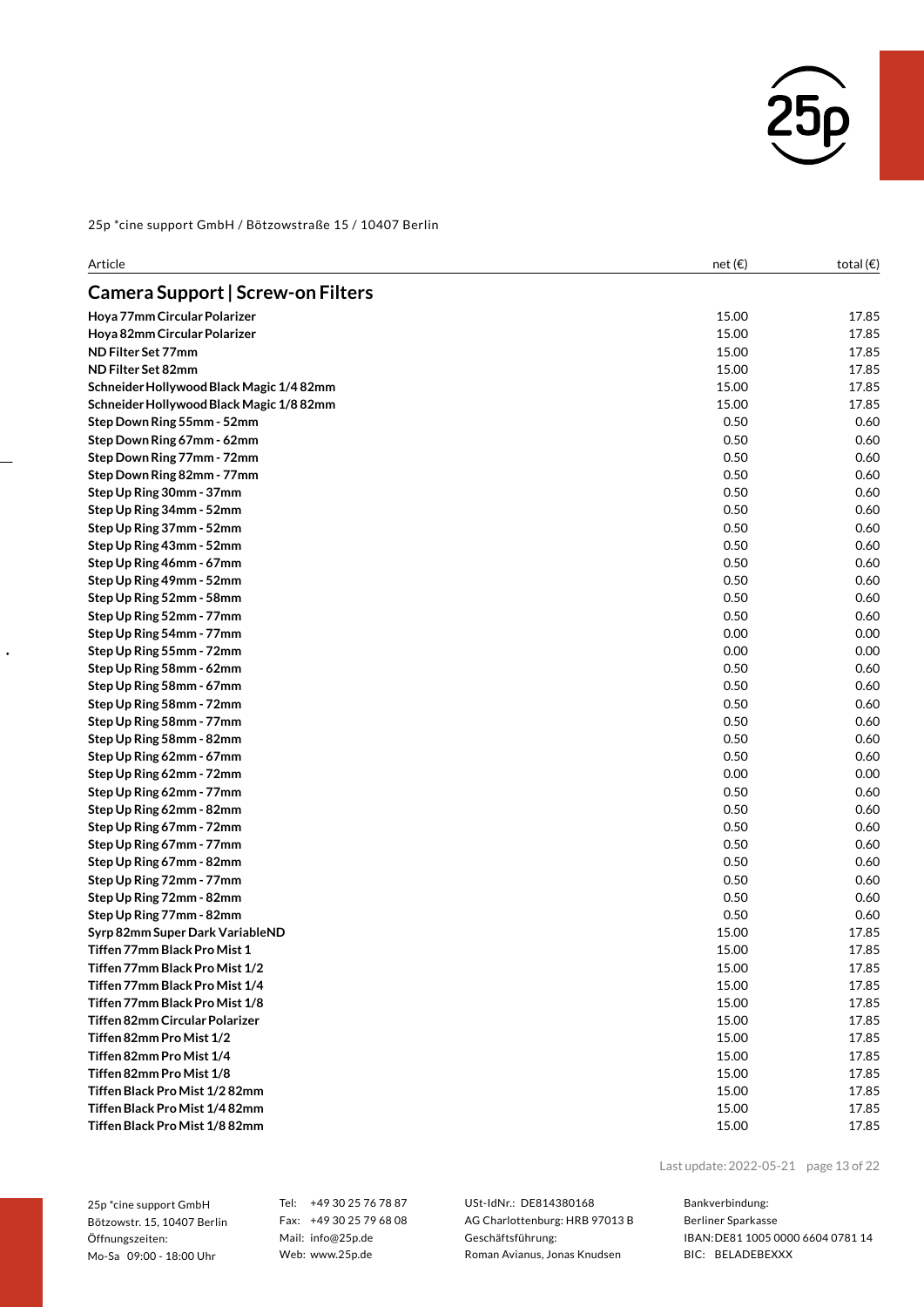

| Article                                                              | net(E) | total $(\epsilon)$ |
|----------------------------------------------------------------------|--------|--------------------|
| Camera Support   Screw-on Filters                                    |        |                    |
| <b>Tiffen VariableND82mm</b>                                         | 15.00  | 17.85              |
| Monitoring   Monitors                                                |        |                    |
| <b>Atomos Shinobi SDI &amp; HDMI</b> 5" Monitor                      | 30.00  | 35.70              |
| Blackmagic Smart View 4K 15.6" Monitor                               | 49.00  | 58.31              |
| Blackmagic URSA Studio 7" Viewfinder                                 | 65.00  | 77.35              |
| DataVideo TP500 Teleprompter mit iPad                                | 80.00  | 95.20              |
| SmallHD 502                                                          | 40.00  | 47.60              |
| <b>SmallHD 502 Bright</b> 5" Monitor                                 | 50.00  | 59.50              |
| <b>SmallHD 503 Ultra Bright</b> 5" Monitor                           | 80.00  | 95.20              |
| <b>SmallHD 703 UltraBright</b> 7" Field Monitor                      | 90.00  | 107.10             |
| <b>SmallHD Cine 24 HighBright</b> 24"4K Monitor                      | 220.00 | 261.80             |
| SmallHD Cine 7 Bolt 4K RX                                            | 170.00 | 202.30             |
| SmallHD Cine 7 Bolt 500 RX                                           | 145.00 | 172.55             |
| SmallHD Cine 7 mit ARRI & RED DSMC2 Control                          | 85.00  | 101.15             |
| SmallHD Indie 7 Komodo                                               | 75.00  | 89.25              |
| TVLogic LVM-095W 9" Monitor                                          | 69.00  | 82.11              |
| TVLogic VFM-058W 5.5" Monitor                                        | 49.00  | 58.31              |
| Wooden Camera Monitor Cage V3                                        | 30.00  | 35.70              |
| X-Rite Color Checker                                                 | 10.00  | 11.90              |
| smallHD 702 Bright 7" Monitor                                        | 55.00  | 65.45              |
| Monitoring   Recorder                                                |        |                    |
| Atomos Ninja V 5" Recorder / Monitor                                 | 55.00  | 65.45              |
| Atomos Ninja V 500GB AtomX SSD                                       | 20.00  | 23.80              |
| Atomos Shogun 7 7" Recorder / Monitor with Switching-Function        | 99.00  | 117.81             |
| Atomos Shogun Inferno 7.1" recorder / monitor                        | 89.00  | 105.91             |
| <b>Atomos Sumo 19</b> 19" Rekorder / Monitor with Switching-Funktion | 89.00  | 105.91             |
| Blackmagic Hyperdeck Studio 12G                                      | 70.00  | 83.30              |
| Convergent Design Odyssey 7Q+                                        | 89.00  | 105.91             |
| Monitoring   Viewfinder                                              |        |                    |
| Canon EVF-V70 OLED-Viewfinder with Bright Tangerine AXL EVF Mount    | 165.00 | 196.35             |
| Monitoring   Converter / Distributor                                 |        |                    |
| <b>Atomos Connect 4K HDMI-USB Converter</b>                          | 5.00   | 5.95               |
| Blackmagic ATEM Mini Extreme ISO                                     | 90.00  | 107.10             |
| <b>Blackmagic ATEM Mini Pro</b> Live Production Switcher             | 55.00  | 65.45              |
| Blackmagic ATEM Mini Pro ISO                                         | 70.00  | 83.30              |
| Blackmagic ATEM Television Studio Pro 4K Live Production Switcher    | 150.00 | 178.50             |
| Blackmagic HDMI > SDI 4K Converter                                   | 25.00  | 29.75              |
| Blackmagic HDMI > SDI Micro Converter                                | 10.00  | 11.90              |
| Blackmagic HDMI/SDI BiDirectional Micro Converter                    | 10.00  | 11.90              |
| Blackmagic SDI > HDMI Micro Converter                                | 10.00  | 11.90              |
| Blackmagic Ultra Studio Mini Recorder                                | 15.00  | 17.85              |
| Blackmagic Web Presenter mit Smart Panel                             | 39.00  | 46.41              |
| Decimator Design MD-Cross V2                                         | 19.00  | 22.61              |

Last update:2022-05-21 page 14 of 22

| 25p *cine support GmbH |                             |  |
|------------------------|-----------------------------|--|
|                        | Bötzowstr. 15. 10407 Berlin |  |
| Öffnungszeiten:        |                             |  |
|                        | Mo-Sa 09:00 - 18:00 Uhr     |  |

 $\ddot{\phantom{0}}$ 

Tel: +49 30 25 76 78 87 Fax: +49 30 25 79 68 08 Mail: info@25p.de Web: www.25p.de

USt-IdNr.: DE814380168 AG Charlottenburg: HRB 97013 B Geschäftsführung: Roman Avianus, Jonas Knudsen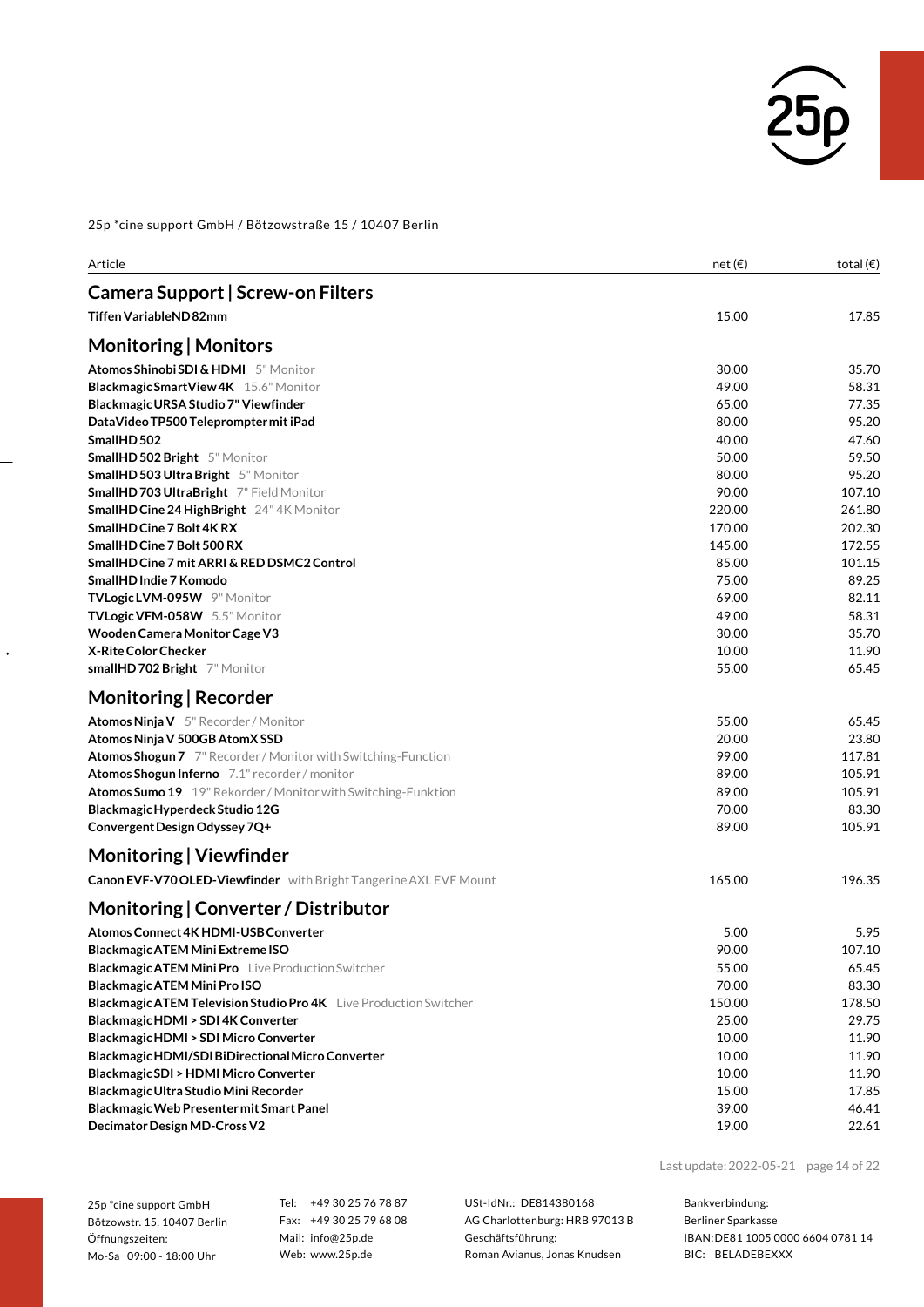

| Article                                                              | net(E)           | total $(\epsilon)$ |
|----------------------------------------------------------------------|------------------|--------------------|
| Monitoring   Converter / Distributor                                 |                  |                    |
| Decimator Design MD-HX                                               | 19.00            | 22.61              |
|                                                                      |                  |                    |
| Monitoring   Wireless Image Transmission                             |                  |                    |
| Teradek Bolt 4K 750 HDMI/SDI 1x12G-RX-Set                            | 200.00           | 238.00             |
| Teradek Bolt 500 LT SDI 1xRX                                         | 150.00           | 178.50             |
| Teradek Bolt 500 XT HDMI/SDI 1xRX                                    | 150.00           | 178.50<br>297.50   |
| Teradek Bolt 500 XT HDMI/SDI 2xRX<br>Teradek Bolt 750 4K LT 1xRX-Set | 250.00<br>200.00 | 238.00             |
| <b>Teradek Serv Pro</b>                                              | 80.00            | 95.20              |
|                                                                      |                  |                    |
| <b>Monitoring   Monitoring Cables</b>                                |                  |                    |
| BNC 12G-SDI Kabel 0,35 - 1m                                          | 2.00             | 2.38               |
| BNC 12G-SDI Kabel 05m                                                | 3.00             | 3.57               |
| BNC 12G-SDI Kabel 10m                                                | 5.00             | 5.95               |
| BNC 12G-SDI Kabel 20m                                                | 8.00             | 9.52               |
| BNC 12G-SDI Kabeltrommel 50m                                         | 15.00            | 17.85              |
| BNC 6G-SDI Flex-Kabel 90cm                                           | 3.00             | 3.57               |
| BNC 6G-SDI Kabel 05m                                                 | 3.00             | 3.57               |
| <b>BNC 6G-SDI Kabel 10m</b><br>BNC 6G-SDI Kabel 20m                  | 5.00             | 5.95               |
| BNC 6G-SDI Kabeltrommel 50m                                          | 5.00<br>12.00    | 5.95<br>14.28      |
| <b>BNC T-Stück</b>                                                   | 0.50             | 0.60               |
| <b>BNC Verbinder</b>                                                 | 0.50             | 0.60               |
| <b>BNC Winkelstück</b>                                               | 0.50             | 0.60               |
| Mini Display Port > HDMI Adapter                                     | 3.00             | 3.57               |
| Dolly & Slider   Dolly & Slider                                      |                  |                    |
| <b>ABC Crane Speedy 9</b>                                            | 149.00           | 177.31             |
| Edelkrone HeadONE 2-Axis Set                                         | 45.00            | 53.55              |
| Edelkrone Slide Module V2                                            | 35.00            | 41.65              |
| Edelkrone SliderPLUS Pro Long                                        | 39.00            | 46.41              |
| <b>Floatcam DollyCrane</b>                                           | 99.00            | 117.81             |
| Holzkeile / Unterbaukiste                                            | 5.00             | 5.95               |
| Manfrotto Kranstativ 528XB                                           | 9.00             | 10.71              |
| <b>Panther Husky Dolly</b>                                           | 80.00            | 95.20              |
| Panther Husky Dolly Bazooka Set                                      | 20.00            | 23.80              |
| Panther Husky Schiene 200cm                                          | 19.00            | 22.61              |
| Panther Husky Schienen Set 900cm                                     | 69.00            | 82.11              |
| Panther Mini Jib Arm                                                 | 49.00            | 58.31              |
| Pro Sup Tango Roller                                                 | 80.00            | 95.20              |
| <b>Rhino Arc II Slider</b>                                           | 165.00           | 196.35             |
| Slidekamera ATLAS Modular Slider                                     | 90.00            | 107.10             |
| Slidekamera ATLAS Mono Head                                          | 50.00            | 59.50              |
| Slidekamera ATLAS Schiene 120cm                                      | 35.00            | 41.65              |
| <b>Syrp Genie</b><br>Willi Go                                        | 49.00            | 58.31              |
|                                                                      | 39.00            | 46.41              |

25p \*cine support GmbH Bötzowstr. 15, 10407 Berlin Öffnungszeiten: Mo-Sa 09:00 - 18:00 Uhr

 $\ddot{\phantom{0}}$ 

Tel: +49 30 25 76 78 87 Fax: +49 30 25 79 68 08 Mail: info@25p.de Web: www.25p.de

USt-IdNr.: DE814380168 AG Charlottenburg: HRB 97013 B Geschäftsführung: Roman Avianus, Jonas Knudsen

Last update:2022-05-21 page 15 of 22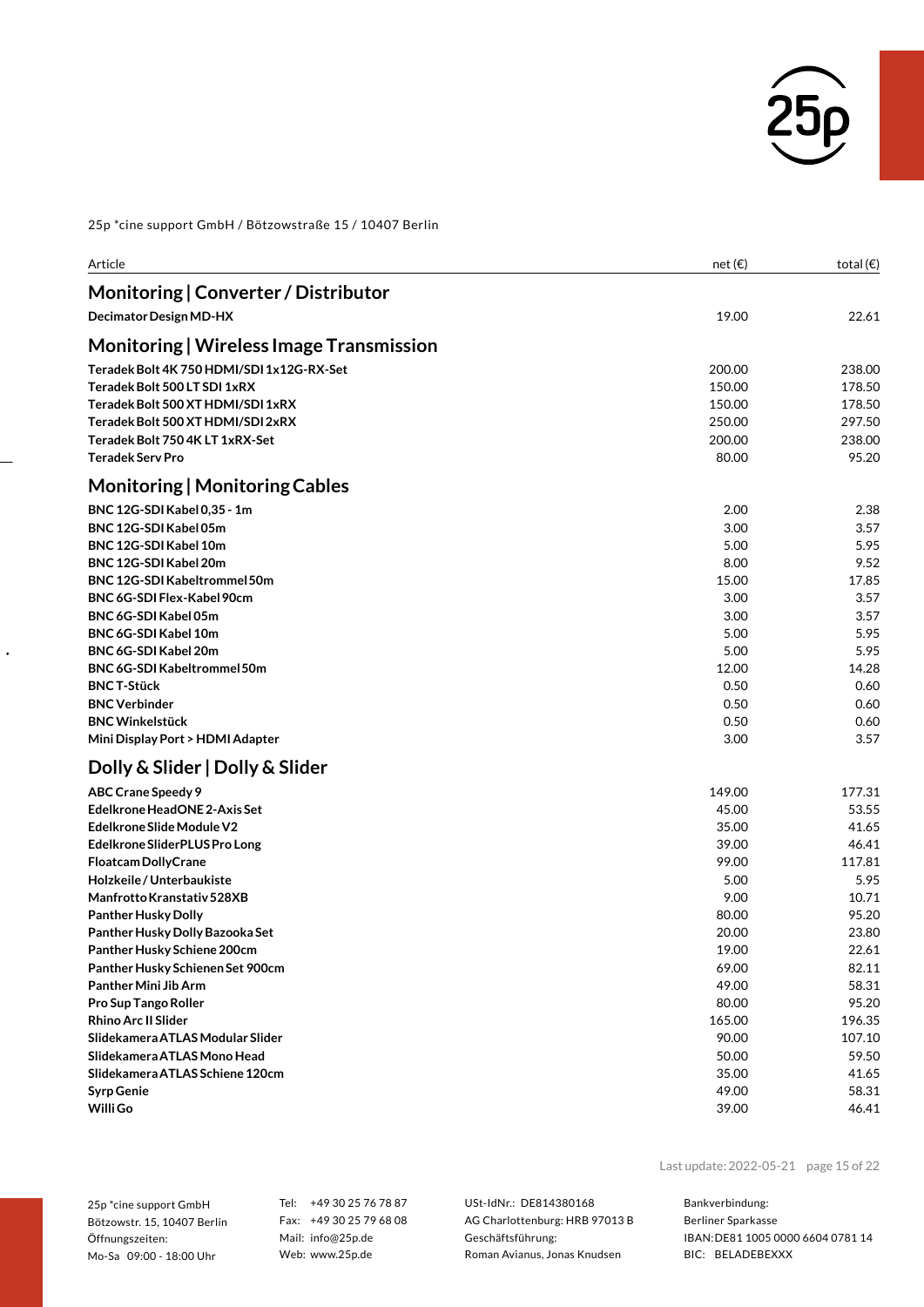

| Article                                                   | net $(\epsilon)$ | total $(\epsilon)$ |
|-----------------------------------------------------------|------------------|--------------------|
| Lighting   LED                                            |                  |                    |
| Aladdin A-Lite AMS-08T/D LED                              | 25.00            | 29.75              |
| Aladdin BI-FLEX 1 AMS-FL50                                | 65.00            | 77.35              |
| Aladdin BI-FLEX 2 AMS-FL100                               | 95.00            | 113.05             |
| Aputure AL-MC RGBWW LED                                   | 10.00            | 11.90              |
| Aputure Accent B7C LED Bulb 8x Set                        | 90.00            | 107.10             |
| Aputure B7C LED Bulb 4x Set                               | 40.00            | 47.60              |
| Aputure LS-1200D Pro                                      | 220.00           | 261.80             |
| Aputure LS-600X Pro Aputure LS-600X Pro                   | 150.00           | 178.50             |
| Aputure LS-C120D II                                       | 40.00            | 47.60              |
| Aputure LS-C300D II                                       | 80.00            | 95.20              |
| Aputure LS-C300X                                          | 90.00            | 107.10             |
| Aputure LS-C600D                                          | 140.00           | 166.60             |
| Aputure LS-C60D                                           | 25.00            | 29.75              |
| Aputure LS-C60X                                           | 25.00            | 29.75              |
| Aputure Nova P300C                                        | 120.00           | 142.80             |
| Astera AX1 LED Pixeltube 4x Set                           | 130.00           | 154.70             |
| Astera AX1LED Pixeltube 8x Set                            | 240.00           | 285.60             |
| Astera FP1 TITAN LED Pixeltube 4x Set                     | 155.00           | 184.45             |
| Astera FP1 TITAN LED Pixeltube 8x Set                     | 280.00           | 333.20             |
| DMG Lumière SL1 Switch LED Light                          | 79.00            | 94.01              |
| F&V Z720S Ultra Bi-Color Ring-Licht                       | 45.00            | 53.55              |
| Fomex RollLite RL33 90X90 LED Kit 300                     | 165.00           | 196.35             |
| KinoFlo 2ft 4Bank                                         | 50.00            | 59.50              |
| KinoFlo 4ft 4Bank                                         | 60.00            | 71.40              |
| Rosco DMG DASH Omnicolor Pocket LED                       | 15.00            | 17.85              |
| Rosco DMG DASH Omnicolor Pocket LED 4x-Set                | 60.00            | 71.40              |
| Rosco DMG MAXI MIX Omnicolor LED                          | 200.00           | 238.00             |
| Rosco DMG MINI MIX Omnicolor LED                          | 120.00           | 142.80             |
| <b>Rosco DMG MIXBOOK Omnicolor LED</b> Digital Swatchbook | 5.00             | 5.95               |
| <b>SWIT BiColor LED Panel 3x-Set</b>                      | 79.00            | 94.01              |
| Lighting   Daylight                                       |                  |                    |
| <b>ARRI D5 575W HMI</b> Daylight Fixture                  | 65.00            | 77.35              |
| ARRIM18 1800 / 1200W HMI Daylight Fixture                 | 120.00           | 142.80             |
| ARRI M40 2500W HMI                                        | 150.00           | 178.50             |
| ARRI M40 4000W HMI Daylight Fixture                       | 150.00           | 178.50             |
| Lighting   Tungsten                                       |                  |                    |
| 1000 W PAR 64                                             | 9.00             | 10.71              |
| ARRI Junior Plus 650W Kunstlicht Stufe                    | 10.00            | 11.90              |
| ARRI LITE 800W Kunstlicht 3x Fläche-Set                   | 29.00            | 34.51              |
| ARRI LITE 800W Kunstlicht Fläche                          | 9.00             | 10.71              |
| ARRIT1 1000W Tungsten Fresnel                             | 15.00            | 17.85              |
| ARRIT2 2000W Tungsten Fresnel                             | 20.00            | 23.80              |
| Dedolight 100W Kunstlicht 3x Spot-Set                     | 39.00            | 46.41              |
| Dedolight 150W Kunstlicht Portable Studio Kit             | 49.00            | 58.31              |
| Ianiro 2000W Blondi Kunstlicht Fläche                     | 19.00            | 22.61              |
|                                                           |                  |                    |

Last update:2022-05-21 page 16 of 22

25p \*cine support GmbH Bötzowstr. 15, 10407 Berlin Öffnungszeiten: Mo-Sa 09:00 - 18:00 Uhr

 $\ddot{\phantom{0}}$ 

Tel: +49 30 25 76 78 87 Fax: +49 30 25 79 68 08 Mail: info@25p.de Web: www.25p.de

USt-IdNr.: DE814380168 AG Charlottenburg: HRB 97013 B Geschäftsführung: Roman Avianus, Jonas Knudsen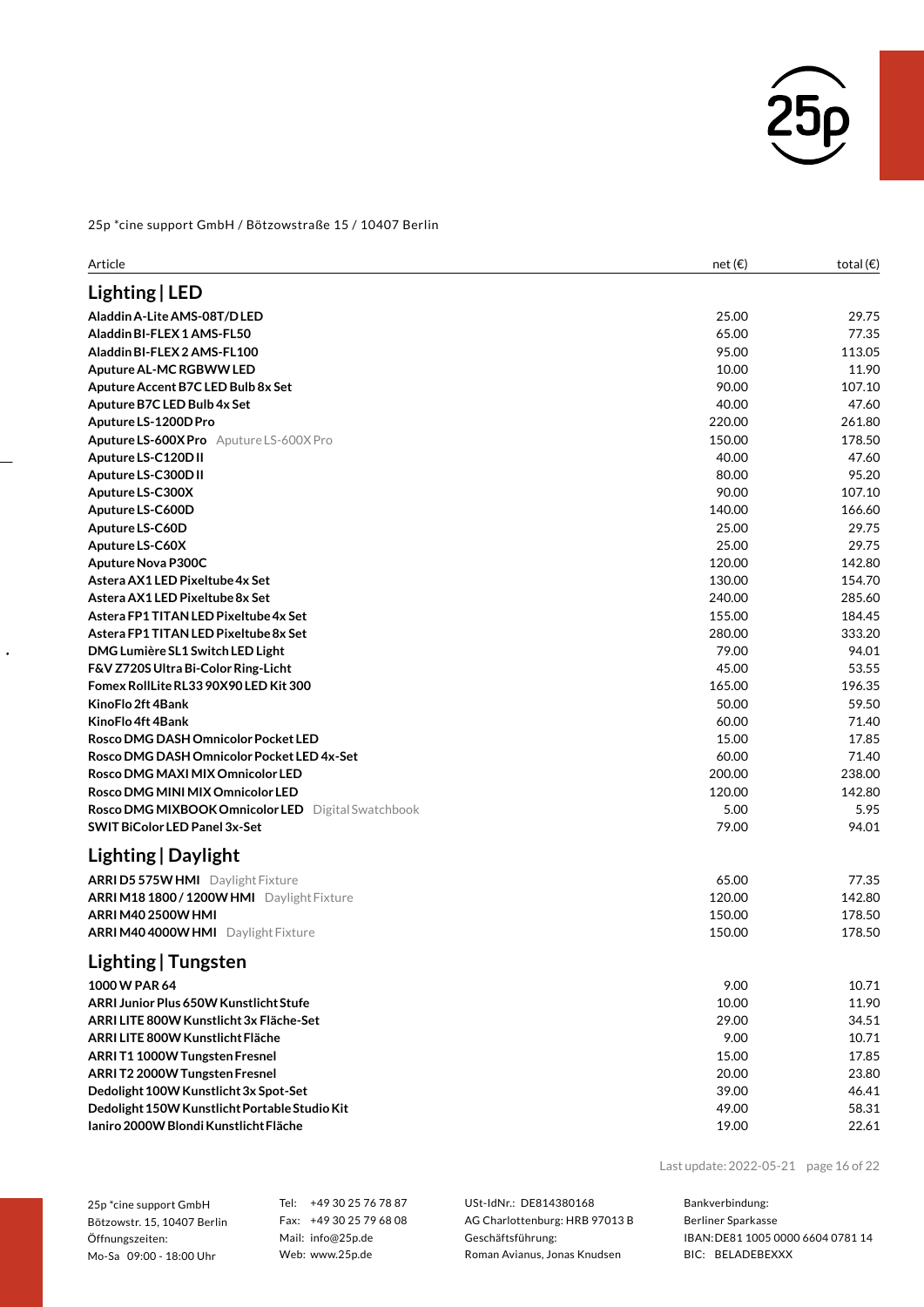

| Article                                                                                    | net(E)         | total $(\epsilon)$ |
|--------------------------------------------------------------------------------------------|----------------|--------------------|
| Lighting   Tungsten                                                                        |                |                    |
| Ianiro 800W Kunstlicht Fläche                                                              | 15.00          | 17.85              |
| Lowel Rifa-Lite 1000W LC88EX                                                               | 29.00          | 34.51              |
|                                                                                            |                |                    |
| Lighting   Light Formers / Accessory                                                       |                |                    |
| <b>Aputure 2X Fresnel</b>                                                                  | 10.00          | 11.90              |
| Aputure F10 Fresnel Barndoor Set                                                           | 30.00          | 35.70              |
| <b>Aputure Lantern</b>                                                                     | 20.00          | 23.80              |
| Aputure Lantern 90                                                                         | 20.00          | 23.80              |
| <b>Aputure Light Dome II</b>                                                               | 20.00          | 23.80              |
| Aputure Light Dome Mini II                                                                 | 10.00          | 11.90              |
| Aputure Nova P300C Softbox                                                                 | 15.00          | 17.85              |
| Aputure Spotlight 19° Kit                                                                  | 25.00          | 29.75              |
| Aputure Spotlight 26° Kit                                                                  | 25.00          | 29.75              |
| Aputure Spotlight 36° Kit                                                                  | 25.00          | 29.75              |
| <b>Aputure Spotlight Iris</b>                                                              | 10.00          | 11.90              |
| Chimera M Quartz Plus                                                                      | 35.00          | 41.65              |
| DOP Choice MAXI MIX Snapbag                                                                | 20.00          | 23.80              |
| DOP Choice MAXI MIX Snapgrid für Snapbag                                                   | 20.00          | 23.80              |
| DOP Choice MINI MIX Snapbag                                                                | 20.00          | 23.80              |
| DOP Choice MINI MIX Snapgrid für Snapbag                                                   | 20.00          | 23.80              |
| DOP Choice TITAN 1 Snapbag                                                                 | 15.00          | 17.85              |
| DoPChoice Double MAXI MIX Snapbag                                                          | 30.00          | 35.70              |
| DoPChoice Double MAXI MIX Snapgrid für Snapbag<br>DoPChoice Octa 3 Snapbag für Rabbit-Ears | 30.00<br>50.00 | 35.70<br>59.50     |
| DoPChoice Octa 3 Snapgrid                                                                  | 30.00          | 35.70              |
| DoPChoice Octa 5 Snapbag                                                                   | 50.00          | 59.50              |
| DoPChoice Octa 5 Snapbag mit Bowens-Mount                                                  | 50.00          | 59.50              |
| DoPChoice Octa 5 Snapgrid                                                                  | 30.00          | 35.70              |
| DoPChoice Octa 7 Snapbag                                                                   | 50.00          | 59.50              |
| DoPChoice Rabbit-Ears Rectangular mit Multi-Connector 1                                    | 20.00          | 23.80              |
| Lightbridge CRLS 2.0 C-Diff 25 Set                                                         | 70.00          | 83.30              |
| Lightbridge CRLS 2.0 C-Diff 50 Set                                                         | 105.00         | 124.95             |
| Rosco DMG DOT Diffusor für DASH                                                            | 5.00           | 5.95               |
| Rosco DMG Double MAXI MIX Yoke                                                             | 35.00          | 41.65              |
| Grip   Grip                                                                                |                |                    |
| 16mm Stahl-Zapfen mit Gewinde                                                              | 0.50           | 0.60               |
| Abels FZK 16/28mm Grip Extension 45/90°                                                    | 5.00           | 5.95               |
| Abels FZK Shiny Board Reflektor 100x100cm                                                  | 12.00          | 14.28              |
| Alu- / Mannesmann-Rohr 250cm                                                               | 5.00           | 5.95               |
| Alu- / Mannesmann-Rohr 300cm                                                               | 5.00           | 5.95               |
| Astera AX1/FP1 Mounting Kit                                                                | 10.00          | 11.90              |
| Avenger 16/28mm Stahl-Zapfen                                                               | 0.50           | 0.60               |
| Avenger 16mm Stahl-Zapfenlang                                                              | 1.00           | 1.19               |
| Avenger 8'X8' Butterfly-Bespannung Bleached Muslin                                         | 16.00          | 19.04              |
| Avenger 8'X8' Butterfly-Bespannung Chromakey Green                                         | 16.00          | 19.04              |
|                                                                                            |                |                    |

Avenger 8'X8' Butterfly-Bespannung Grid Cloth 1/1 16.00 19.04

Last update:2022-05-21 page 17 of 22

25p \*cine support GmbH Bötzowstr. 15, 10407 Berlin Öffnungszeiten: Mo-Sa 09:00 - 18:00 Uhr

 $\ddot{\phantom{0}}$ 

Tel: +49 30 25 76 78 87 Fax: +49 30 25 79 68 08 Mail: info@25p.de Web: www.25p.de

USt-IdNr.: DE814380168 AG Charlottenburg: HRB 97013 B Geschäftsführung: Roman Avianus, Jonas Knudsen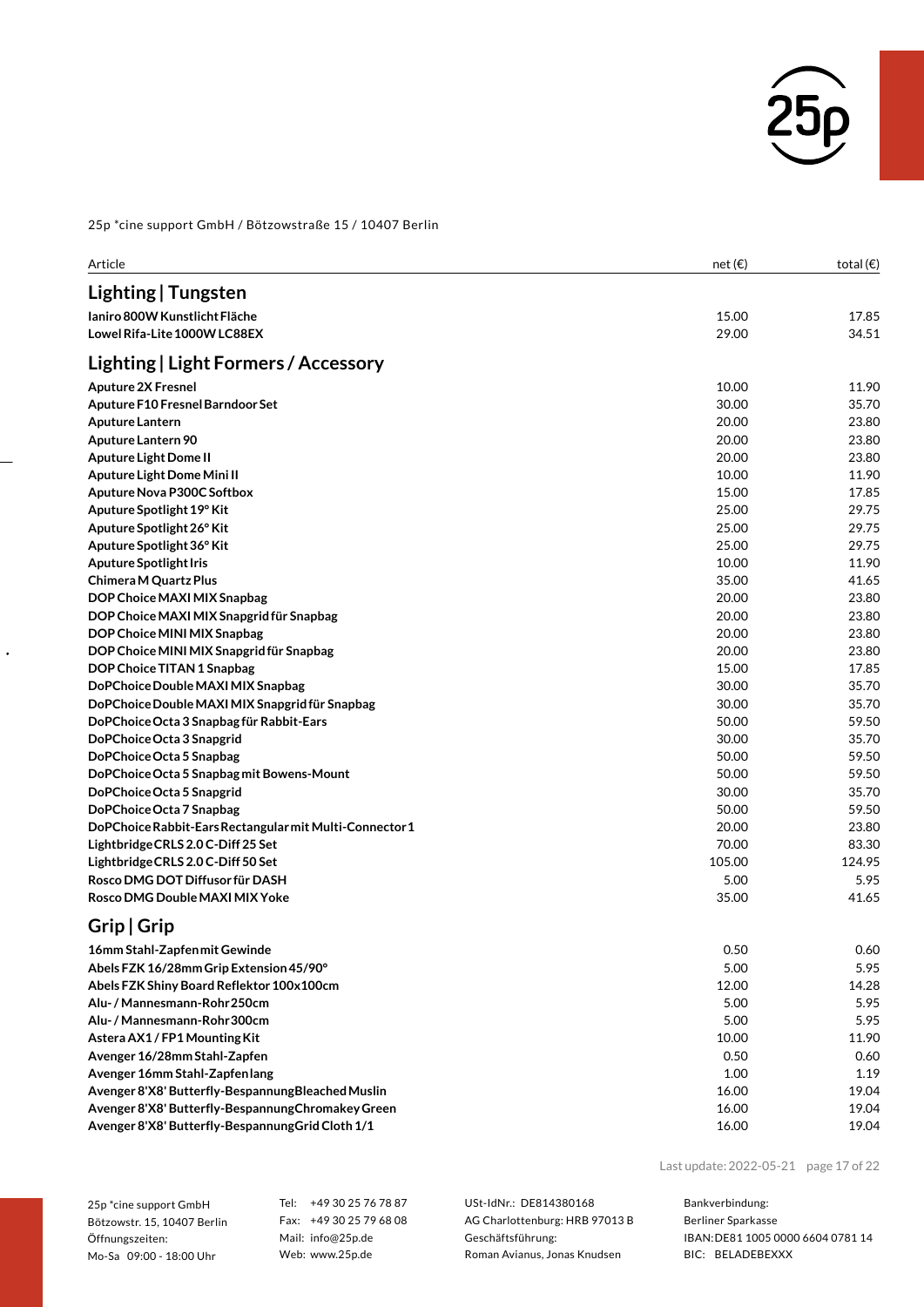

| Article                                            | net $(\epsilon)$ | total $(\epsilon)$ |
|----------------------------------------------------|------------------|--------------------|
| Grip   Grip                                        |                  |                    |
| Avenger 8'X8' Butterfly-Bespannung Grid Cloth 1/2  | 16.00            | 19.04              |
| Avenger 8'X8' Butterfly-Bespannung Grid Cloth 1/4  | 16.00            | 19.04              |
| Avenger 8'X8' Butterfly-Bespannung Silk 1/1        | 16.00            | 19.04              |
| Avenger 8'X8' Butterfly-Bespannung Silk 1/2        | 16.00            | 19.04              |
| Avenger 8'X8' Butterfly-Bespannung Silk 1/4        | 16.00            | 19.04              |
| Avenger 8'X8' Butterfly-Bespannung Silver-Lame     | 16.00            | 19.04              |
| Avenger 8'X8' Butterfly-Bespannung Ultrabounce B/W | 16.00            | 19.04              |
| Avenger 8'X8' Butterfly-Rahmen Compact             | 20.00            | 23.80              |
| Avenger 8'X8' Butterfly-Rahmen Standard            | 20.00            | 23.80              |
| <b>Avenger Baby Stativ</b>                         | 3.00             | 3.57               |
| Avenger High Roller Stand 360cm                    | 8.00             | 9.52               |
| Avenger High Roller Stand 420cm                    | 8.00             | 9.52               |
| Avenger Junior Boom Arm                            | 10.00            | 11.90              |
| Avenger Low Boy Roller Stand                       | 8.00             | 9.52               |
| <b>Avenger Low Boy Stand</b>                       | 5.00             | 5.95               |
| Avenger Low Boy Stand Mini                         | 3.00             | 3.57               |
| Avenger Mini Boom/C-Boom - 117-212cm               | 5.00             | 5.95               |
| C-Stand 20" / 175cm                                | 3.00             | 3.57               |
| C-Stand 20" / 175cm mit Sliding Leg                | 3.00             | 3.57               |
| C-Stand 20" / 175cm mit Turtle Base                | 3.00             | 3.57               |
| C-Stand 30" / 253cm                                | 3.00             | 3.57               |
| C-Stand 30" / 253cm mit Sliding Leg                | 3.00             | 3.57               |
| C-Stand 40" / 328cm                                | 3.00             | 3.57               |
| C-Stand 40" / 328cm mit Sliding Leg                | 3.00             | 3.57               |
| C-Stand 40" / 328cm mit Turtle Base                | 3.00             | 3.57               |
| California Sunbounce Pro                           | 10.00            | 11.90              |
| Cardellini Center Jaw Clamp                        | 1.00             | 1.19               |
| DoPChoice 8'X8' Butterfly Grid 40°                 | 100.00           | 119.00             |
| Fahne / Floppy 102 x 102/204cm                     | 5.00             | 5.95               |
| Fahne / Floppy 120 x 120/240cm                     | 5.00             | 5.95               |
| Fahne / Floppy Cutter 60 x 182cm                   | 5.00             | 5.95               |
| Fahnen / Top Cutter 60 x 182cm                     | 5.00             | 5.95               |
| Falt-Reflektor-Armmit 16mm Mount                   | 1.00             | 1.19               |
| Flag 102 x 102cm                                   | 5.00             | 5.95               |
| Flag 25 x 106cm                                    | 5.00             | 5.95               |
| Flag 30 x 45cm                                     | 5.00             | 5.95               |
| Flag 45 x 60cm                                     | 5.00             | 5.95               |
| Flag 60 x 120cm                                    | 5.00             | 5.95               |
| Flag 60 x 75cm                                     | 5.00             | 5.95               |
| Flag 60 x 90cm                                     | 5.00             | 5.95               |
| Gewichtssack 12kg                                  | 2.00             | 2.38               |
| Gewichtssack 5kg                                   | 1.00             | 1.19               |
| Gobo / Grip Head                                   | 1.00             | 1.19               |
| Gobo / Grip Head Extension Arm 20"                 | 1.00             | 1.19               |
| Gobo / Grip Head Extension Arm 40"                 | 2.00             | 2.38               |
| Gobo / Grip Head Jumbo mit 28mm                    | 3.00             | 3.57               |
| Lastolite Greenscreen 180 x 275cm                  | 25.00            | 29.75              |
|                                                    |                  |                    |

25p \*cine support GmbH Bötzowstr. 15, 10407 Berlin Öffnungszeiten: Mo-Sa 09:00 - 18:00 Uhr

 $\ddot{\phantom{0}}$ 

Tel: +49 30 25 76 78 87 Fax: +49 30 25 79 68 08 Mail: info@25p.de Web: www.25p.de

USt-IdNr.: DE814380168 AG Charlottenburg: HRB 97013 B Geschäftsführung: Roman Avianus, Jonas Knudsen

Last update:2022-05-21 page 18 of 22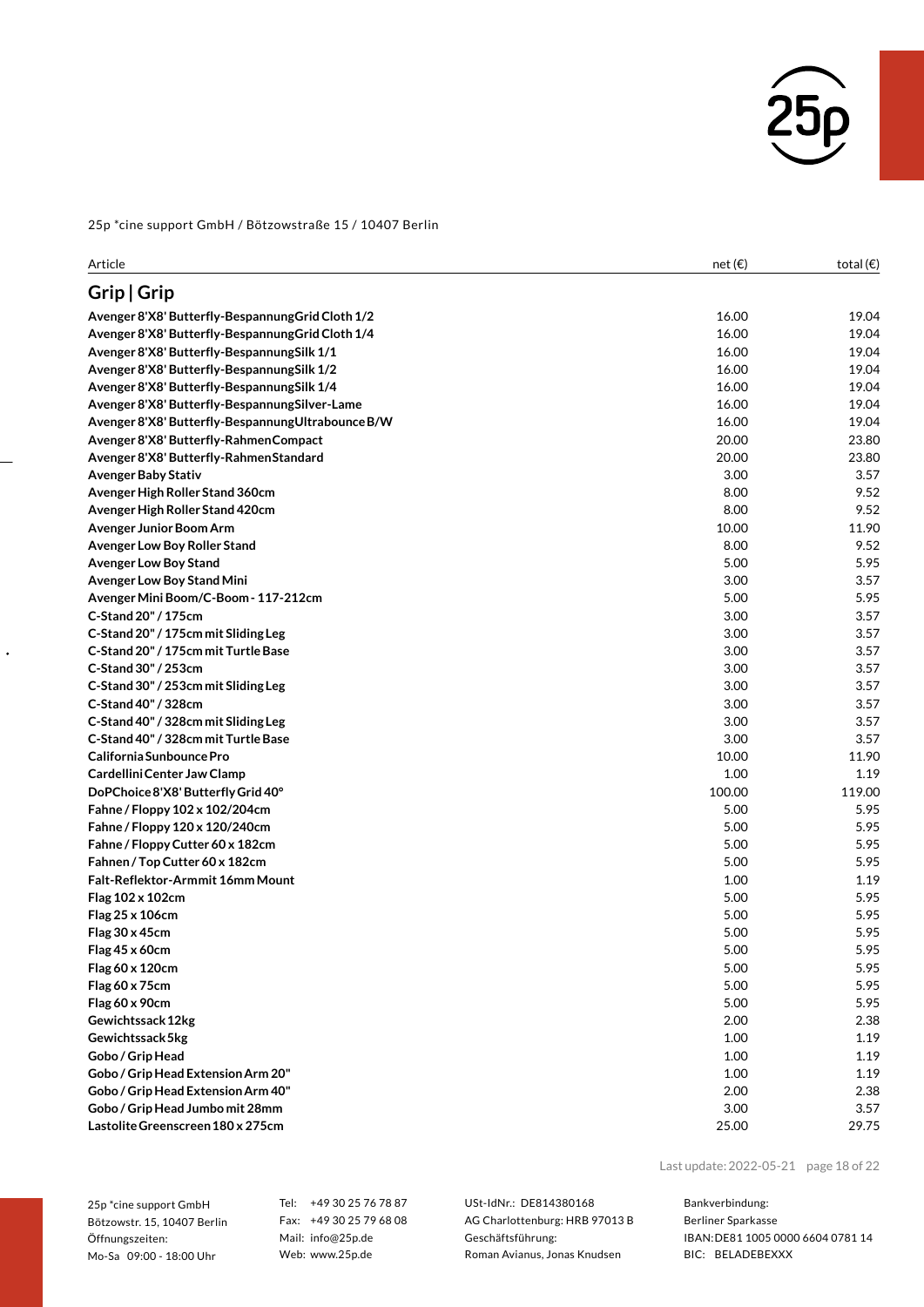

| Article                                                           | net(E) | total $(\epsilon)$ |
|-------------------------------------------------------------------|--------|--------------------|
| Grip   Grip                                                       |        |                    |
| Lastolite Greenscreen Panorama Hintergrund 400cm                  | 35.00  | 41.65              |
| Lastolite Rundreflektor 30cm Sunlite/Soft Silber                  | 3.00   | 3.57               |
| Lastolite Rundreflektor 50cm 5in1 Lastolite 20" Reflector 5in1    | 5.00   | 5.95               |
| Lastolite Rundreflektor 95cm 5in1    Lastolite 20" Reflector 5in1 | 5.00   | 5.95               |
| Look Power-Tiny Akku Nebelmaschine                                | 55.00  | 65.45              |
| Look Unique 2.1 Hazer                                             | 50.00  | 59.50              |
| Look Viper NT Nebelmaschine                                       | 40.00  | 47.60              |
| Manfrotto 16mm Bodenstativ                                        | 3.00   | 3.57               |
| Manfrotto Aluminium Light Stand 190cm Nano                        | 3.00   | 3.57               |
| Manfrotto Aluminium Light Stand 211cm Mini                        | 3.00   | 3.57               |
| Manfrotto Aluminium Light Stand 237cm Small                       | 3.00   | 3.57               |
| Manfrotto Aluminium Light Stand 315cm Senior                      | 3.00   | 3.57               |
| Manfrotto Aluminium Light Stand 366cm Master                      | 3.00   | 3.57               |
| Manfrotto Autopole / Polecat 100-170cm                            | 8.00   | 9.52               |
| Manfrotto Autopole / Polecat 150-270cm                            | 10.00  | 11.90              |
| Manfrotto Autopole / Polecat 210-370cm                            | 12.00  | 14.28              |
| Manfrotto Autopole / Polecat Extension 150cm                      | 3.00   | 3.57               |
| Manfrotto Autopole / Polecat Extension 200cm                      | 3.00   | 3.57               |
| Manfrotto Backdrop Teleskop-Stange                                | 5.00   | 5.95               |
| Manfrotto Barrel Clamp                                            | 2.00   | 2.38               |
| Manfrotto Coupler mit 28mm Zapfen                                 | 2.00   | 2.38               |
| Manfrotto Heavy Duty - Extension                                  | 3.00   | 3.57               |
| Manfrotto Heavy Duty Roller Stand                                 | 5.00   | 5.95               |
| Manfrotto Heavy Duty Stand 333cm                                  | 3.00   | 3.57               |
| Manfrotto Kroko Klemme mit Hülse                                  | 1.00   | 1.19               |
| Manfrotto Magic Arm mit Knauf                                     | 3.00   | 3.57               |
| <b>Manfrotto Super Clamp</b>                                      | 1.00   | 1.19               |
| <b>Manfrotto Universal Gelenk</b>                                 | 1.00   | 1.19               |
| <b>Manfrotto Wall Plate</b>                                       | 3.00   | 3.57               |
| Manfrotto Wind-Up Roller Stand 380cm                              | 10.00  | 11.90              |
| Safety                                                            | 1.00   | 1.19               |
| Spanngurt mit Ratsche                                             | 0.50   | 0.60               |
| Styro-Gabel mit 16mm                                              | 1.00   | 1.19               |
| Verläufer / Open End Set - 60x75 cm                               | 25.00  | 29.75              |
| White Diffusion 1/1 Rahmen 120x120cm                              | 10.00  | 11.90              |
| White Diffusion 1/2 Rahmen 100x100cm                              | 10.00  | 11.90              |
| White Diffusion 1/2 Rahmen 120x120cm                              | 10.00  | 11.90              |
| White Diffusion 1/2 Rahmen 70x70cm                                | 10.00  | 11.90              |
| White Diffusion 1/4 Rahmen 100x100 cm                             | 10.00  | 11.90              |
| White Diffusion 1/4 Rahmen 120x120cm                              | 10.00  | 11.90              |
| Audio   Microphones                                               |        |                    |
| 3DIO FS XLR ASMR / Binaurales 3D Mikrofon                         | 49.00  | 58.31              |
| BeyerdynamicMCE 72 PV - Stereomikrofon                            | 9.00   | 10.71              |
| BeyerdynamicMCE 72 mit Speiseadapter                              | 9.00   | 10.71              |
| Deity V-Mic D3 Pro                                                | 10.00  | 11.90              |
| Neumann KM 140                                                    | 25.00  | 29.75              |

25p \*cine support GmbH Bötzowstr. 15, 10407 Berlin Öffnungszeiten: Mo-Sa 09:00 - 18:00 Uhr

 $\ddot{\phantom{0}}$ 

Tel: +49 30 25 76 78 87 Fax: +49 30 25 79 68 08 Mail: info@25p.de Web: www.25p.de

USt-IdNr.: DE814380168 AG Charlottenburg: HRB 97013 B Geschäftsführung: Roman Avianus, Jonas Knudsen

Last update:2022-05-21 page 19 of 22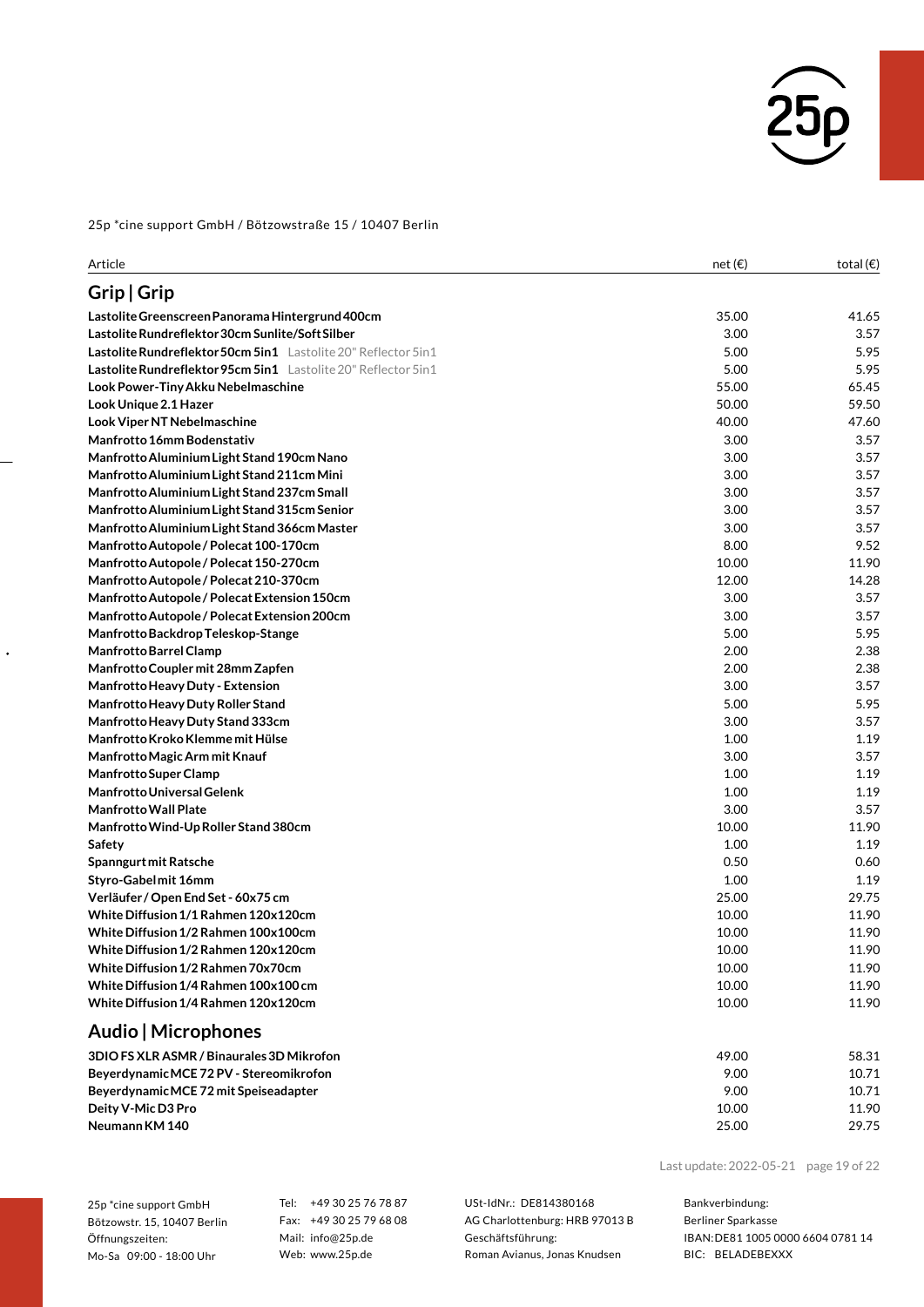

| Article                                           | net(E) | total $(\epsilon)$ |
|---------------------------------------------------|--------|--------------------|
| Audio   Microphones                               |        |                    |
| Sanken COS-11D Ansteckmikro                       | 10.00  | 11.90              |
| Sennheiser AVX-835 Funkkeule Set                  | 40.00  | 47.60              |
| Sennheiser AVX-MKE2 Funkstrecke Set               | 35.00  | 41.65              |
| Sennheiser Ambeo VR MIC                           | 49.00  | 58.31              |
| Sennheiser EW 100 G3 Funkstrecke                  | 25.00  | 29.75              |
| Sennheiser EW 135 G3 Funkkeule                    | 35.00  | 41.65              |
| Sennheiser MD46                                   | 9.00   | 10.71              |
| Sennheiser ME64 mit K6-Modul                      | 10.00  | 11.90              |
| Sennheiser ME66 mit K6-Modul                      | 10.00  | 11.90              |
| Sennheiser MKE2 P Ansteckmikro                    | 9.00   | 10.71              |
| Sennheiser MKE400                                 | 10.00  | 11.90              |
| Sennheiser MKH416                                 | 15.00  | 17.85              |
| Sennheiser MKH8060                                | 20.00  | 23.80              |
| Audio   Mixer / Recorder                          |        |                    |
| Allen&HeathZED104-Kanal-Mischer                   | 25.00  | 29.75              |
| Sony XLR-K2M                                      | 30.00  | 35.70              |
| Sony XLR-K3M                                      | 35.00  | 41.65              |
| <b>Sound Devices 302</b>                          | 29.00  | 34.51              |
| Sound Devices MixPre-3 Audiorekorder              | 39.00  | 46.41              |
| <b>Sound Devices MixPre-6 II</b> Audio Recorder   | 55.00  | 65.45              |
| Zoom F8                                           | 45.00  | 53.55              |
| Zoom F8N                                          | 50.00  | 59.50              |
| Zoom H6                                           | 25.00  | 29.75              |
| Audio   Audio Accessories                         |        |                    |
| Ambient Quickpole QX 260cm Boom Pole              | 15.00  | 17.85              |
| Ambient Quickpole S5 402cm Boom Pole              | 25.00  | 29.75              |
| <b>K&amp;M Microphone Stand</b>                   | 5.00   | 5.95               |
| Rycote Mikrofonaufhängung Rycote microphone mount | 3.00   | 3.57               |
| Rycote Softie / Windpuschel                       | 3.00   | 3.57               |
| Rycote Windkorb Set                               | 15.00  | 17.85              |
| Røde Boom Pole                                    | 10.00  | 11.90              |
| Røde Windkorb Set                                 | 15.00  | 17.85              |
| Sennheiser HD-25 II / Plus Kopfhörer              | 5.00   | 5.95               |
| Audio   Audio Cables & Adapters                   |        |                    |
| Hinterbandkabelmit Absetzung                      | 9.00   | 10.71              |
| XLR > 3.5mm Mini-Klinke Kabel                     | 0.50   | 0.60               |
| XLR Adapter / Gender Changer - Female             | 1.00   | 1.19               |
| XLR Adapter / Gender Changer - Male               | 1.00   | 1.19               |
| <b>XLR Kabeltrommel 50m</b>                       | 19.00  | 22.61              |
| XLR Verlängerung 10m                              | 2.00   | 2.38               |
| XLR Verlängerung 1m                               | 1.00   | 1.19               |
| XLR Verlängerung 20m                              | 2.00   | 2.38               |
| XLR Verlängerung 2m                               | 1.00   | 1.19               |
| XLR Verlängerung 3m                               | 1.00   | 1.19               |

25p \*cine support GmbH Bötzowstr. 15, 10407 Berlin Öffnungszeiten: Mo-Sa 09:00 - 18:00 Uhr

 $\ddot{\phantom{0}}$ 

Tel: +49 30 25 76 78 87 Fax: +49 30 25 79 68 08 Mail: info@25p.de Web: www.25p.de

USt-IdNr.: DE814380168 AG Charlottenburg: HRB 97013 B Geschäftsführung: Roman Avianus, Jonas Knudsen

Last update:2022-05-21 page 20 of 22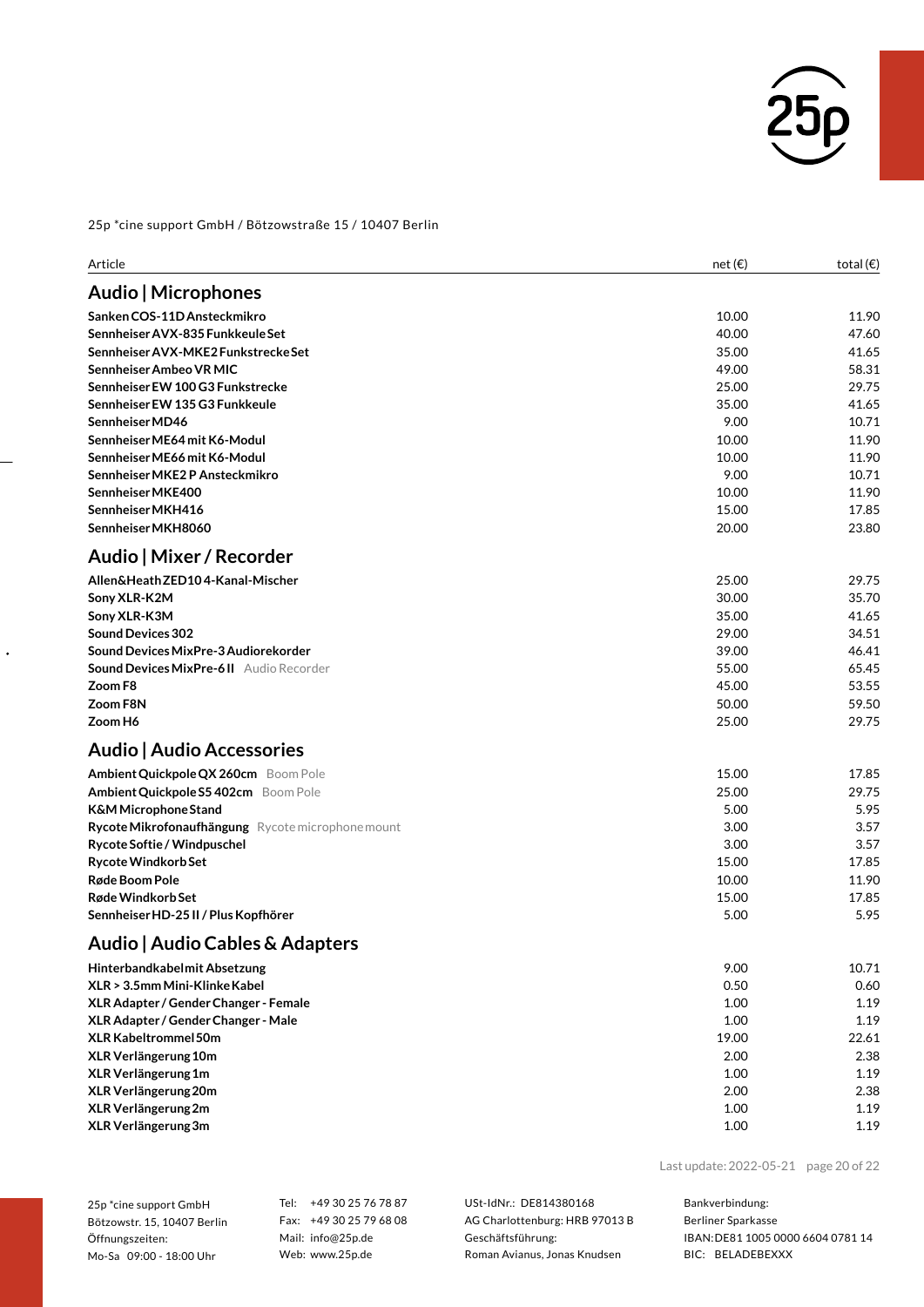

| Article                                                            | net(E)           | total $(\epsilon)$ |
|--------------------------------------------------------------------|------------------|--------------------|
| Audio   Audio Cables & Adapters                                    |                  |                    |
| XLR Verlängerung 5m                                                | 1.00             | 1.19               |
| <b>Power   Power</b>                                               |                  |                    |
| 230V Power Cable Schuko 10m                                        | 2.00             | 2.38               |
| 230V Power Cable Schuko 20m                                        | 3.00             | 3.57               |
| 230V Power Cable Schuko 5m                                         | 1.00             | 1.19               |
| 230V triple socket-outlet Schuko                                   | 2.00             | 2.38               |
| Dimmer 3000W                                                       | 3.00             | 3.57               |
| <b>EcoFlow DELTA Max</b> Portable Power Station                    | 100.00           | 119.00             |
| Honda EU10i 1000W Generator                                        | 29.00            | 34.51              |
| Honda EU22i 2200W Generator                                        | 49.00            | 58.31              |
| Honda EU30i 3000W Generator                                        | 69.00            | 82.11              |
| Portable Electric VOLTstack 2K<br>Portable Electric VOLTstack 5K   | 149.00<br>299.00 | 177.31<br>355.81   |
|                                                                    |                  |                    |
| Location   Beamer / Sound                                          |                  |                    |
| Acer P5530 FullHD Beamer                                           | 49.00            | 58.31              |
| JBL EON Aktiv-Lautsprecher-Set                                     | 30.00            | 35.70              |
| Location   Movie Screen                                            |                  |                    |
| <b>REFLECTA Leinwand</b>                                           | 29.00            | 34.51              |
| Location   Location                                                |                  |                    |
| <b>Adicam Adi-Plate</b>                                            | 5.00             | 5.95               |
| <b>Bierbank-Garnitur</b>                                           | 10.00            | 11.90              |
| Desinfektionsspender                                               | 10.00            | 11.90              |
| Eartec UltraLITE HD UL532                                          | 70.00            | 83.30              |
| Location Truck / Fold-It Utility Cart                              | 20.00            | 23.80              |
| Regiestuhl                                                         | 5.00             | 5.95               |
| RockNRollerR12 Multi-Cart                                          | 15.00            | 17.85              |
| Sackkarre                                                          | 5.00             | 5.95               |
| Schminkspiegel                                                     | 25.00            | 29.75              |
| adicam MAX Plus Film Cart                                          | 40.00            | 47.60              |
| adicam MINI Plus mit Accessory Mount                               | 35.00            | 41.65              |
| <b>adicam Standard</b> Film Cart<br>adicam Standard Plus Film Cart | 30.00<br>35.00   | 35.70<br>41.65     |
|                                                                    |                  |                    |
| Location   EZ-Up                                                   |                  |                    |
| E-Z UP 3x3 Black                                                   | 40.00            | 47.60              |
| E-Z UP 3x3 Blue                                                    | 35.00            | 41.65              |
| E-Z UP 3x3 Seitenwände Schwarz                                     | 10.00            | 11.90              |
| E-Z UP Seitenwände 5 Stück - blau                                  | 10.00            | 11.90              |
| Location   Laptop, Tablets, WiFi & Co                              |                  |                    |
| Blackmagic DaVinci Resolve Micro Panel                             | 35.00            | 41.65              |
| MacBook Pro 15" 2019                                               | 135.00           | 160.65             |
| TP-Link M7350 LTE-WLAN Router                                      | 49.00            | 58.31              |

25p \*cine support GmbH Bötzowstr. 15, 10407 Berlin Öffnungszeiten: Mo-Sa 09:00 - 18:00 Uhr

 $\ddot{\phantom{0}}$ 

Tel: +49 30 25 76 78 87 Fax: +49 30 25 79 68 08 Mail: info@25p.de Web: www.25p.de

USt-IdNr.: DE814380168 AG Charlottenburg: HRB 97013 B Geschäftsführung: Roman Avianus, Jonas Knudsen

Bankverbindung:

Last update:2022-05-21 page 21 of 22

Berliner Sparkasse IBAN:DE81 1005 0000 6604 0781 14 BIC: BELADEBEXXX